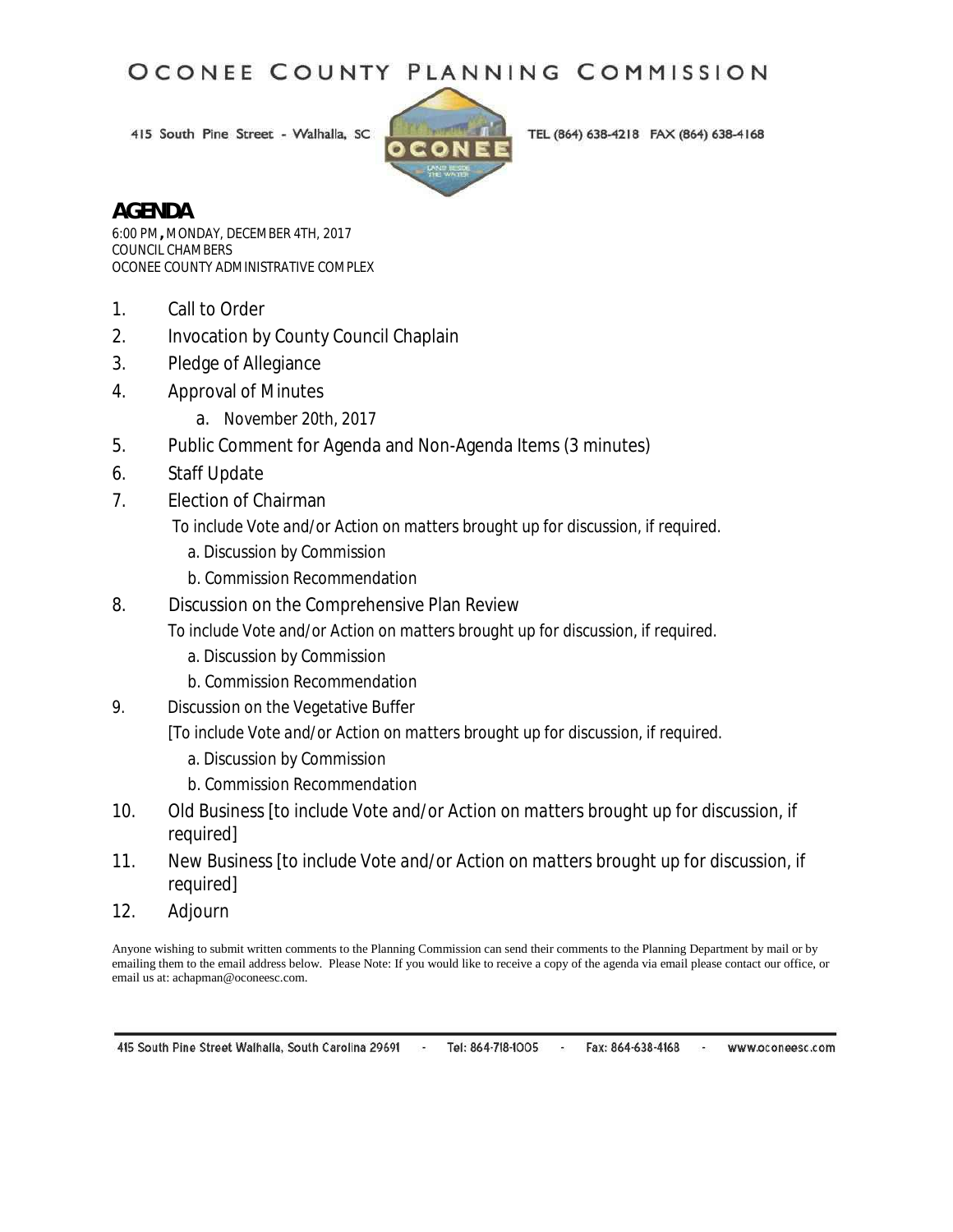# OCONEE COUNTY PLANNING COMMISSION

415 South Pine Street - Walhalla, SC



TEL (864) 638-4218 FAX (864) 638-4168

6:00 PM**,** MONDAY, 11/20/2017 COUNCIL CHAMBERS OCONEE COUNTY ADMINISTRATIVE COMPLEX

## **Members Present**:

Mr. Kisker Mr. Johnson Mr. Vassey Mr. Pearson Ms. McPhail Mr. Gramling

| <b>Staff Present:</b> | David Root, County Attorney                     |
|-----------------------|-------------------------------------------------|
|                       | Adam Chapman, Planner I - Community Development |

## **1. Call to Order**

Mr. Kisker called the meeting to order at 6:00 PM.

## **2. Invocation by County Council Chaplain**

Mr. Root gave the invocation.

- **3. Pledge of Allegiance**
- **4. Approval of Minutes** 
	- a. October 16, 2017
		- Mr. Pearson Motion
		- Mr. Vassey Second

## **5. Public Comment for Agenda and Non-Agenda Items (3 minutes)**

Mr. Smith stated that he didn't receive his updated Vegativate Buffer information until today. Asked if there is a time frame of providing the information to the public and commission. Mr. Smith wants item 10 tabled until the public and commission has enough time to look at whats proposed.

Mr. Marovich Traditional Residential District (TRD) stated that he has never heard of a TRD not having some retail or that the roads and alleyways are private. Mr. Marovich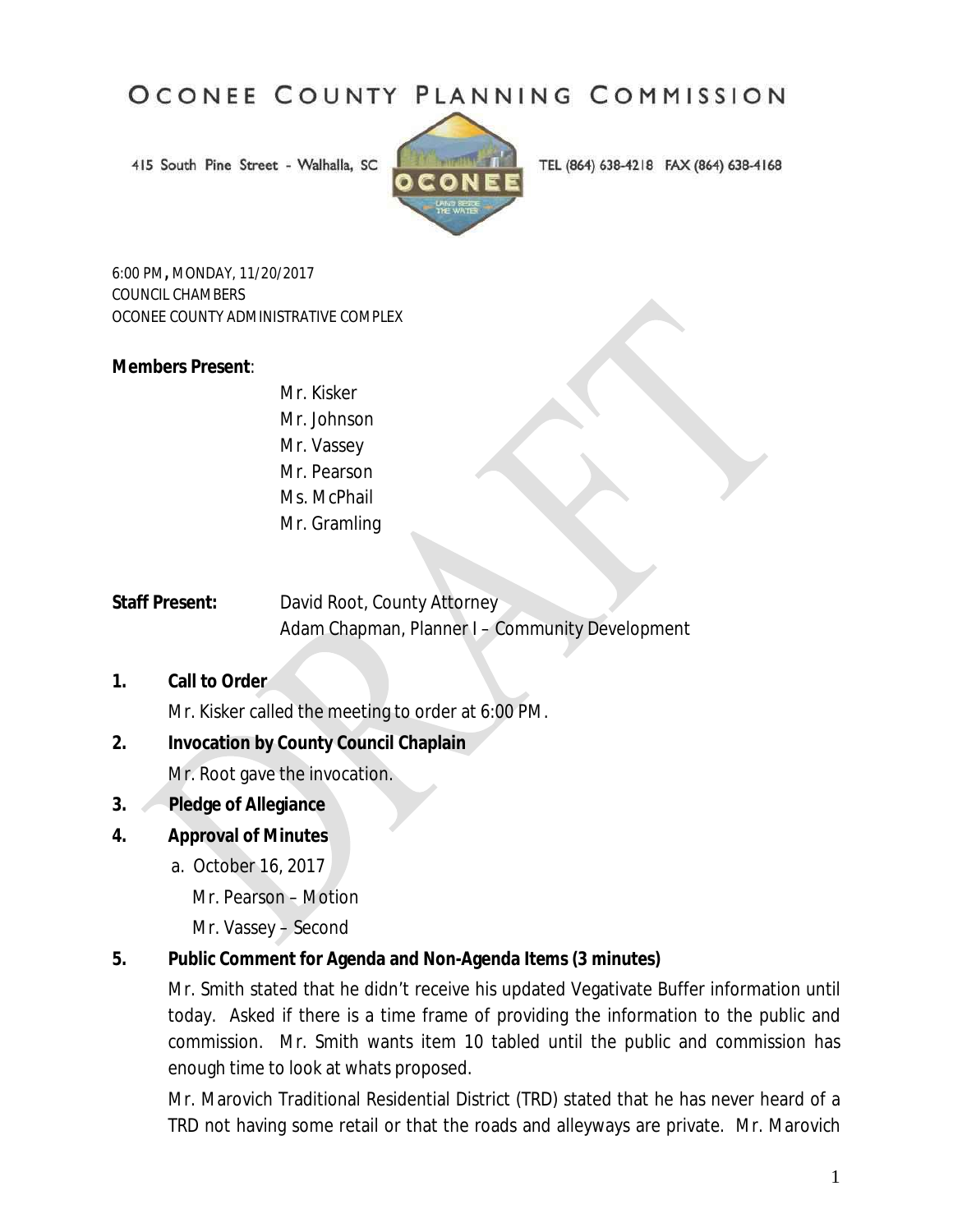stated that school buses aren't allowed on private roads. Mr. Marovich stated that the builder's permits should not be held up because of a vegativate buffer violation.

Mr. Turetzky stated that we need to sink together with what we require and Duke Energy requires. What might be a thing to think about is a grading permit so everyone is on the same page.

## **6**. **Staff Updates**

Mr. Chapman stated that 36 zoning approvals had come through Community Development in the last two weeks.. The Agricultural Advisory Board (AAB) meet and approved a slogan of "Oconee Grown" along with a mission statement. They also would like to meet with the Planning Commission about the future.

## **7. Election of Chairman**

Mr. Root stated that a motion was made at the November  $6<sup>th</sup>$  meeting that until all the board members are present, so it can't be decided until all members are present. Tabled

## **8. Discussion on Olanning Commission Schedule for 2018**

The two dates scheduled are on holidyas and staff want be available. Look at January 9<sup>th</sup> and 23<sup>rd</sup> Mr. Johnson made a motion to approve the schedule except for in January  $9<sup>th</sup>$  and 23<sup>rd</sup> will be the meeting dates with a second by Ms. McPhail.

## **9. Discussion on the addition of the Traditional Neighborhood Development Zoning District**

Mr. Johnson asked if the mom and pop retail businesses would be allowed. Staff stated that the PDD is the zoning classification that allows a mixed use of residential and retail. The PDD was used in other plases in order to circumvent the residential ordinance. The Commission had several other questions about what would be allowed and what would not be allowed. Staff suggested taking the Commission concerns back the Economic Development Board for more dicussuion.

## **10. Discussion on amending the Vegetative Buffer**

Mr. Kisker stated that this is discussion only on amending the Vegetative Buffer requirements in the Lake Overlay District. Ms. McPhail stated that if the changes could help the staffs job easier, give the Commission more time to look over in more depth. Mr. Johnson stated that 5.3 needs to changed to invasive or poisonous and otherwise protected by law. There are 25 endangered plant species in South Carolina that are ususally around the lake, 5.4 is in conflict with 5.9. Mr. Kisker asked who would contact the SCDHEC, Duke Energy, and SCDNR. Staff stated that the Planning and Zoning Department would contact the agencies. Suggested that 5.2 should state shall start at the 800 mark. Mr. Gramaling asked what is Duke Energy's stance on the silt in the lake and how do they manage it. Mr. Kisker stated he wants the ordinance scaled back. Mrs.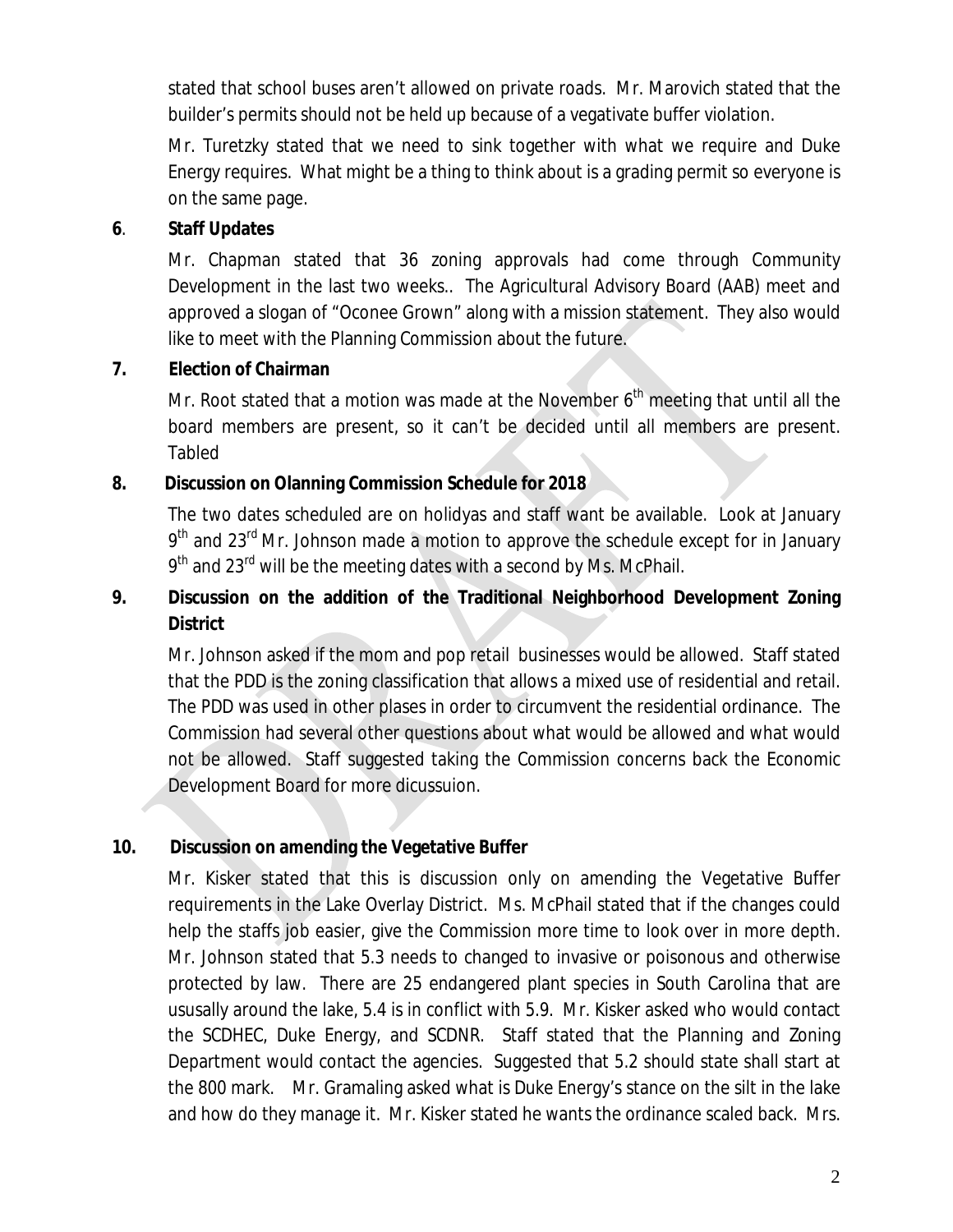McPhail stated it needs to return it to staff for adjustments, motion made with a second by Mr. Gramling.

## **11. Discussion on the Compehensive Plan review**

Goals Element: The only things that have been changed have been done or haven't been done. Everything in blue is complete everything in red is ongoing. Mr. Chapman went thru each section in the Goals Element and explained what is and isn't complete also whats' ongoing.

Mr. Root stated that a Resolution needs to be sent forward to County Council when all Elements have been reviewed.

## **12. Old Business**

None

## **13. New Business**

Staff needs to know who will be here in December so Finance can get the Commission's compenstation for serving.

#### **12. Adjourn**

## Mr. Pearson made the motion to adjourn at 7:37 PM

Anyone wishing to submit written comments to the Planning Commission can send their comments to the Planning Department by mail or by emailing them to the email address below. Please Note: If you would like to receive a copy of the agenda via email please contact our office, or email us at: achapman@oconeesc.com.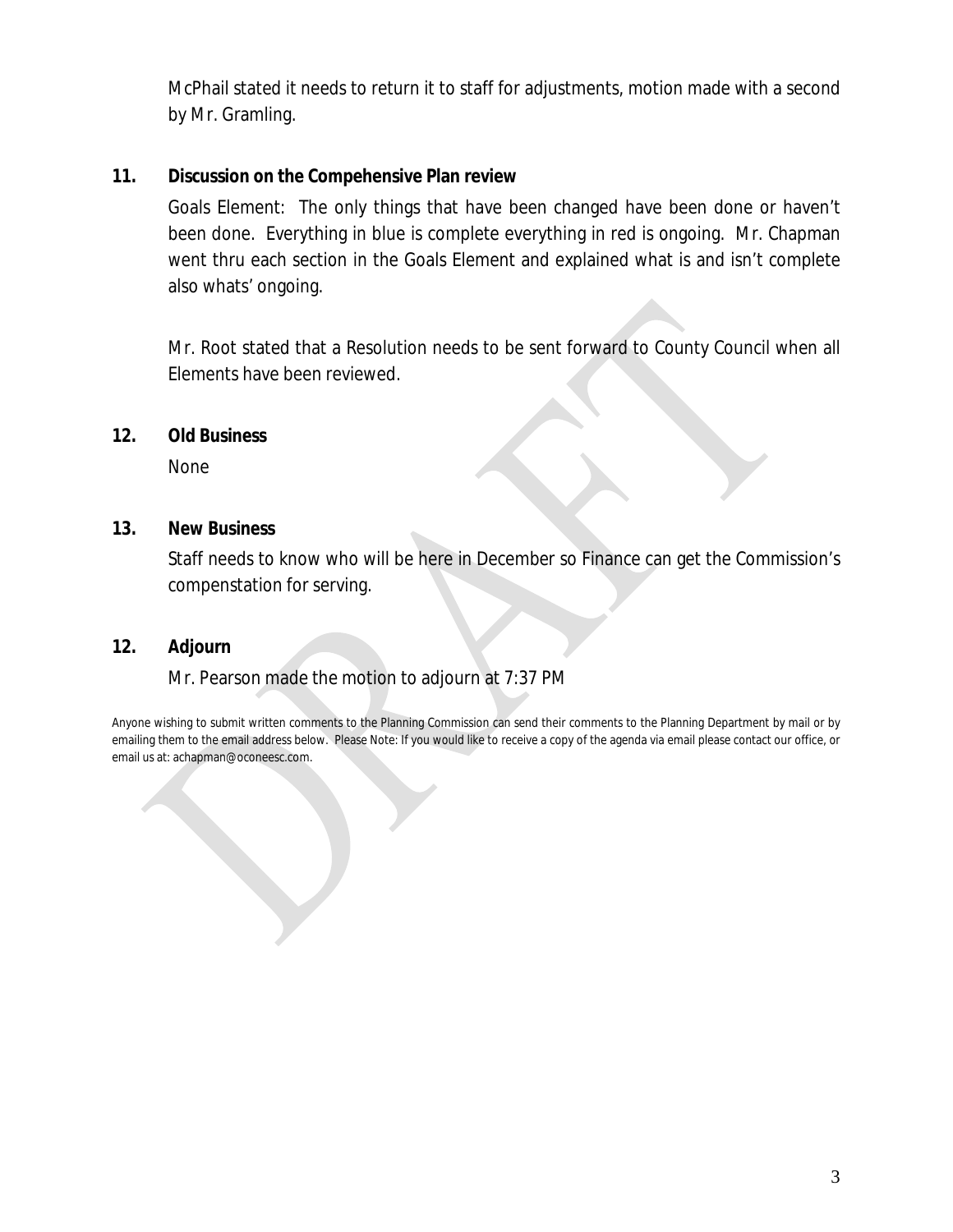

# **Housing Element**

## **Overview**

This element examines current and projected housing conditions, needs, and availability in Oconee County. The chapter begins with an analysis in terms of the age, condition, occupancy, location, type, and affordability of the current inventory of housing available to county citizens. Next, projections of future housing needs in terms of anticipated population levels and economic conditions are explored. The element concludes with goals and policy recommendations based on the expressed wishes of the citizens of Oconee County. The 2009 Comprehensive Plan Update focused on changes reflected in the 2000 Census.

## Housing Inventory

Oconee County's housing stock is comprised of a broad mix of housing types, ranging from both stick-built and manufactured single-family units to various types of multifamily housing units. Included among these multi-family types are conventional, public, government subsidized, and assisted-living units. While both stick-built and manufactured single-family units can be found throughout the county, most multi-family housing units, with a few exceptions, can be found in and around the towns of Seneca, Walhalla, and Westminster, where there is existing infrastructure, particularly public water and sewer. The lakes located in the county are driving forces behind the location of new houses, with this trend expected to continue over the next decade. See Table H-1 (below) for a comparison of households located in some of the counties in Upstate South Carolina.

| <b>Number of Housing Units in Region by County, 1950-2000</b> |        |        |        |         |         |         |         |         |
|---------------------------------------------------------------|--------|--------|--------|---------|---------|---------|---------|---------|
| County                                                        | 1950   | 1960   | 1970   | 1980    | 1990    | 2000    | 2010    | 2015    |
| Oconee                                                        | 9.314  | 10,445 | 12,764 | 17,373  | 22,358  | 27,283  | 37,713  | 39,020  |
| Anderson                                                      | 23,573 | 27,855 | 33,277 | 46,944  | 55,481  | 65,649  | 83,752  | 85,296  |
| Greenville                                                    | 45,066 | 58,916 | 74,191 | 101,579 | 122,878 | 149,556 | 191,000 | 199,369 |
| Pickens                                                       | 10,092 | 12,854 | 17,274 | 25,986  | 33,422  | 41,306  | 50,854  | 51,731  |
| Spartanburg                                                   | 38,130 | 43,314 | 53,172 | 69,934  | 84,503  | 97,735  | 121,137 | 123,931 |

| Table H |  |
|---------|--|
|---------|--|

Source: U.S. Census Bureau; Office of Research & Statistics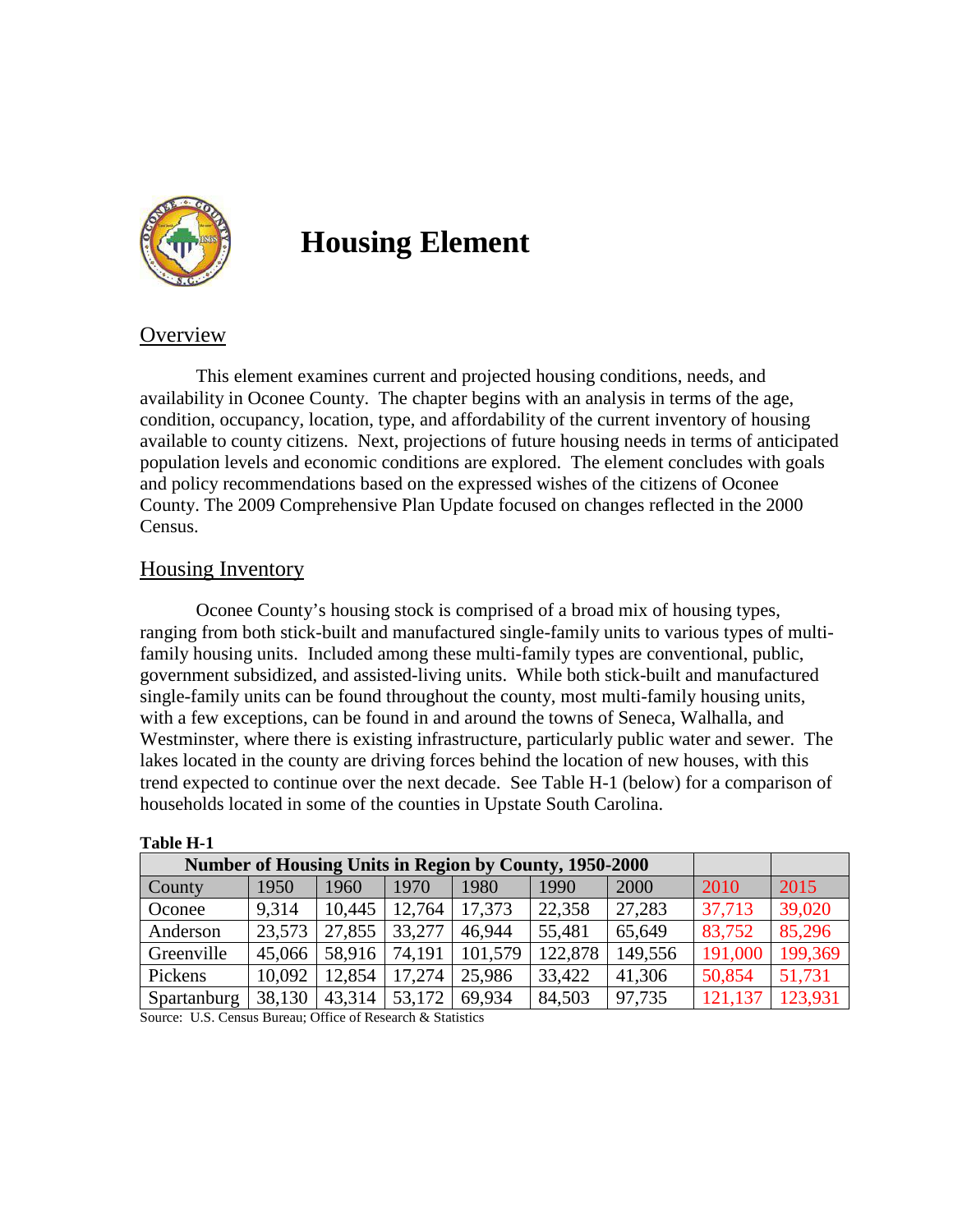Table H-1 shows that, while Oconee lagged behind all other counties in the growth of the number of households between 1950 and 1980, it surpassed the rest of the counties between 1980 and 2000. This increase may be attributed to increased economic activity in Oconee spurred on by the development of the county sewer system, the creation of Lake Keowee and Lake Jocassee, and organized economic development activities. It was also during this period that a significant increase in the number of retirees moving from other regions began to settle around the county's lakes. Between 2010 and 2015 Oconee County Gained 1,307 new houses units. The other counties in the upstate built new housing at greater rates during this same period.

At the time of the 2010 writing, Oconee County had experienced a significant decline in building activity due to a nationwide economic downturn. Even though our region had suffered, it has withstood the crisis better than other parts of the country. The scope of the impact of the decline will only be revealed over time, but there is little doubt that there will be long-term implications resulting from this period. As a result, there may be impacts on our housing stock, particularly as some sources indicate that people, heretofore seeking to maximize their homes in terms of size and quality, may begin to 'downsize' in an effort to be prepared for future crises. Oconee County issued 2156 residential building permits during the 2015-2017 timeframe, which encompasses new home construction as well as additions of livable and non-livable space. This remains to be seen; either way, our natural resources and relaxed lifestyle are almost sure to continue to attract a large number of newcomers for decades to come, which means that home construction will again become a major component of the Oconee County economy.

## Households by Census Tract

The U.S. Census Bureau divides Oconee County into eleven fifteen separate census tracts. See Figure H-1 below.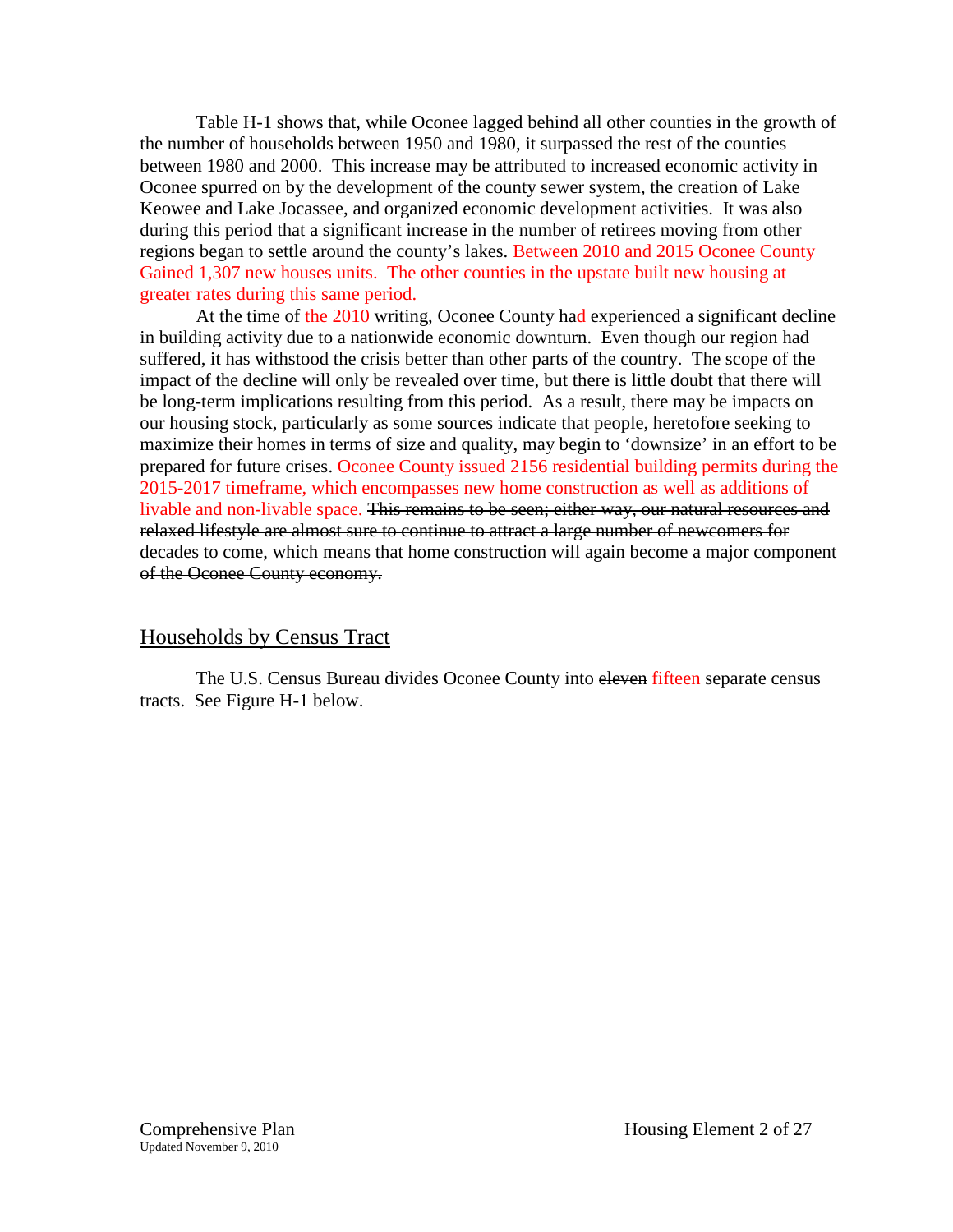

**Figure H-1**

Updated November 9, 2010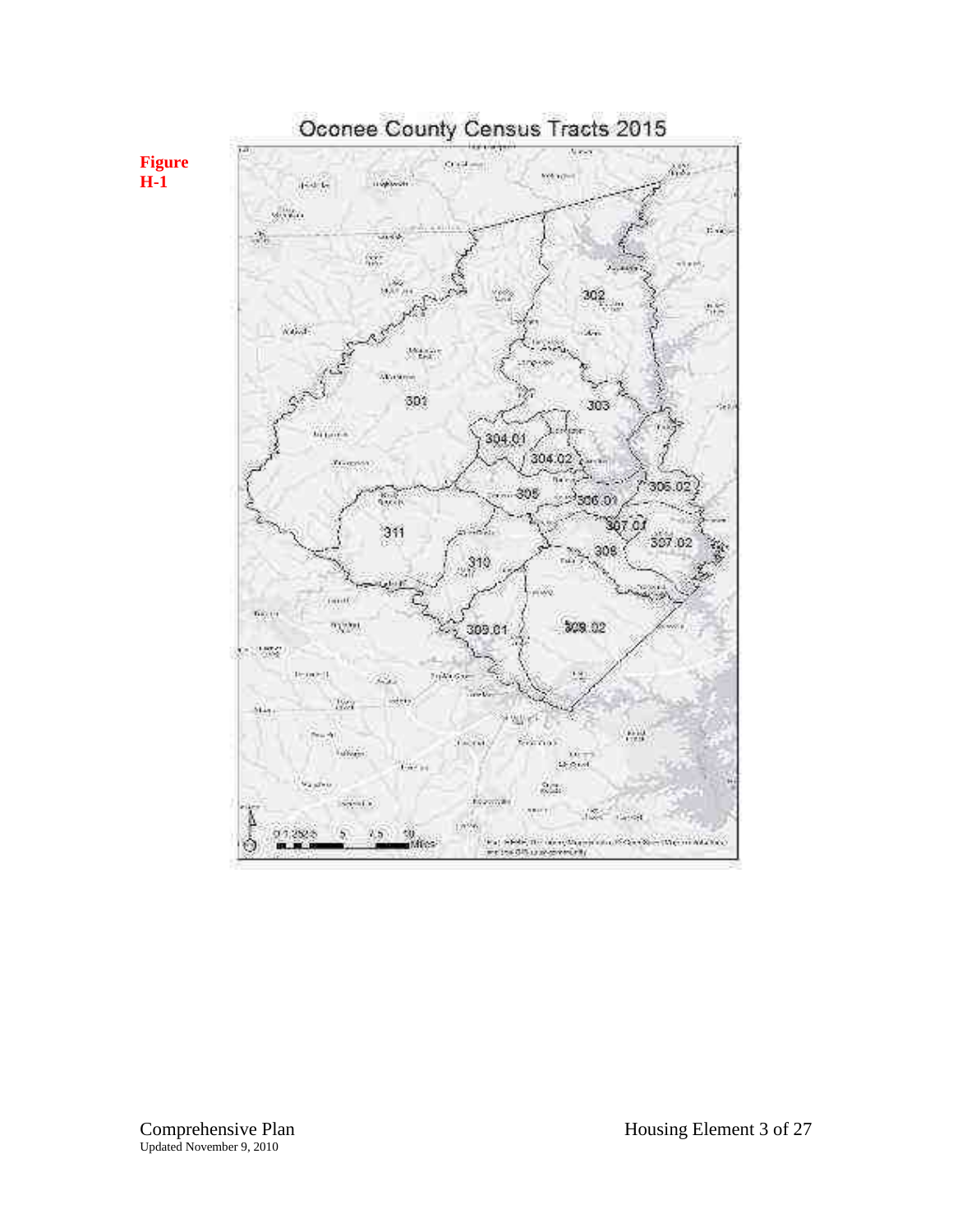The table below shows the number of households in each census tract in Oconee.

| Census<br>Tract | 1980  | 1990 | 1999 | 2000 | 2004 | 2015<br><b>Estimate</b> | % Change<br>from 1990<br>to $2015$ |
|-----------------|-------|------|------|------|------|-------------------------|------------------------------------|
| 301             | 1,053 | 1421 | 1601 | 1704 | 1694 | 4352                    | 20                                 |
| 302             | 839   | 1734 | 2154 | 2487 | 2343 | 5764                    | 43                                 |
| 303             | 1,308 | 1576 | 1709 | 2056 | 1783 | 6145                    | 30                                 |
| 304.01          | 2,320 | 2896 | 3218 | 3159 | 3380 | 6989                    | $\overline{9}$                     |
| 304.02          |       |      |      |      |      | 1779                    |                                    |
| 305             | 1,044 | 1265 | 1372 | 1606 | 1430 | 4375                    | 27                                 |
| 306.01          | 2059  | 2597 | 2861 | 2978 | 2993 | 4443                    | $\overline{15}$                    |
| 306.02          |       |      |      |      |      | 4447                    |                                    |
| 307.01          | 2635  | 3328 | 3681 |      | 3862 | 3733                    | 8                                  |
| 307.02          |       |      |      | 1623 |      | 6086                    |                                    |
| 308             |       |      |      | 1968 |      | 7214                    |                                    |
| 309.01          | 1747  | 2040 | 2205 | 2301 | 2301 | 2454                    | 25                                 |
| 309.02          | 1604  | 2238 | 2542 | 2692 | 2692 | 7526                    | 54                                 |
| 310             |       |      |      |      |      | 5267                    |                                    |
| 311             | 1681  | 2002 | 3371 | 3974 | 3974 | 3699                    | $\overline{10}$                    |
|                 | 1083  | 1261 | 1349 | 1399 | 1399 | 74273                   | $+9$                               |

**Table H-2**

Source: 2000 Oconee County Economic Profile (ACOG) and the 2000 Census

The data indicates that all areas of the county experienced significant growth between 1980 and 1999. Census Tract 302, which encompasses much of the fast developing Lake Keowee area, has experienced the greatest increase in the number of households since 1980, having increased 157%. Census Tract 310, which is located near Westminster, also experienced tremendous growth during the 1990's, posting an increase of 68%. Overall, the 1990 Census revealed that there were 17,361 households in the county, with a homeownership rate of 76.9%. Census tract 302, from 2004 to 2015 gained 3421 new homes.

The 2000 Census data provides us with a glimpse of what may be the beginning of a transition of growth. The largest percentage of growth during the last decade occurred in Census tract 309, which encompasses I-85 interstate and the village of Fair Play. The second largest increase in households was found in tract 302, which includes a large part of the Lake Keowee area.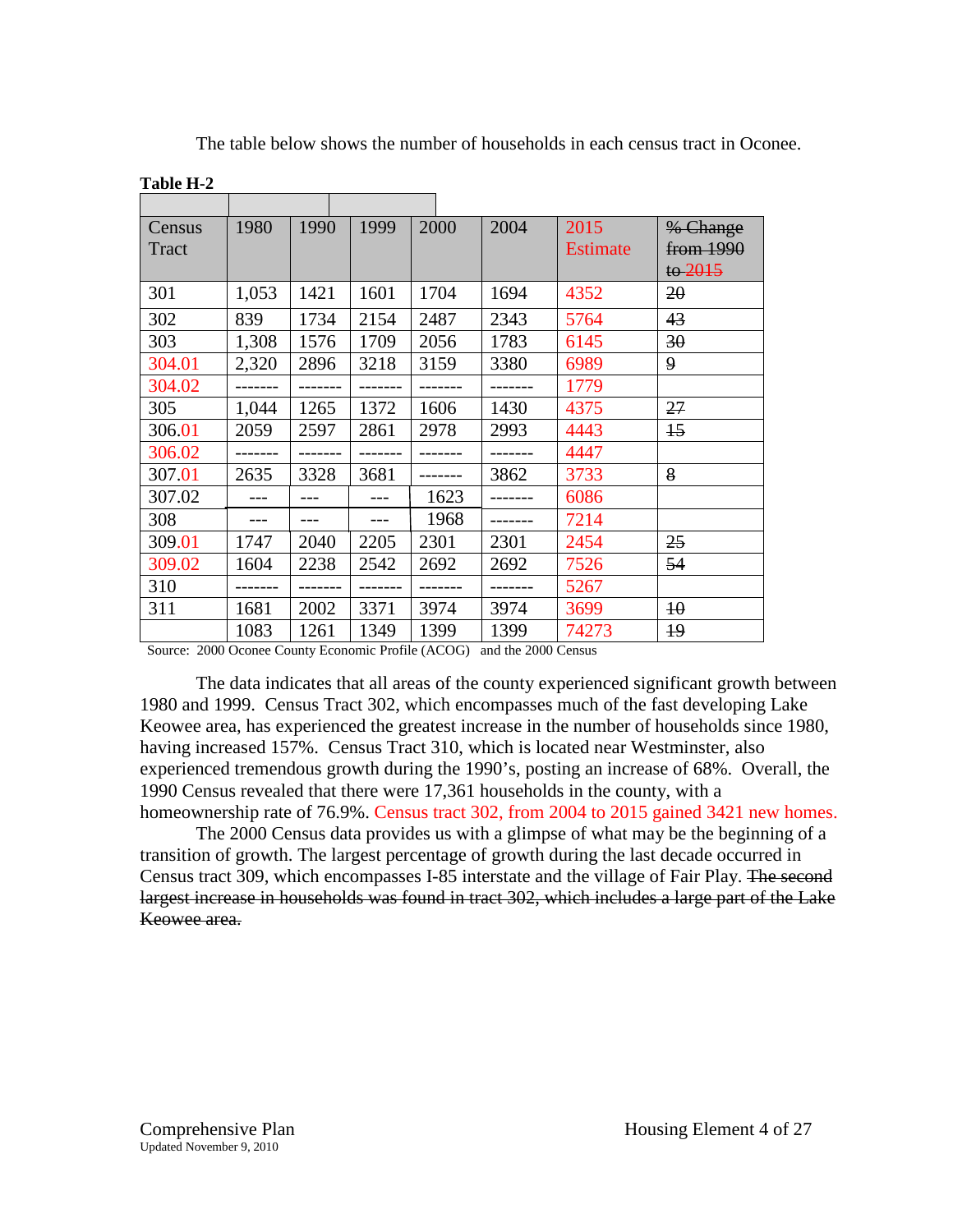## **Housing Units**

The U.S. Census Bureau defines a housing unit as a habitable dwelling that includes individual single-family dwellings, duplexes, apartments, condominiums, and other habitable dwelling components, whether currently occupied or vacant.

The following table illustrates the number of housing units in Oconee and other upstate counties.

| Housing Units in Upstate South Carolina, 1950-2015 |        |        |        |         |             |         |         |                   |
|----------------------------------------------------|--------|--------|--------|---------|-------------|---------|---------|-------------------|
| <b>County</b>                                      | 1950   | 1960   | 1970   | 1980    | <b>1990</b> | 2000    | 2015    | 2007<br>estimates |
| Oconee                                             | 9,999  | 11,757 | 14,032 | 20,226  | 25,983      | 32,383  | 39,020  | 37,029            |
| Abbeville                                          | 6,329  | 6,262  | 7,099  | 8,547   | 9,846       | 11,658  | 12,009  | unavailable       |
| Anderson                                           | 24,890 | 30,083 | 35,981 | 51,359  | 60,753      | 73,213  | 86,078  | 82,303            |
| Cherokee                                           | 9,051  | 10,060 | 11,605 | 14,955  | 17,610      | 22,400  | 24,052  | unavailable       |
| Greenville                                         | 47,857 | 64,140 | 79,939 | 108,172 | 131,645     | 162,803 | 203,415 | 186,106           |
| Greenwood                                          | 11,560 | 13,980 | 16,524 | 21,017  | 24,735      | 28,243  | 31,206  | unavailable       |
| Laurens                                            | 12,423 | 14,082 | 15,810 | 19,628  | 23,201      | 30,239  | 30,611  | unavailable       |
| Pickens                                            | 10,898 | 13,799 | 18,673 | 28,469  | 35,865      | 46,000  | 52,410  | 51,075            |
| Spartanburg                                        | 39,699 | 45,971 | 56,801 | 75,833  | 89,927      | 106,986 | 47,179  | 120,682           |
| Union                                              | 7,990  | 8,396  | 9,499  | 11,393  | 12,230      | 13,351  | 13,984  | unavailable       |

#### **Table H-3**

Source: South Carolina Revenue and Fiscal Affairs Office

The number of housing units in Oconee County has undergone rapid growth since 1950, having increased approximately 224% during the period. This places Oconee in the top 3 counties in the upstate, along with its neighboring mountain counties of Pickens and Greenville (they increased 322% and 240% respectively). It should be noted that during the last several decades, the number of units in Oconee increased at least 25% per decade, with the greatest growth occurring during the 1970's. Currently, census estimates show the number of housing units has increased roughly 21.21 percent since 2000.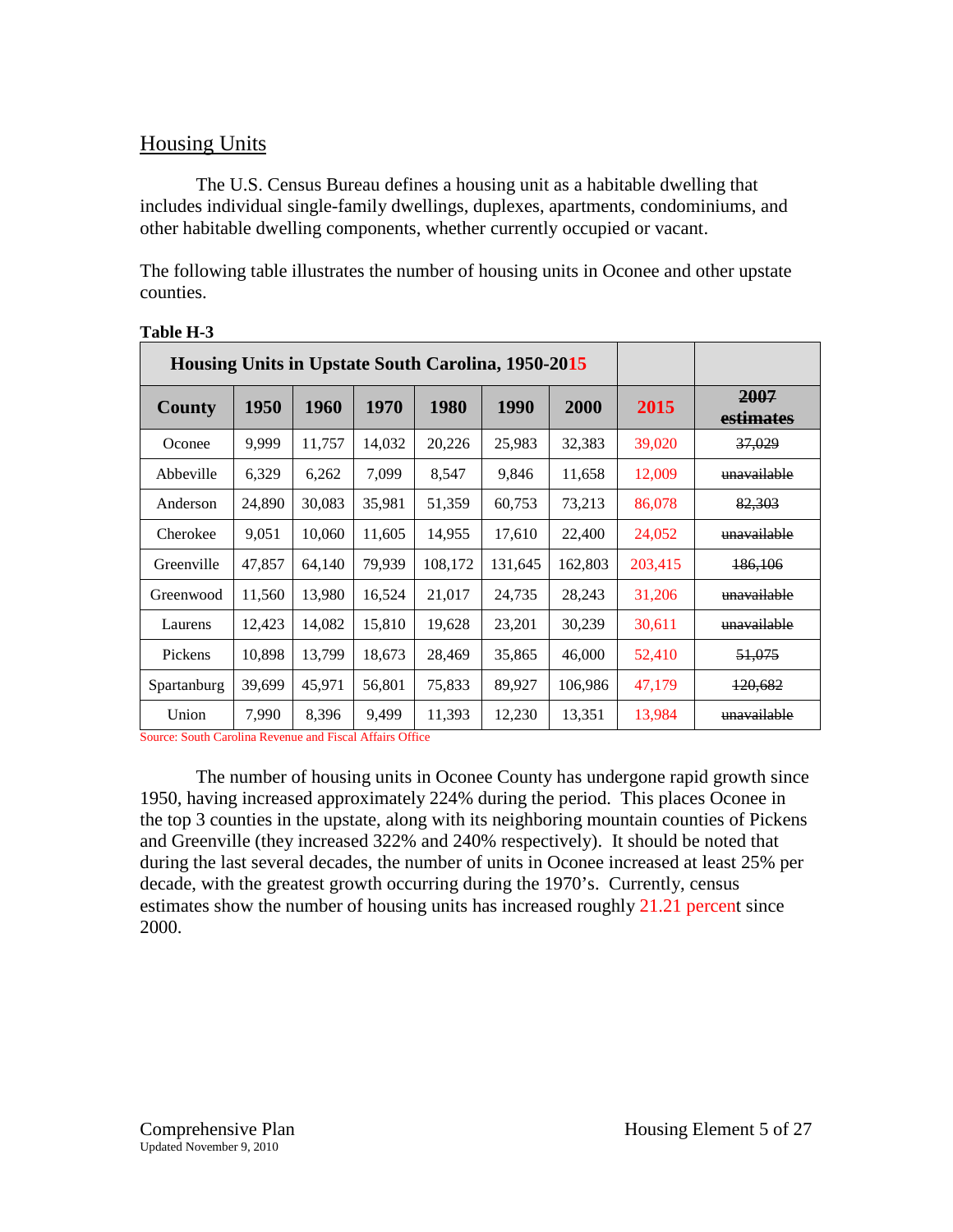Table H-4 (below) breaks down the housing units by both municipality and unincorporated areas.

| Table H-4 |  |
|-----------|--|
|-----------|--|

|                   |        | 1980-2015 Housing Unit Totals for Oconee County and |           |       |        |                |  |  |
|-------------------|--------|-----------------------------------------------------|-----------|-------|--------|----------------|--|--|
|                   |        | <b>Municipalities</b>                               |           |       |        |                |  |  |
| Jurisdiction      | 1980   | 1990                                                | % Change  | 2000  | 2015   | % Change 2000- |  |  |
|                   |        |                                                     | 1980-1990 |       |        | 2015           |  |  |
| Salem             | 90     | 92                                                  | 2.2       | 72    | 77     | 6.94           |  |  |
| Seneca            | 3005   | 3367                                                | 42.0      | 3677  | 4,076  | 10.85          |  |  |
| Walhalla          | 1649   | 1726                                                | 4.7       | 1705  | 1,852  | 8.62           |  |  |
| Westminster       | 1303   | 1367                                                | 4.9       | 1333  | 1,227  | $-7.95$        |  |  |
| <b>West Union</b> | 128    | 131                                                 | 2.3       | 145   | 150    | 3.44           |  |  |
| Unincorporated    | 14,051 | 19300                                               | 37.0      | 25451 | 39,020 | 21.21          |  |  |
| Areas             |        |                                                     |           |       |        |                |  |  |
| Total             | 20,226 | 25,983                                              | 28.5      | 32383 | 46,618 | 43.95          |  |  |

Source: 2000 Oconee County Profile (ACOG); 2006-2007 Oconee County Profile (ACOG)

The table shows that Seneca experienced the greatest growth of all the municipalities with a 12.0% increase between 1980 and 1990 and a 9% increase from 1990 through 2000. West Union and Salem experienced the least growth from 1980 to 1990 with almost identical levels, 2.3% and 2.2% respectively; however, during the 1990's, Salem experienced a sharp decrease in overall numbers during the period. The unincorporated areas of the county matched the total of the municipalities' growth.

## **Occupancy Status**

The South Carolina Statistical Abstract '99 and 2010 shows that in 1990 there were 25,983 housing units in Oconee County, with 22,358 of the units occupied, and 3,625 vacant at the time the data was collected. Of these, 17,196 units were owner occupied, and 5,162 were rented. Table H-5 (below) illustrates some of the characteristics of unit occupancy, and the extent of change between 1980 and 2015.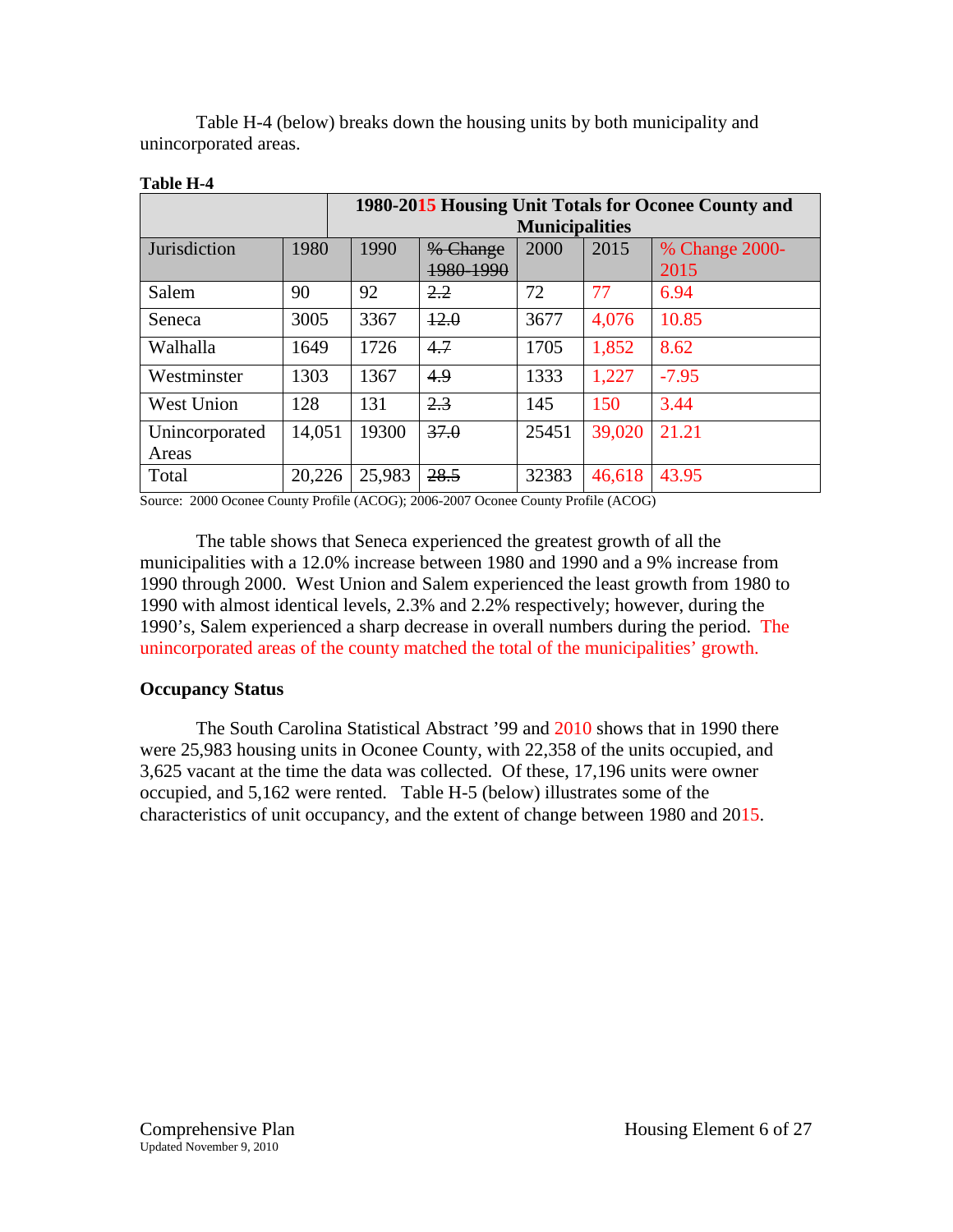| <b>Oconee County Housing Occupancy</b> | <b>Characteristics, 1980-1990</b> |        |                       |        |        |                       |
|----------------------------------------|-----------------------------------|--------|-----------------------|--------|--------|-----------------------|
|                                        | 1980                              | 1990   | % Change<br>1980 1990 | 2000   | 2015   | % Change<br>2000-2015 |
| <b>Total Persons</b>                   | 48,611                            | 57,494 | 18.27                 | 66,215 | 74,949 | 13.19                 |
| <b>Total Housing</b><br>Units          | 20,226                            | 25,983 | 28.46                 | 32,383 | 39,020 | 20.49                 |
| <b>Total Vacant</b><br>Units           | 1,665                             | 3,625  | 54                    | 5,100  | 8,087  | 58.56                 |
| Households                             | 17,373                            | 22,358 | 28.69                 | 27,283 | 30,676 | 12.43                 |
| Persons per<br>Household               | 2.8                               | 2.6    | $-7.7$                | 2.4    | 2.4    | $\Omega$              |
| Families                               | 13,723                            | 16,875 | 22.97                 | 19,589 | 21,118 | 7.81                  |
| Persons per<br>Family                  | 3.2                               | 3.0    | $-6.7$                | 2.9    | 2.86   | $-1.37$               |

#### **Table H-5**

Source: US Census Bureau

As the table illustrates, the total number of households has undergone a tremendous increase since 1980; at the same time, the number of persons per household has declined.

The 1990 Census showed that there was a 76.9% homeownership rate in Oconee County, while the rest of the state had a 69.8% rate. This 7.1% difference may be at least partially attributed to the traditionally rural, self-sufficient lifestyle of Oconee residents. Added to this, of course, is the fact that in recent decades the county has undergone a tremendous growth in population led by retirees from other regions. Having finished their working years, with pensions, investments, and other sources of wealth, a large portion of the group comes to Oconee County looking to purchase land and build a home, thereby further expanding the area's rate of homeownership.

#### **Rural versus Urban**

Although there is a fast growing urban cluster inside Oconee County, the vast majority of county residents still live in rural areas. In 1970, the U.S. Census Bureau reported that 70.1% of Oconee residents lived in rural areas; by 1990, this number had increased to 74.6%. By 2000, however, this trend has reversed, with the percentage of rural residents falling to 70.9%. The rural population continued to fall over the next ten years to 64.92% based on the 2010 Census of Population. This may be due, in part, to an addition of four Census tracts and the annexation of land by municipalities. Table H-6 (below) illustrates the division between rural and urban in 2000.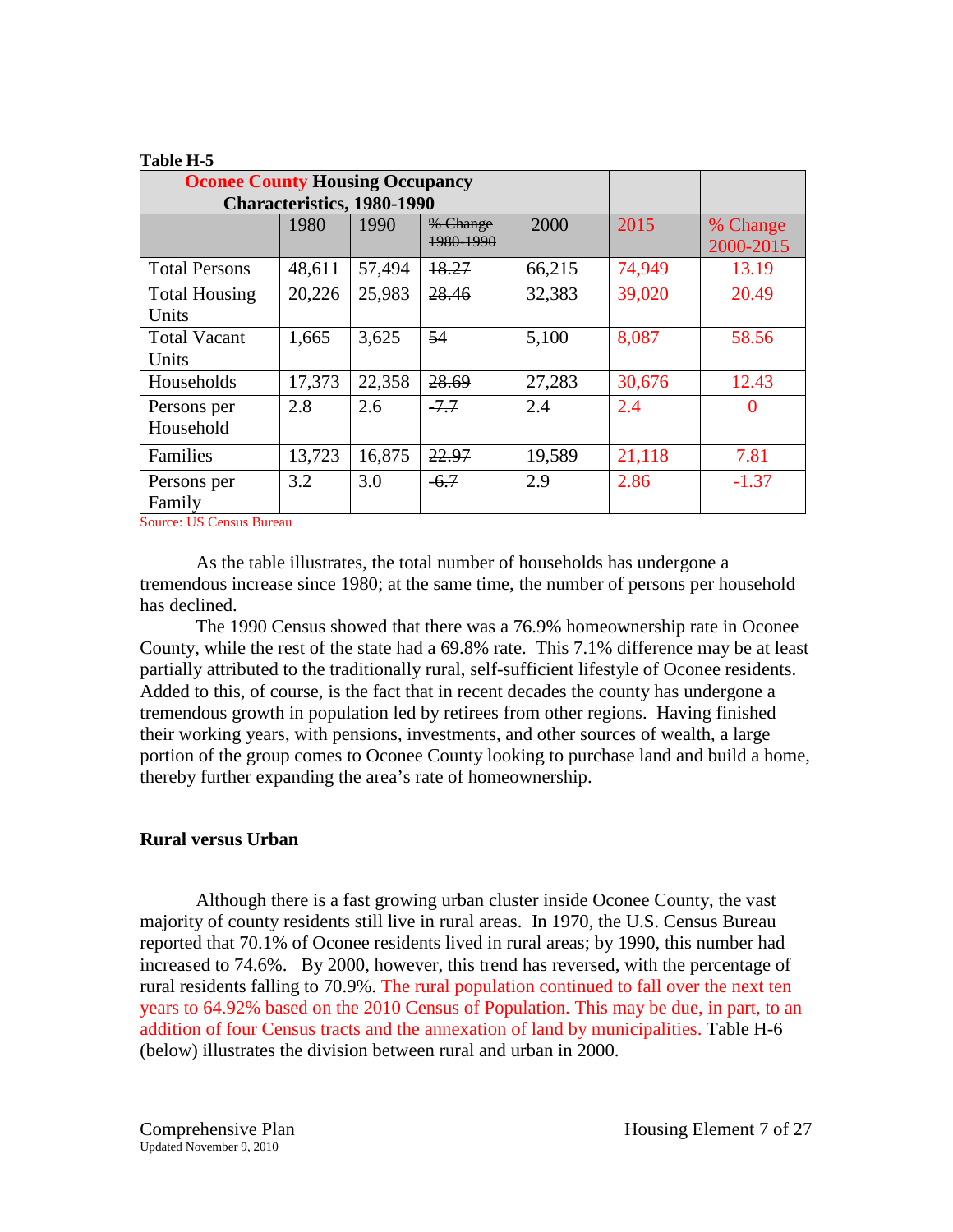|                      | <b>Total Population</b> | Urban | Rural | Urban % Change<br>from $2000$ | Rural %<br>Change from<br>2000 |
|----------------------|-------------------------|-------|-------|-------------------------------|--------------------------------|
| <b>Oconee County</b> | 74243                   | 26054 | 48219 | $+33.7$                       |                                |
|                      |                         |       |       |                               |                                |

#### **Table H-6 – Urban and Rural Population: Census 2010**

Source: United States Census Bureau

## Type and Value of Housing Stock

Oconee County's housing stock is comprised of a mix of housing types, age, and affordability levels. In 1990, there were a median number of 5.3 rooms per housing unit. A mean of 2.6 persons lived in owner-occupied housing units, while a mean of 2.3 persons lived in renter-occupied housing. The median year of construction of the structure was 1972. (State Data Center, Div. of Research & Statistical Services)

Many individuals in Oconee County rely on manufactured housing, particularly for low-cost dwellings. In 2000, the Oconee County Council adopted an ordinance that banned the importation of any manufactured home into the county if it was constructed before June 1976. While the ban did not immediately impact any structure that was already located in the county at the time of adoption (such units were exempted), the regulation will remove, over time, those potentially hazardous manufactured homes constructed before federally mandated minimum standards were adopted. In 1990 there were 6,444 manufactured homes registered in Oconee County, of which 5,218 were occupied. As of 2013, there were 8,396 manufactured homes, which represented 21.7% of Oconee County's housing stock. (State Data Center, Div. of Research & Statistical Services).

An examination of the value of Oconee's single-family housing stock reveals structures ranging from extremely low-value (sometimes substandard) to custom luxury homes situated in exclusive lakefront communities. While the exact number of homes not meeting minimum occupancy standards established by adopted building codes is unknown, 1990 census figures indicate that the amount is relatively small. As of 2010, only 1.1 % of households (249 of the 25,983 households in the county) are known to have incomplete plumbing systems, and all but 35 units were shown in census data to have a steady fuel source for heat (Note: While plumbing and heating are only two of a variety of factors used in determining if a structure is safe to occupy, no other reliable data was available at the time of writing). While many in the 21st Century may deem the existence of any substandard housing units unacceptable, the presence of such dwellings may be expected in any traditionally rural agrarian area. This is particularly true in Oconee since the county only began enforcing building codes in 1999.

As noted above, multi-family housing units are predominantly located in or near the municipalities. According to the 2010 Census, few such units had been constructed in unincorporated areas. Due to the limitations imposed on obtaining sewer service for projects outside town boundaries, however, few units are being constructed in unincorporated areas. As a result, the multi-family housing stock is aging. In addition, rents on a significant number of units in the county are subsidized by governmental funds, expanding low-cost housing options for many people. U.S. Census data indicates that in 1994 there was a 98.9% occupancy rate (636 units) for subsidized rent units.

Updated November 9, 2010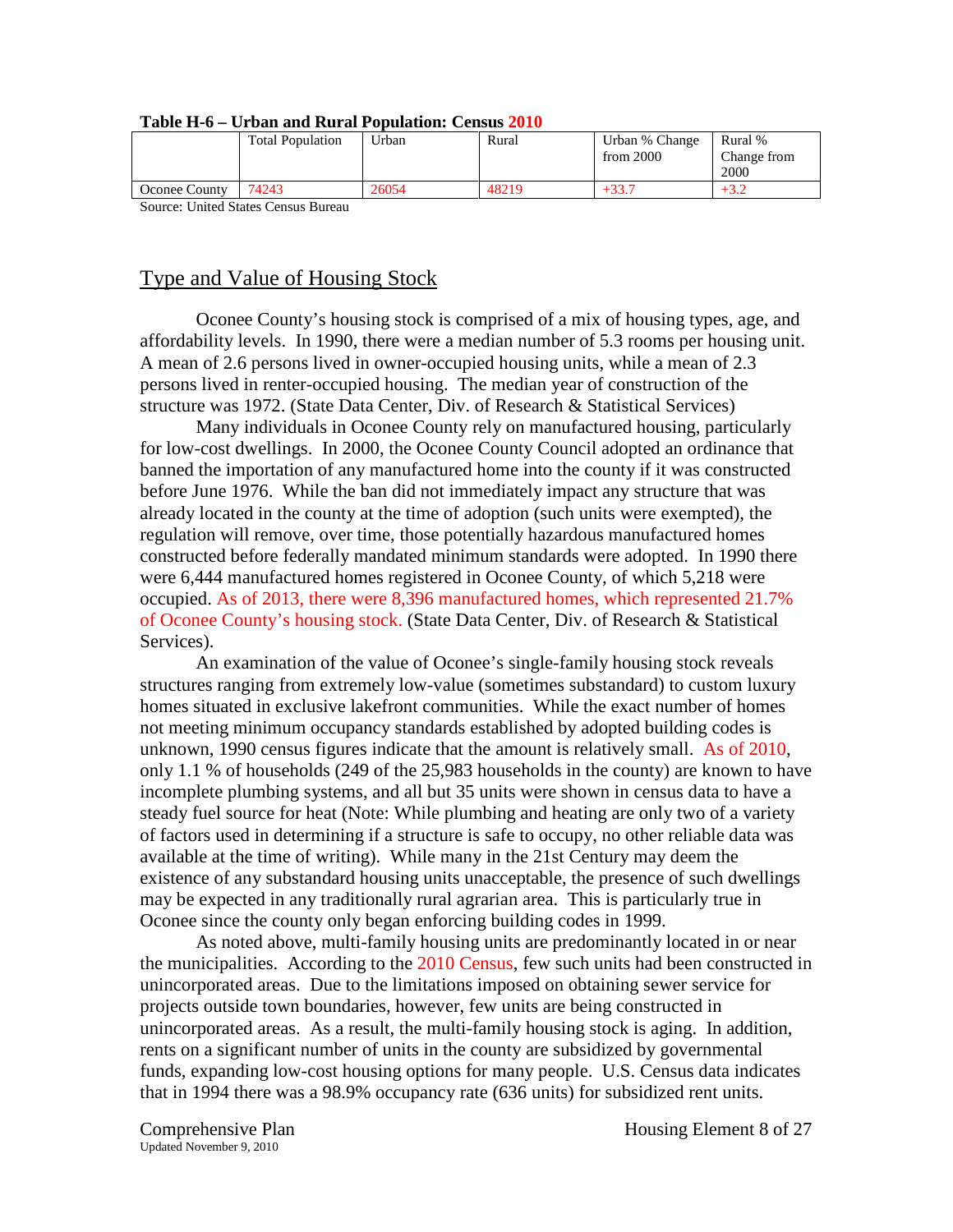There was a 9% vacancy rate for the 554 conventional units available in the county. As of 2017, the County is home to 20 low-income housing apartment complexes containing 1,189 affordable apartments for rent. Many of these rental apartments are income based housing with about 846 apartments that set rent based on income. Often referred to as "HUD apartments", there are 285 Project-Based Section 8 subsidized apartments in Oconee County. There are 792 other low-income apartments that do not have rental assistance but are still considered to be affordable housing for low income families (South Carolina Regional Housing Authority 1).

The estimated median value of owner-occupied housing in 1999 ranged from \$58,424 in Census Tract 307 (east of Seneca) to \$227,551 in Census Tract 302 (near Lake Keowee). County wide the median home value stood at \$91,300, in 1999. This table shows the value of housing distributed by census tract.

| <b>Estimated Value of Owner-Occupied Housing by Census Tract, 1999</b> |         |              |                                 |                    |                   |                   |                   |                |  |
|------------------------------------------------------------------------|---------|--------------|---------------------------------|--------------------|-------------------|-------------------|-------------------|----------------|--|
| Tracts                                                                 | Median  |              | Number of Units Per Value Range |                    |                   |                   |                   |                |  |
|                                                                        | Value   |              |                                 |                    |                   |                   |                   |                |  |
|                                                                        |         | $<$ \$75 $K$ | \$75K-\$100K                    | $$100K-$<br>\$150K | \$150K-<br>\$200K | \$200K-<br>\$300K | \$300K-<br>\$400K | $>$ \$400K     |  |
| 301                                                                    | 60,403  | 396          | 103                             | 79                 | 24                | 8                 |                   | $\Omega$       |  |
| 302                                                                    | 227,551 | 252          | 112                             | 94                 | 66                | 252               | 165               | 217            |  |
| 303                                                                    | 84,186  | 323          | 132                             | 125                | 57                | 71                | 26                | 9              |  |
| 304                                                                    | 65,326  | 995          | 303                             | 211                | 59                | 21                | 3                 | $\overline{2}$ |  |
| 305                                                                    | 74,897  | 325          | 207                             | 91                 | 19                | 5                 |                   | $\Omega$       |  |
| 306                                                                    | 107,551 | 525          | 300                             | 417                | 164               | 258               | 88                | 46             |  |
| 307                                                                    | 58,424  | 1219         | 292                             | 220                | 48                | 17                | 1                 | 4              |  |
| 308                                                                    | 70,524  | 568          | 212                             | 162                | 47                | 29                | $\overline{A}$    | $\Omega$       |  |
| 309                                                                    | 67,697  | 545          | 179                             | 130                | 52                | 26                | 6                 | 4              |  |
| 310                                                                    | 71,267  | 797          | 329                             | 260                | 46                | 40                | 5                 | 4              |  |
| 311                                                                    | 63,846  | 325          | 96                              | 96                 | 16                |                   | $\Omega$          | $\Omega$       |  |

**Table H-7**

Source: 2000 Oconee County Profile (ACOG)

 Tracts 302 and 306, which lie adjacent to Lake Keowee, are the location of the greatest number of homes valued over \$400,000, with 92% of all such units in the county lying within the two tracts.

The figures in Table H-8 were updated according to the data released by the 2000 Census. Census track 302, on the shores of Lake Keowee, continues to have the highest median value home; although the updated table shows a slight decrease in value it is insignificant. The two next highest tracks are 303 and 306, which are also located on the shores of Lake Keowee. Census Track 306 saw an increase of roughly 300 percent in the number of homes valued over \$400,000.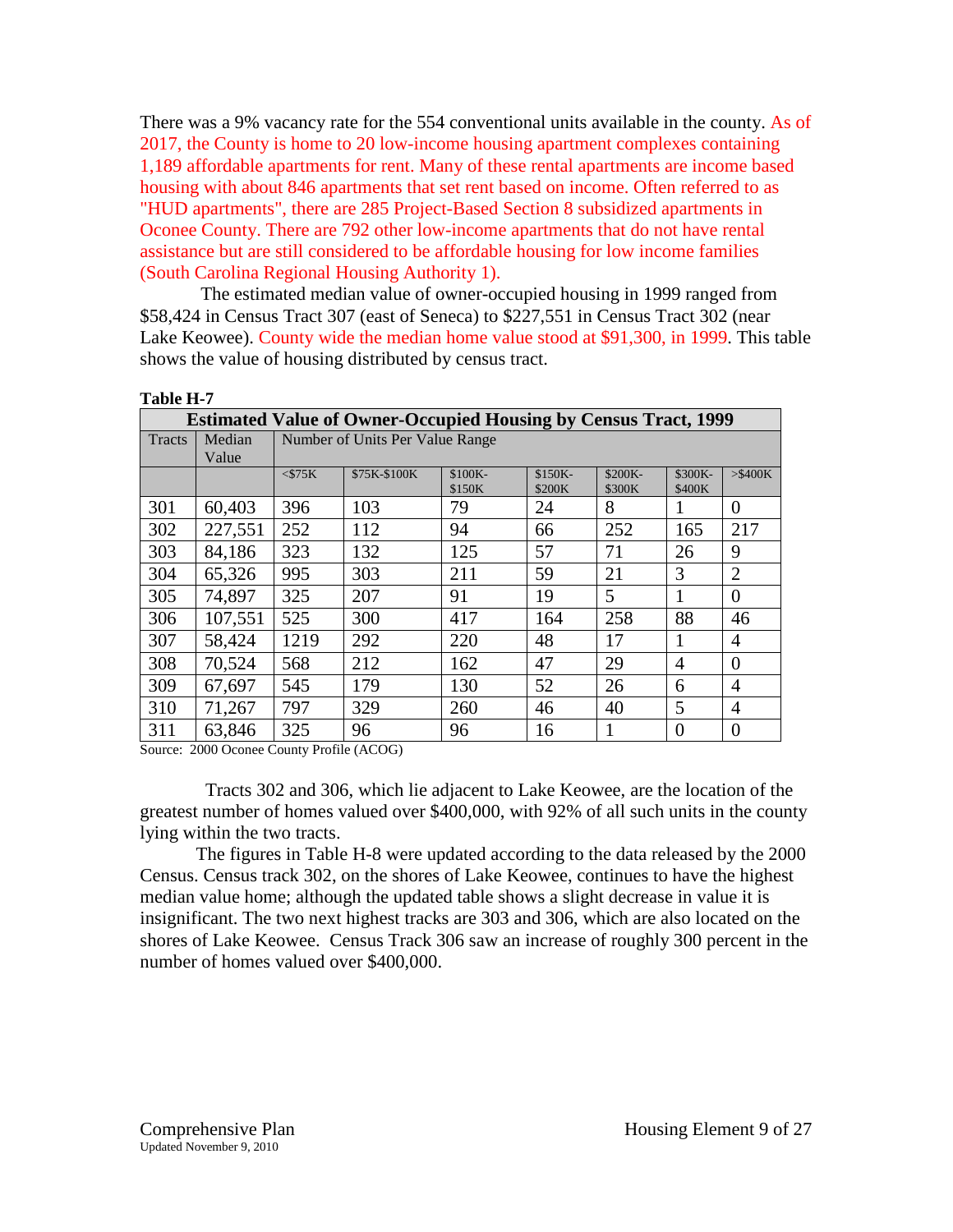## **Table H-8**

|                        | <b>Estimated Value of Owner-Occupied Housing by Census Tract, 2000 Census</b> |                         |                          |                          |                              |                              |                              |                              |                              |                              |  |
|------------------------|-------------------------------------------------------------------------------|-------------------------|--------------------------|--------------------------|------------------------------|------------------------------|------------------------------|------------------------------|------------------------------|------------------------------|--|
| <b>Census</b><br>Track | Total:                                                                        | Median<br>Home<br>Value | Less<br>than<br>\$50,000 | \$50,000<br>to<br>99,999 | \$100,000<br>to<br>\$149,999 | \$150,000<br>to<br>\$199,999 | \$200,000<br>to<br>\$249,999 | \$250,000<br>to<br>\$299,999 | \$300,000<br>to<br>\$399,999 | Greater<br>than<br>\$400,000 |  |
| 301                    | 735                                                                           | 82,700                  | 139                      | 351                      | 115                          | 83                           | 21                           | 14                           | 7                            | 5                            |  |
| 302                    | 1,493                                                                         | 210,100                 | 126                      | 237                      | 178                          | 159                          | 231                          | 122                          | 209                          | 231                          |  |
| 303                    | 999                                                                           | 134,500                 | 93                       | 280                      | 227                          | 168                          | 44                           | 54                           | 69                           | 64                           |  |
| 304                    | 1,683                                                                         | 86,300                  | 297                      | 745                      | 387                          | 189                          | 39                           | 2                            | 15                           | 9                            |  |
| 305                    | 785                                                                           | 86,200                  | 94                       | 452                      | 162                          | 33                           | 5                            | $\Omega$                     | 21                           | 18                           |  |
| 306                    | 1,990                                                                         | 131,500                 | 190                      | 497                      | 466                          | 204                          | 193                          | 132                          | 128                          | 180                          |  |
| 307.01                 | 724                                                                           | 60,300                  | 244                      | 388                      | 85                           | $\overline{7}$               | $\Omega$                     | $\Omega$                     | $\Omega$                     | $\Omega$                     |  |
| 307.02                 | 1,015                                                                         | 96,300                  | 95                       | 435                      | 185                          | 194                          | 71                           | 14                           | 7                            | 14                           |  |
| 308                    | 1,278                                                                         | 99,600                  | 57                       | 588                      | 380                          | 112                          | 41                           | 74                           | 8                            | 18                           |  |
| 309                    | 1.382                                                                         | 99,200                  | 73                       | 626                      | 343                          | 183                          | 60                           | 35                           | 50                           | 12                           |  |
| 310                    | 989                                                                           | 78,600                  | 248                      | 406                      | 224                          | 87                           | 0                            | 8                            | 16                           | $\Omega$                     |  |
| 311                    | 523                                                                           | 75,300                  | 105                      | 307                      | 80                           | 25                           | 6                            | 0                            | 0                            | 0                            |  |
| U.S. Census Bureau     |                                                                               |                         |                          |                          | 2000 Census                  |                              |                              |                              |                              |                              |  |

| <b>2015 Owner Occupied Home-Unit</b><br><b>Value</b> |                           |
|------------------------------------------------------|---------------------------|
| Value in Dollars                                     | <b>Number</b><br>of Units |
| <b>Owner-occupied units</b>                          | 22,644                    |
| Less than \$50,000                                   | 3,883                     |
| \$50,000 to \$99,999                                 | 4,260                     |
| \$100,000 to \$149,999                               | 3,370                     |
| \$150,000 to \$199,999                               | 3,230                     |
| \$200,000 to \$299,999                               | 2,939                     |
| \$300,000 to \$499,999                               | 2,939                     |
| \$500,000 to \$999,999                               | 1,654                     |
| \$1,000,000 or more                                  | 369                       |
| <b>Median (dollars)</b>                              | 147,000                   |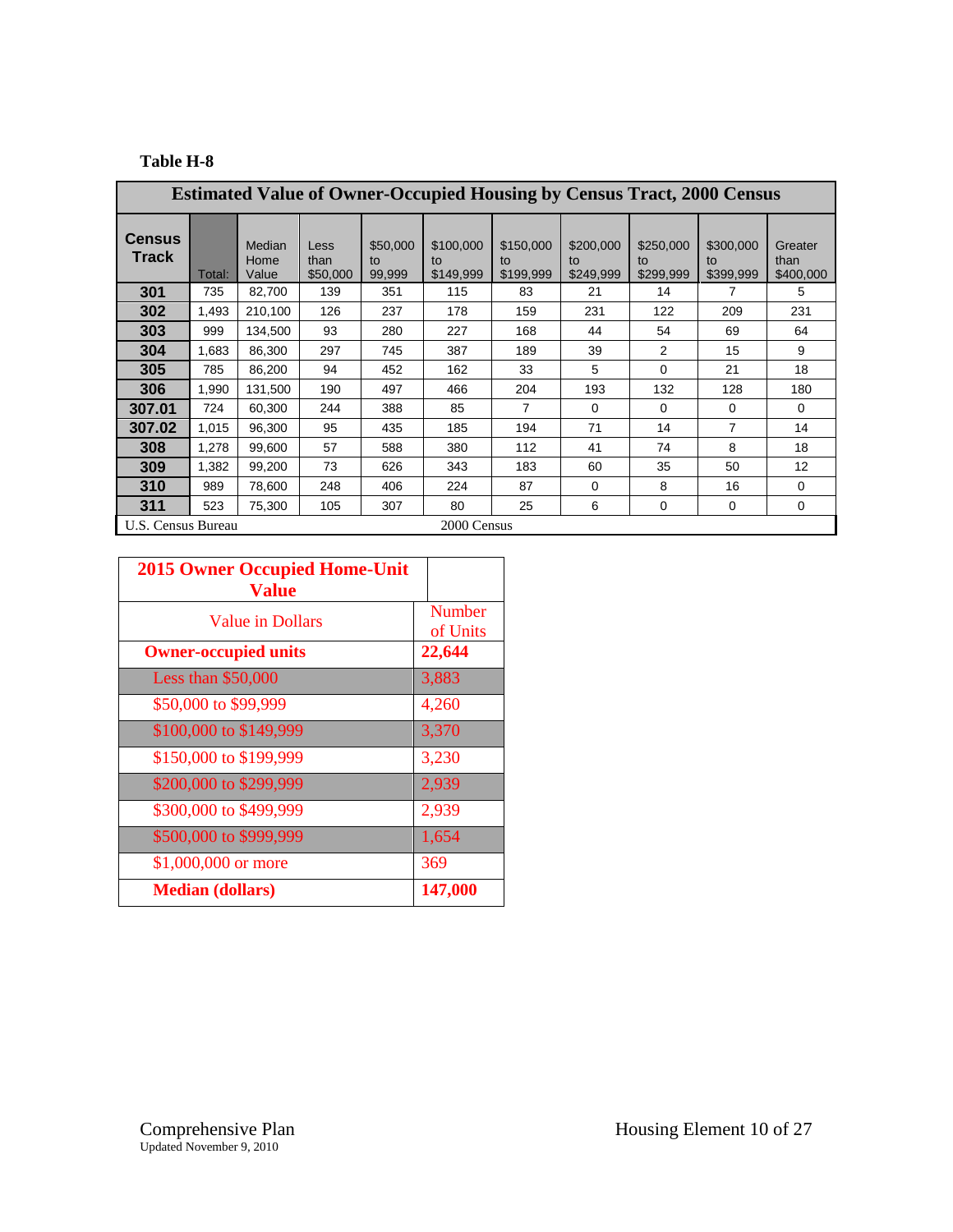## Seasonal/Temporary Housing

Many homes surrounding Oconee's lakes are second homes, used primarily on weekends and for vacations (and occasionally as rentals). The number of seasonal housing units, as defined by the Census Bureau, is significant as shown in H-9 and H-9A.

| Table H-9  |                                                                       |                       |                       |                       |  |  |  |
|------------|-----------------------------------------------------------------------|-----------------------|-----------------------|-----------------------|--|--|--|
|            | <b>Seasonal Housing Units in Selected Upstate Counties, 1950-2000</b> |                       |                       |                       |  |  |  |
| County     | <b>Seasonal Units</b>                                                 | <b>Seasonal Units</b> | <b>Seasonal Units</b> | <b>Seasonal Units</b> |  |  |  |
|            | 1950                                                                  | 1970                  | 1990                  | 2000                  |  |  |  |
| Oconee     | 90                                                                    | 110                   | 1,703                 | 2634                  |  |  |  |
| Pickens    | 181                                                                   | 92                    | 333                   | 800                   |  |  |  |
| Anderson   | 102                                                                   | 165                   | 1,347                 | 1811                  |  |  |  |
| Greenville | 404                                                                   | 56                    | 722                   | 1550                  |  |  |  |

Source: State Data Center, Office of Research & Statistics 2000 Census

The number of seasonal housing units in Oconee County has grown tremendously since 1950. The table above shows that growth in seasonal units was slow between 1950 and 1970, but was subject to a tremendous increase between 1970 and 2000. The 2000 Census reveals that the number of seasonal units in Oconee rose another 36% to 2,634 .As of the 2010 Census the Seasonal Units made up 48.6% of the vacant housing stock, see H-9A below.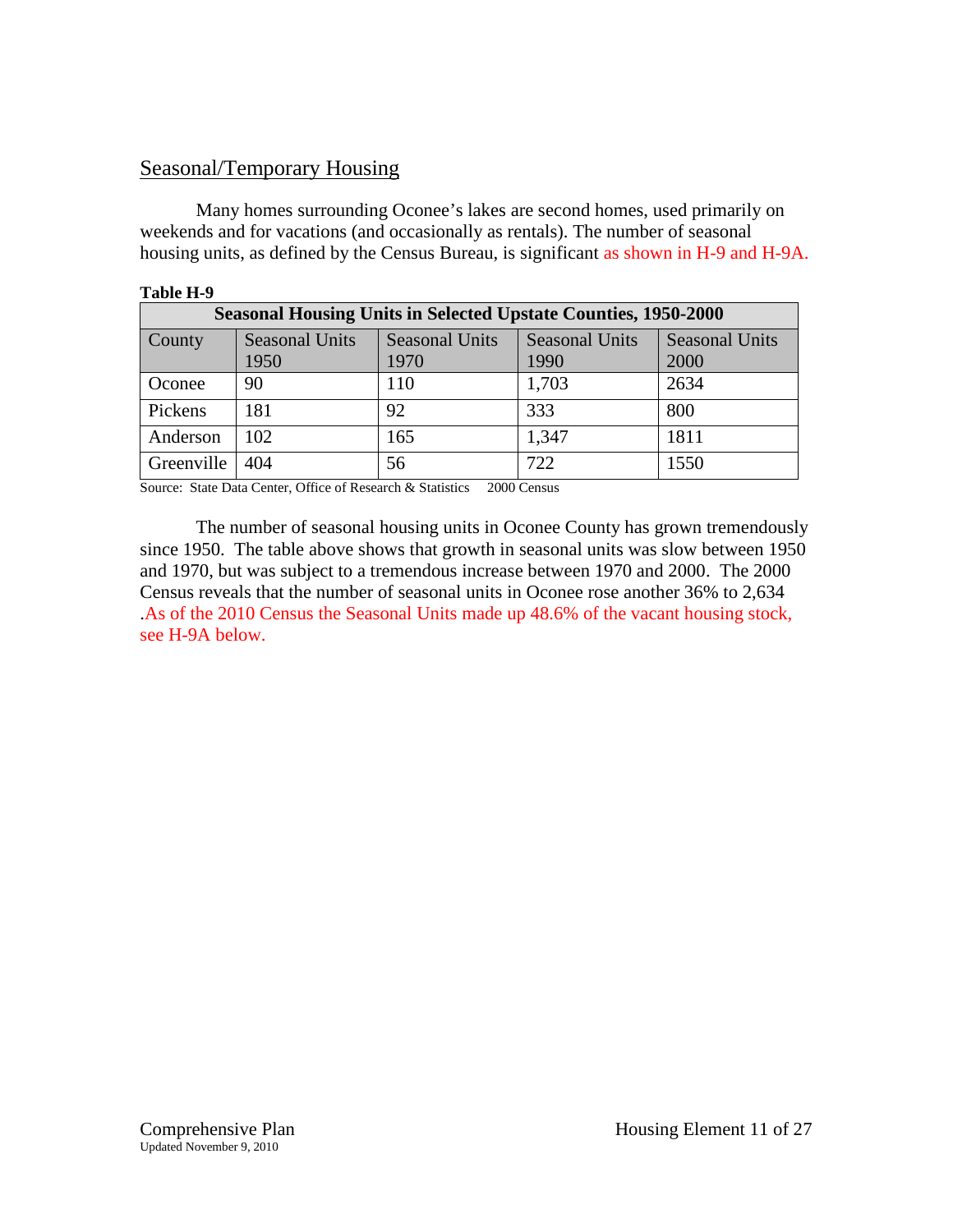## **Table H-9A**

# **2010 Housing Units for sale, rent or seasonal, recreational or occasional use**

| Geographic area         |              |          | Vacant housing units |         |      |               |
|-------------------------|--------------|----------|----------------------|---------|------|---------------|
|                         |              |          | <b>Total</b>         | Percent |      |               |
|                         | <b>Total</b> | Occupied |                      | For     | For  | Seasonal,     |
|                         | housing      | housing  |                      | sale    | rent | recreational, |
|                         | units        | units    |                      | only    |      | <b>or</b>     |
|                         |              |          |                      |         |      | occasional    |
|                         |              |          |                      |         |      | use           |
| <b>Oconee County</b>    | 38,763       | 30,676   | 8,087                | 9.2     | 15.7 | 48.6          |
| <b>Census Tract 301</b> | 2,645        | 1,821    | 824                  | 4.1     | 3.9  | 64.3          |
| <b>Census Tract 302</b> | 3,889        | 2,688    | 1,201                | 10.1    | 11.5 | 64.8          |
| <b>Census Tract 303</b> | 3,423        | 2,575    | 848                  | 7.5     | 9.9  | 62.5          |
| <b>Census Tract</b>     | 3,044        | 2,683    | 361                  | 9.1     | 33.2 | 9.7           |
| 304.01                  |              |          |                      |         |      |               |
| <b>Census Tract</b>     | 892          | 711      | 181                  | 9.9     | 9.4  | 58.6          |
| 304.02                  |              |          |                      |         |      |               |
| <b>Census Tract 305</b> | 2,177        | 1,835    | 342                  | 10.2    | 21.9 | 38.3          |
| <b>Census Tract</b>     | 2,323        | 1,900    | 423                  | 12.5    | 25.3 | 44.2          |
| 306.01                  |              |          |                      |         |      |               |
| <b>Census Tract</b>     | 2,151        | 1,851    | 300                  | 12.0    | 27.7 | 27.3          |
| 306.02                  |              |          |                      |         |      |               |
| <b>Census Tract</b>     | 1,867        | 1,570    | 297                  | 13.5    | 38.0 | 5.1           |
| 307.01                  |              |          |                      |         |      |               |
| <b>Census Tract</b>     | 2,928        | 2,408    | 520                  | 11.3    | 26.0 | 38.5          |
| 307.02                  |              |          |                      |         |      |               |
| <b>Census Tract 308</b> | 3,463        | 3,005    | 458                  | 12.2    | 28.2 | 24.0          |
| <b>Census Tract</b>     | 1,921        | 1,079    | 842                  | 6.4     | 3.0  | 82.7          |
| 309.01                  |              |          |                      |         |      |               |
| <b>Census Tract</b>     | 3,601        | 2,912    | 689                  | 8.3     | 10.9 | 46.0          |
| 309.02                  |              |          |                      |         |      |               |
| <b>Census Tract 310</b> | 2,634        | 2,168    | 466                  | 14.4    | 18.0 | 29.6          |
| <b>Census Tract 311</b> | 1,805        | 1,470    | 335                  | 6.3     | 16.1 | 21.5          |

Source: U.S. Census Bureau, 2010 Census.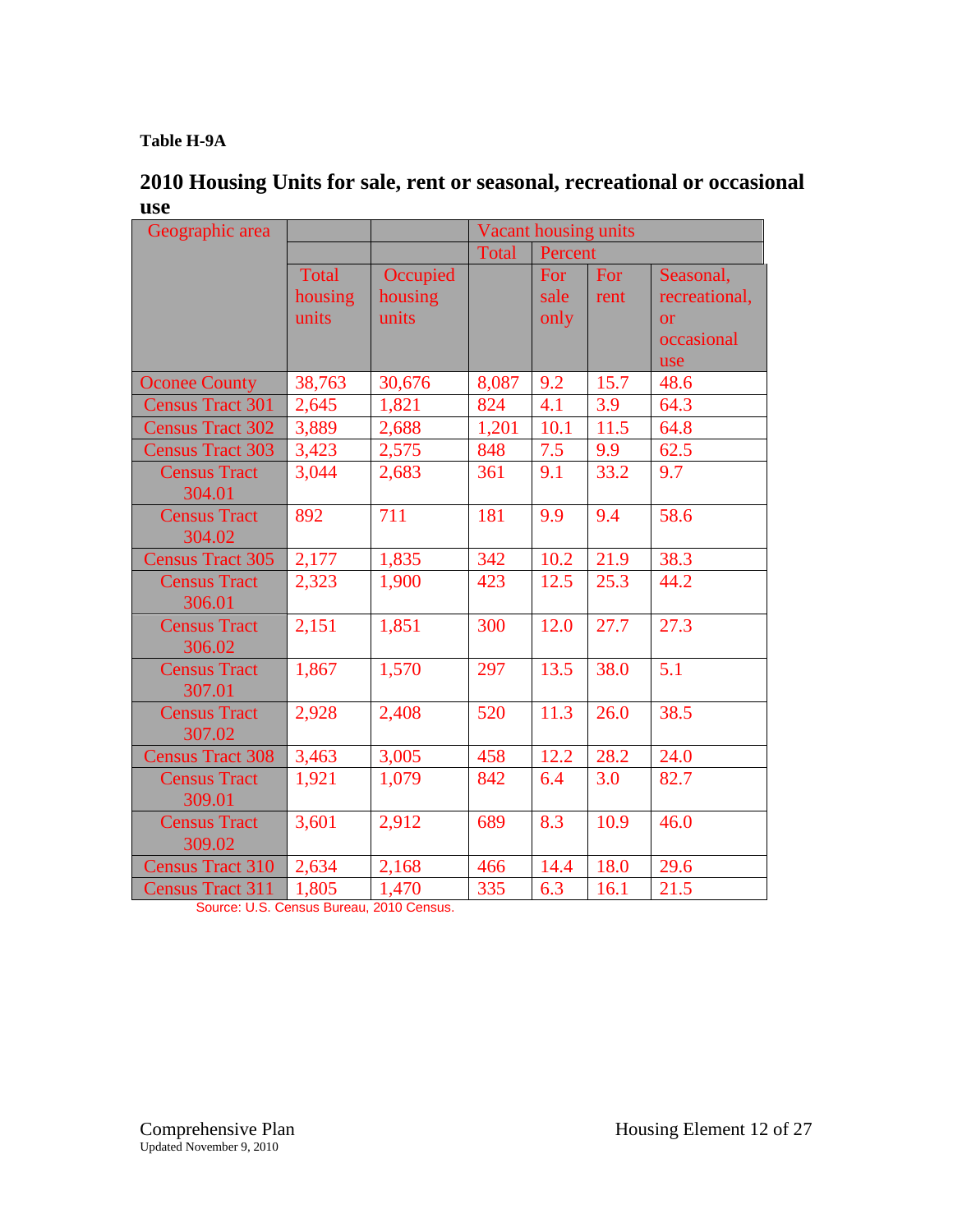This growth in seasonal housing during the 1990's reflects the impact of the development of Lakes Keowee and Jocassee, which resulted in a great increase in second homes. As of 2015, almost half of the County's housing stock is seasonal, recreational, or occasional use

Oconee County is the location of the Duke Energy's Oconee Nuclear Station, one of the premier nuclear facilities in the nation. While there is no doubt that the county has reaped many benefits from having the facility within its borders, the plant's activities often influence the lives of Oconee's citizens in unforeseen ways. This is particularly true regarding the effect that both regular and unscheduled maintenance and repair work has on the local demand for temporary housing (both single-family units and multi-family units). The nuclear station's utilization of large numbers of subcontractors and temporary workers occasionally results in full capacity situations in available temporary housing in the surrounding region. To take advantage of the short housing supply, some property owners offer rental units traditionally leased by the year for shorter terms, typically for higher rents than would be received for a standard lease. To this point, Oconee County's available housing stock, along with that in adjoining counties, has proven to be sufficient to provide for temporary workers for limited periods. Any comprehensive examination and plan for future housing in the county, however, should not ignore these occasional drastic changes in demand.

## Affordable Housing

In 2007, the State of South Carolina passed the Priority Investment Act, which expanded the requirements of the Housing Element to include a detailed discussion of affordable housing. In Oconee County, housing prices have risen faster than family income, thereby creating a significant deficit for many individuals or families trying to pay for a home. According to one source, the value of a median priced house in Oconee County rose by 71.4 percent between 1990 and 2000; at the same time, the median income of the county increased by only 39.5 percent.<sup>[1](#page-16-0)</sup> Median home value in 1999 for the County was \$91,300 and in 2015 was \$147,035. So, what is considered "affordable" housing, and why is it important?

Affordable housing is plagued with misconceptions in public perception that may be the biggest barrier to overcome. The Campaign for Affordable Housing<sup>[2](#page-16-1)</sup> has identified five of the most common myths surrounding affordable housing.

| <b>Five Common Myths Regarding Affordable Housing</b> |  |                                                                                                                                                                                                                                                       |  |  |
|-------------------------------------------------------|--|-------------------------------------------------------------------------------------------------------------------------------------------------------------------------------------------------------------------------------------------------------|--|--|
| <b>MYTH</b>                                           |  | <b>TRUTH</b>                                                                                                                                                                                                                                          |  |  |
| Affordable housing is ugly.                           |  | Affordable housing is designed to fit into the<br>community character in size and style. It is typically<br>privately owned, designed, and developed. Like<br>everything else, the cost of a home has little to do<br>with whether or not it is ugly. |  |  |
| Affordable housing increases traffic.                 |  | All types of development impact traffic volume.                                                                                                                                                                                                       |  |  |

#### **Table H-10**

<span id="page-16-1"></span><span id="page-16-0"></span> $2 \frac{www.tcah.org}{www.tcah.org}$  $2 \frac{www.tcah.org}{www.tcah.org}$  $2 \frac{www.tcah.org}{www.tcah.org}$ 

<sup>&</sup>lt;sup>1</sup> Eldridge, Diane. "Affordable Housing in the Upstate." The Upstate Advocate. December 2003.  $\overline{a}$ 

<span id="page-16-2"></span> $3$  ibid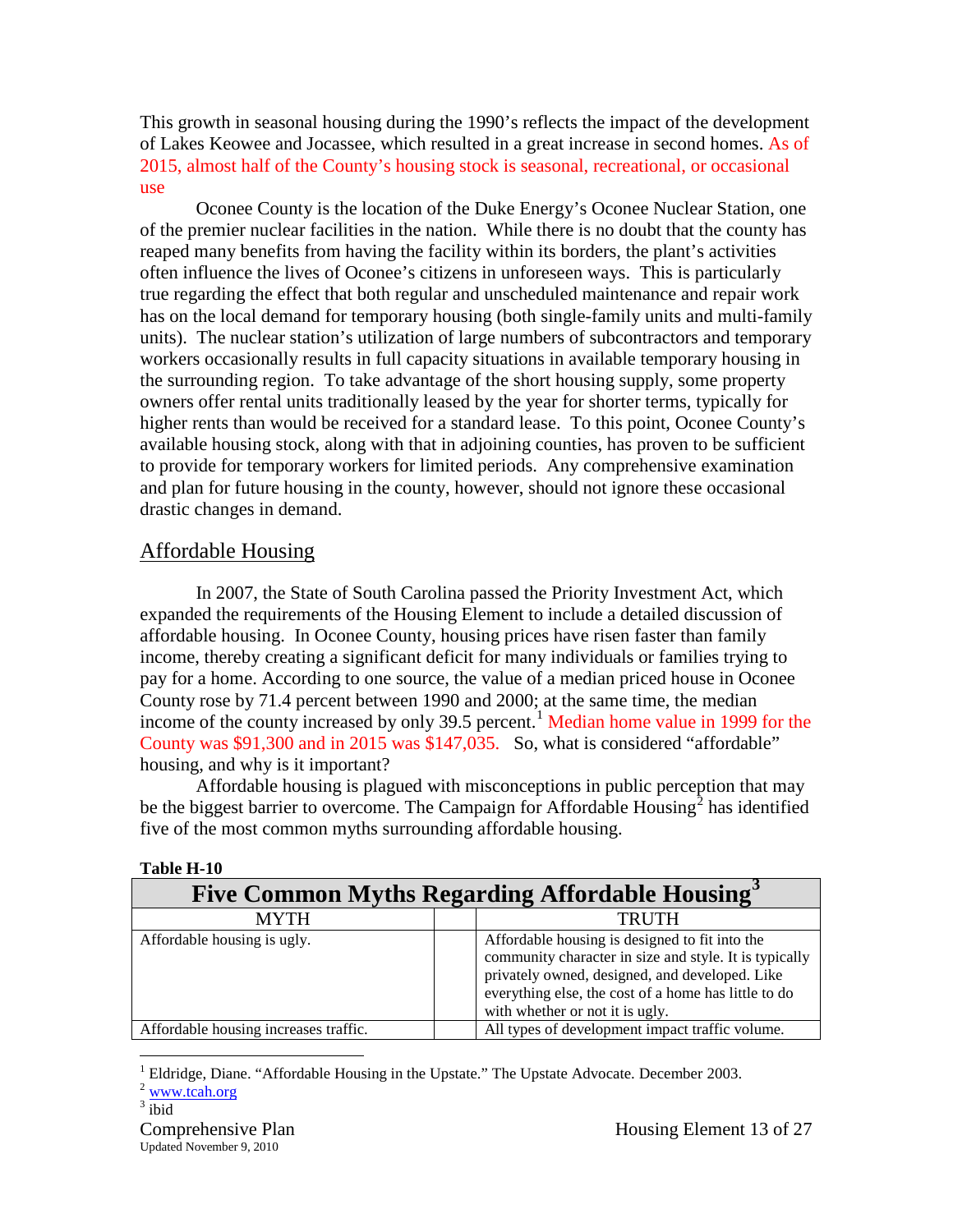|                                                                | Affordable housing is best suited near employment<br>centers, which would decrease dependency on the<br>automobile.<br>The National Personal Transportation Survey found<br>that low-income households make 40% fewer trips<br>than other households.<br>Studies indicate that the average resident in a<br>compact neighborhood will drive 20-30% less than<br>residents of a neighborhood half as dense."                                                     |
|----------------------------------------------------------------|-----------------------------------------------------------------------------------------------------------------------------------------------------------------------------------------------------------------------------------------------------------------------------------------------------------------------------------------------------------------------------------------------------------------------------------------------------------------|
| Affordable housing increases crime.                            | There is no correlation between safe, decent, and<br>affordable housing and crime. In fact, studies show<br>that a major cause of crime and a host of other<br>socio-economic ills is community disinvestment,<br>overcrowding, lack of jobs and community services.                                                                                                                                                                                            |
| Affordable housing over-burdens schools and<br>infrastructure. | Studies show that the traditional single-family home<br>neighborhood has 2 to 3 times the number of school<br>aged children than those living in apartments.<br>U.S. Office of Technology Assessment found that it<br>costs 10,000 dollars per unit more to provide<br>infrastructure to a lower density/urban development<br>than a more compact urban development (OTA-<br>E11-643, 1995. Infrastructure costs significantly<br>decline as density increases. |
| Affordable housing lowers property values.                     | Academic studies and market analyses prove<br>otherwise. A Study by Wayne State Univ. found<br>that affordable housing often has an insignificant or<br>positive effect on property values in higher value<br>neighborhood and improves values in lower-valued<br>neighborhoods.                                                                                                                                                                                |

Most people agree that safe, decent, and affordable housing is an important component of a good society; but beyond just providing people a place to stay that they can afford, some contend that it positively influences the economy, and even improves the quality of our environment. As stated by one planning expert, "The housing problem that affects the most Americans today is cost burden, which happens when families spend so much for housing that their ability to pay for the other necessities of life is compromised."[4](#page-17-0) Of course, the dollar amount considered affordable varies widely from region to region, depending upon the amount of wealth that flows throughout the local economy. To deal with this variability, the federal government has adopted the standard that households spending 30% or more of their gross household income for housing are burdened, and those spending [5](#page-17-1)0% or more for housing are severely burdened.<sup>5</sup> As more and more individuals find themselves in this situation, the broader economy suffers from the lack of discretionary income. In addition, with less money available, normal and routine maintenance of housing also decreases, which in turn expands the amount of substandard housing in a community. There is also the fact that, as housing becomes less affordable in an area, development moves away from higher cost areas to lower ones, increasing the need for infrastructure in rural lands, which itself fuels more sprawl.

<span id="page-17-1"></span><span id="page-17-0"></span><sup>&</sup>lt;sup>4</sup> Mallach, Alan, FAICP. "The Case for Affordable Housing." Planning. March 2009. pg. 33  $^5$  Ibid.  $\overline{a}$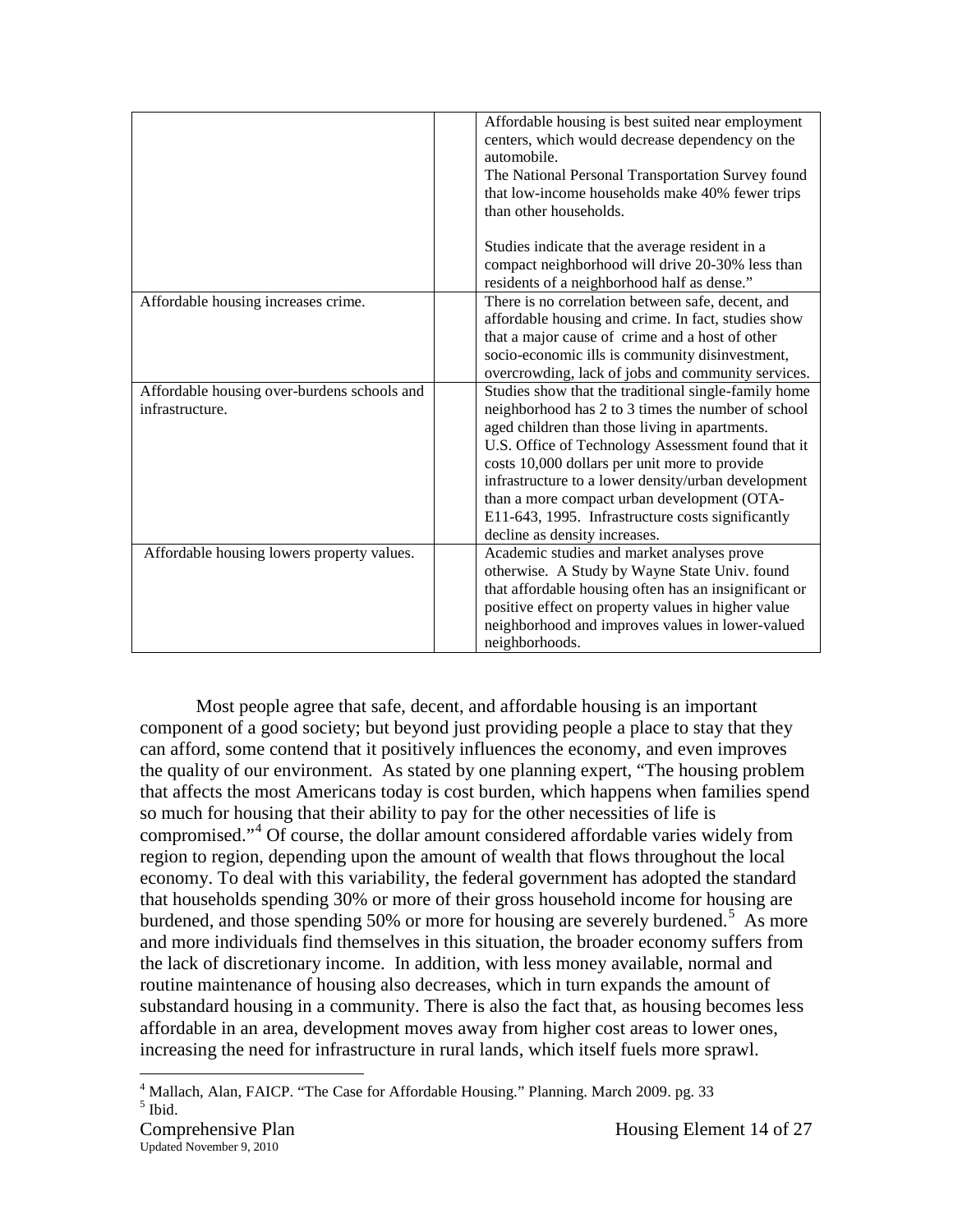Finally, affordability also influences industry recruitment, for companies want their employees to live close by their workplace. When the average worker cannot afford to live in a given area, employers will naturally look elsewhere.

Affordable housing also engenders a sense of community, for by placing housing within the price range of those that form 'the backbone' of our society and economy, neighborhoods are stabilized by the presence of those groups that tend to support and sustain those activities that establish an identity. Further, "stable housing boosts the educational performance of children, induces higher participation in civic and volunteer activity, improves health care outcomes, and lowers crime rates, and lessens welfare dependency."[6](#page-18-0) One of the keys to beginning a discussion on any issue is to define the terms involved in order to ensure that there is a minimum of confusion. The South Carolina Priority Investment Act defines Affordable Housing, in the case of dwelling units for sale, as

"housing in which mortgage, amortization, taxes, insurance, and condominium or association fees, if any, constitute no more than twenty eight percent of the annual household income for a household earning no more than eighty percent of the areas median income, by household size for the metropolitan statistical area as published by the U.S. Department of Housing and Community Development (HUD) and, in cases of dwelling units for rent, housing for which the rent and utilities constitute no more than thirty percent of the annual household income for a household earning no more than eight percent of the area median income, by household size for the metropolitan statistical area as published from time to time by HUD."

Distilled to a formula, the definition is:

Affordability =  $28\%$  x (80% x Areas Annual Household Income (per HUD) Table H-11 (below) contains the 2009 income limits for 80% of median income for most upstate counties.

|                                  | 2017 Aujustu Home meeme Linnus for anoruable housing |                        |        |        |             |             |             |             |
|----------------------------------|------------------------------------------------------|------------------------|--------|--------|-------------|-------------|-------------|-------------|
|                                  | person                                               | $\mathbf{2}$<br>people | people | people | 5<br>people | 6<br>people | 7<br>people | 8<br>people |
| 30% LIMITS                       | 11000                                                | 12550                  | 14100  | 15650  | 16950       | 18200       | 19450       | 20700       |
| <b>VERY LOW</b><br><b>INCOME</b> | 18250                                                | 20850                  | 23450  | 26050  | 28150       | 30250       | 32350       | 34400       |
| 60% LIMITS                       | 21900                                                | 25020                  | 28140  | 31260  | 33780       | 36300       | 38820       | 41280       |

| Table H-11                                              |
|---------------------------------------------------------|
| 2017 Adjusted Home Income Limits for affordable housing |

<span id="page-18-0"></span><sup>6</sup> *South Carolina Priority Investment Act: Implementation Guide for Local Governments.* American Planning Association South Carolina Chapter: Making Great Communities Happen. First Edition. October 15, 2008. pg. 29  $\overline{a}$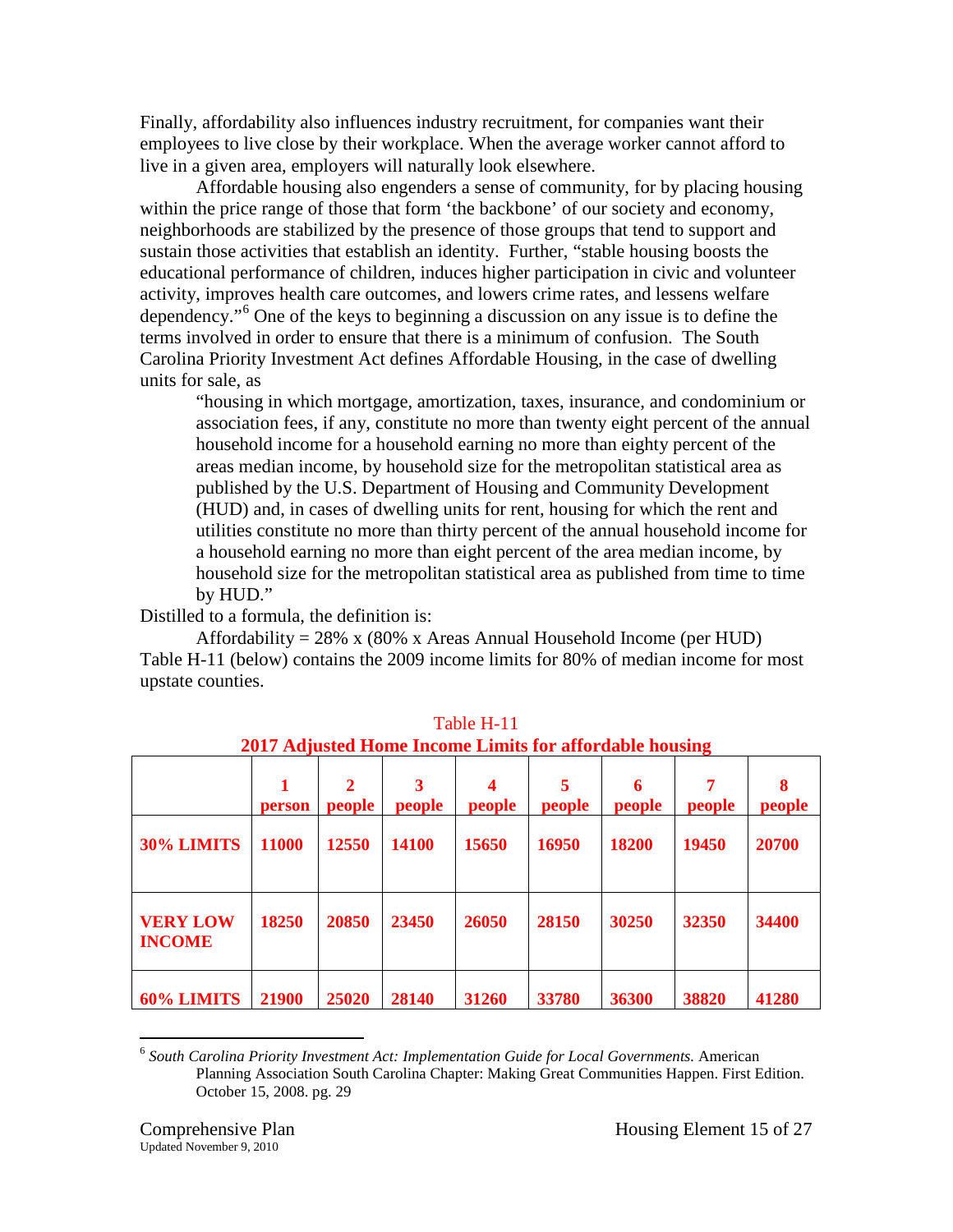| $33400$ 37550<br>41700<br>29200<br>45050<br>48400<br>151750<br>55050<br><b>LOWER</b><br><b>INCOME</b> |
|-------------------------------------------------------------------------------------------------------|
|-------------------------------------------------------------------------------------------------------|

Source: U.S. Department of HUD 04/11/2017

**Table H-11**

| 2009 Maximum Income Limits for 80 % of Median Income |                                |                                          |                    |                    |                    |                                    |                    |                    |                    |
|------------------------------------------------------|--------------------------------|------------------------------------------|--------------------|--------------------|--------------------|------------------------------------|--------------------|--------------------|--------------------|
|                                                      |                                |                                          |                    |                    |                    | <b>Number of Persons in Family</b> |                    |                    |                    |
| <b>COUNTY</b>                                        | <b>MEDIAN</b><br><b>INCOME</b> | $\overline{\mathbf{1}}$<br><b>PERSON</b> | 2<br><b>PERSON</b> | 3<br><b>PERSON</b> | 4<br><b>PERSON</b> | 5<br><b>PERSON</b>                 | 6<br><b>PERSON</b> | 7<br><b>PERSON</b> | 8<br><b>PERSON</b> |
| ANDERSON                                             | 53,800                         | \$30,750                                 | \$35,150           | \$39,550           | \$43.900           | \$47,450                           | \$50,950           | \$54,450           | \$57,950           |
| <b>CHEROKEE</b>                                      | 47.700                         | \$30,750                                 | \$35,150           | \$39,550           | \$43,900           | \$47,450                           | \$50,950           | \$54,450           | \$57,950           |
| <b>GREENVILLE</b>                                    | 57,200                         | \$32,050                                 | \$36,600           | \$41,200           | \$45,750           | \$49,400                           | \$53,050           | \$56,750           | \$60,400           |
| <b>GREENWOOD</b>                                     | 53,400                         | \$29,900                                 | \$34,150           | \$38,450           | \$42,700           | \$46,100                           | \$49,550           | \$52,950           | \$56,350           |
| OCONEE                                               | 55,100                         | \$30,850                                 | \$35,300           | \$39,700           | \$44,100           | \$47,650                           | \$51,150           | \$54,700           | \$58,200           |
| <b>PICKENS</b>                                       | 57,200                         | \$32,050                                 | \$36,600           | \$41,200           | \$45,750           | \$49,400                           | \$53,050           | \$56,750           | \$60,400           |
|                                                      |                                |                                          |                    |                    |                    |                                    |                    |                    |                    |

Income limits are based on actual County Median Income Limits **or** State Non Metro Median Income limits, as computed, income limits are rounded to the nearest whole number

www.sha.state.sc.us/Housing\_Partners/Income\_Limits

Based on Table H-11, for a family of four in Oconee County the income at the 80% limit is \$44,100, which multiplied by 28% equals \$12,342, an annual total. Therefore, expenditures for an affordable housing in Oconee County should be no more than approximately \$1,000 per month.

Rental units are also a critical component of affordable housing in a community. According to a U.S. Census Bureau Report, down payment assistance would do more to improve the affordability of a modestly priced home for renters than lower down payment requirements (which would increase monthly mortgage payments) or major reduction in interest rates. Financial assistance would, however, require funding from another source, ideally from a party that has no financial gain from the transaction, such as employers, nonprofit groups, or a governmental agency.<sup>[7](#page-19-0)</sup>

Affordability standards for rental units were also established by the Priority Investment Act, and are determined by the following formula:

Affordability (Rental) =  $30\%$  x (80% x Areas Annual Household Income (per HUD))

Table H-12 (below) shows what HUD considers be within acceptable rental limits for most upstate counties. All figures include an estimated allowance for utilities.

<span id="page-19-0"></span><sup>&</sup>lt;sup>7</sup>Savage, Howard A. "Who Could Afford to Buy a Home in 2004?" United States Census Bureau. Issued May 2009.  $\overline{a}$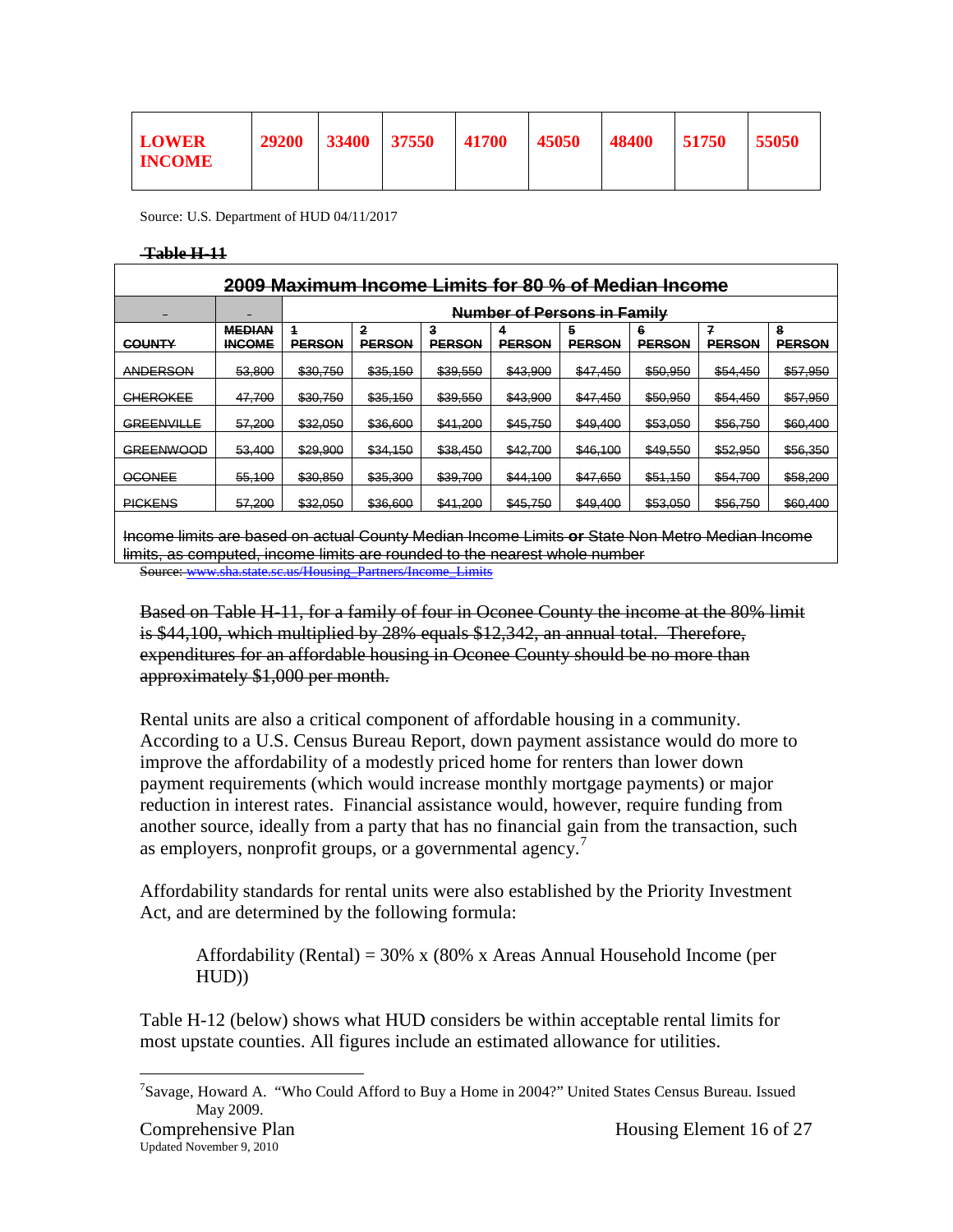| 2009 Maximum Gross Rent Limits for 80 % of Median Income       |                                                                                                                                                                                |                 |      |           |                                               |       |  |
|----------------------------------------------------------------|--------------------------------------------------------------------------------------------------------------------------------------------------------------------------------|-----------------|------|-----------|-----------------------------------------------|-------|--|
|                                                                |                                                                                                                                                                                |                 |      |           | <b>Maximum Monthly Gross Rent* (utilities</b> |       |  |
|                                                                |                                                                                                                                                                                |                 |      | included) |                                               |       |  |
| <b>COUNTY</b>                                                  | <b>MEDIAN INCOME</b>                                                                                                                                                           | 0 <sub>BR</sub> | 1 BR | 2 BR      | 3 BR                                          | 4 BR  |  |
| <b>ANDERSON</b>                                                | 52.400                                                                                                                                                                         | 768             | 823  | 988       | 1,141                                         | 1,273 |  |
| <b>CHEROKEE</b>                                                | 46,700                                                                                                                                                                         | 768             | 823  | 988       | 1,141                                         | 1,273 |  |
| <b>GREENVILLE</b>                                              | 57,200                                                                                                                                                                         | 791             | 847  | 1,017     | 1.175                                         | 1,311 |  |
| <b>GREENWOOD</b>                                               | 53,400                                                                                                                                                                         | 747             | 800  | 961       | 1,110                                         | 1,238 |  |
| <b>OCONEE</b>                                                  | 55,100                                                                                                                                                                         | 771             | 826  | 992       | 1.146                                         | 1,278 |  |
| <b>PICKENS</b>                                                 | 57,200                                                                                                                                                                         | 801             | 858  | 1,030     | 1,189                                         | 1,326 |  |
|                                                                |                                                                                                                                                                                |                 |      |           |                                               |       |  |
| * Gross Rent includes contract rent plus tenant paid utilities |                                                                                                                                                                                |                 |      |           |                                               |       |  |
|                                                                | Rent limits are based on actual County Median Income Limits or State Non Metro Median<br>Income limits, as computed, gross rent limits are rounded to the nearest whole number |                 |      |           |                                               |       |  |

As shown in Table H-10, a two-bedroom rental unit for a family in Oconee County should cost no more than \$992 dollars a month for rent and utilities (water, sewer, electricity, natural gas, etc). It should be noted that the United States Census Bureau's American Community Survey has estimated that the median gross rent in Oconee County is approximately 26.5% of the household income in the past 12 months. Therefore, the median rent in Oconee County actually falls within the State's definition of affordability, with the caveat that utilities are not included in the Census estimates. (Often renters pay more for utilities than owners do because rental units are typically more inefficient).

## Barriers to Affordability

**Table H-12**

The lack of affordable housing can result from a variety of reasons. In 2004, the United States Census Bureau published a brief report entitled: "Who Could Afford to Buy a Home in 2004"<sup>[8](#page-20-0)</sup>, which looked at some of the trends in housing affordability in 2004. According to this report, 58 % of all American families could afford to buy a modestly priced home in the state where they resided, provided the home was valued in the bottom 25 % of the regions home value distribution. Estimating the bottom 25% range of housing values (see table: "Estimated Value of Owner-Occupied Housing by Census Track, 2000 Census") for Oconee County shows that 58% of residents could indeed afford a home that cost less than 100,000 dollars, provided there were no external limiting factors. According to the U.S. Census Bureau report, among barriers that prevented people from purchasing a home were generally: excessive debt, lack of down payment, poor credit, and interest rates that took the home out of the affordability range. Naturally, government is very limited in what it can do to change the personal choice of an individual to acquire excessive debt or create a bad credit history. Therefore, other avenues must be pursued to assist with making housing affordable.

<span id="page-20-0"></span> $8$  Savage, Howard A. "Who Could Afford to Buy a Home in 2004?" United States Census Bureau. Issued May 2009.  $\overline{a}$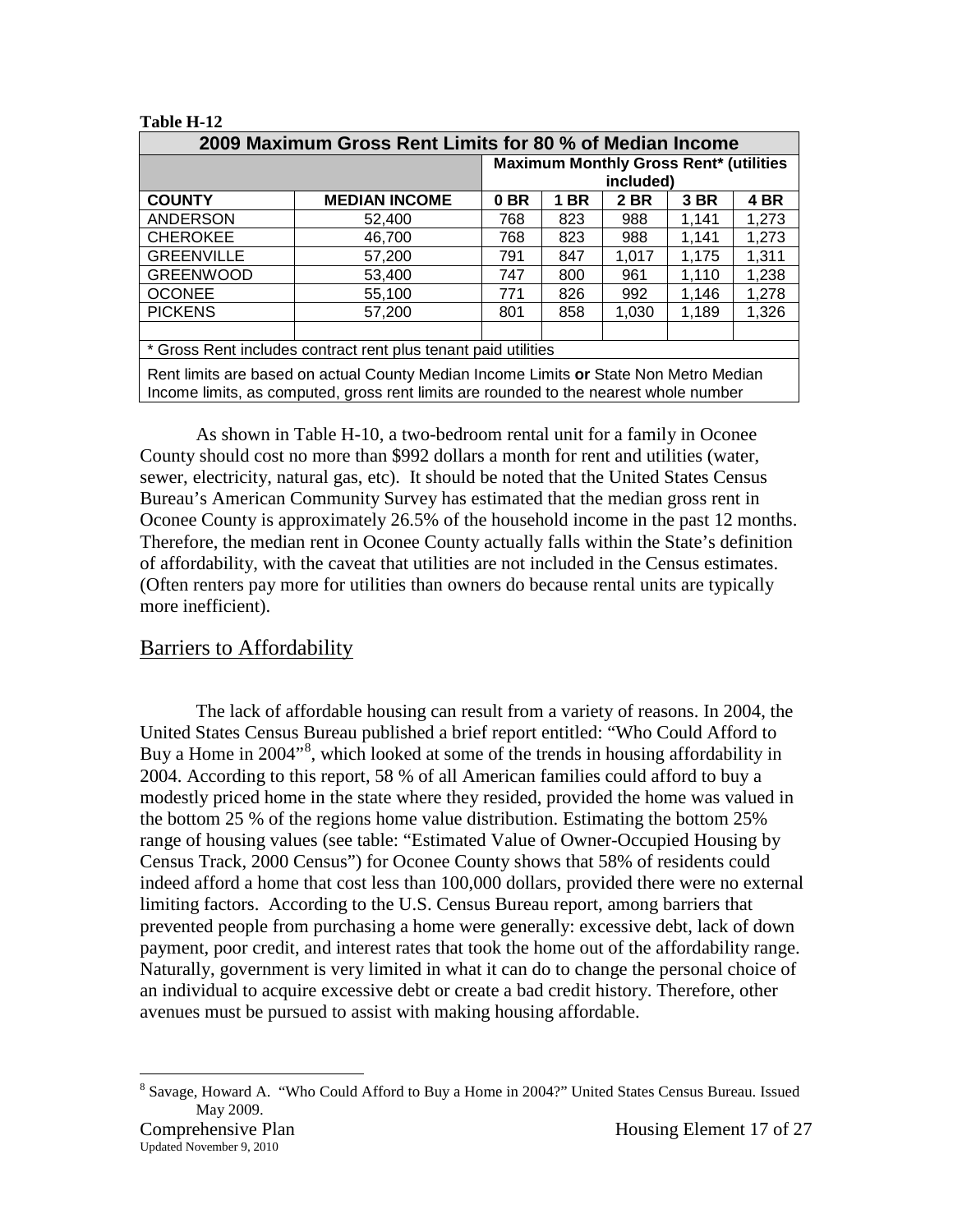The South Carolina Priority Investment Act Implementation Guide for Local Governments identifies some of the non-essential regulations that may become possible barriers to affordable housing. Of those identified, very few apply to the current regulatory climate of Oconee. Table H-13 (below) identifies various regulations that may influence the affordability of housing in Oconee County, and evaluates the strengths and possible areas of concern.

| <b>Oconee County's Land and Housing Ordinances</b>  |                                                                                                                                                                                                                                                            |                                                                                                                                                                                                                                                                                                                                                                        |  |  |  |  |
|-----------------------------------------------------|------------------------------------------------------------------------------------------------------------------------------------------------------------------------------------------------------------------------------------------------------------|------------------------------------------------------------------------------------------------------------------------------------------------------------------------------------------------------------------------------------------------------------------------------------------------------------------------------------------------------------------------|--|--|--|--|
| <b>Code of Ordinances</b>                           | <b>Strengths</b>                                                                                                                                                                                                                                           | Areas to look at in light of<br>affordable housing issue                                                                                                                                                                                                                                                                                                               |  |  |  |  |
| Chapter 6:<br><b>Building Code Regulation</b>       | Protects homeowners from<br>poor construction that can<br>devastate a new home owner<br>Ensures health and safety of<br>residential and multi-family<br>construction                                                                                       | "One Stop" permitting<br>Analysis could be undertaken to<br>identify barriers unrelated to<br>health and safety that may prevent<br>affordability but change would<br>have to come from the State level,<br>as building codes is a mandate for<br>local governments<br>Examine fee structure and<br>permitting cost for projects<br>meeting affordability requirements |  |  |  |  |
| Chapter 16:<br>Flood Ordinance                      | Prevents loss in cases of<br>catastrophic flood events                                                                                                                                                                                                     |                                                                                                                                                                                                                                                                                                                                                                        |  |  |  |  |
| Chapter 26:<br>Roads and Bridges                    | Provides for gravel roads, that<br>meet fire code for those<br>developments of ten units or<br><i>less</i><br>Provides a mechanism to<br>reimburse a developer who is<br>required to upgrade a county<br>road and also encourages<br>developers to provide | Road pavement widths for private<br>road developments<br><b>Sidewalks</b>                                                                                                                                                                                                                                                                                              |  |  |  |  |
|                                                     | affordable housing (see<br>section 26-5)                                                                                                                                                                                                                   |                                                                                                                                                                                                                                                                                                                                                                        |  |  |  |  |
| Chapter 32:<br><b>Unified Performance Standards</b> |                                                                                                                                                                                                                                                            |                                                                                                                                                                                                                                                                                                                                                                        |  |  |  |  |
| Article V:<br><b>Group Homes</b>                    |                                                                                                                                                                                                                                                            | Ordinance should be reviewed and<br>adjusted                                                                                                                                                                                                                                                                                                                           |  |  |  |  |
|                                                     |                                                                                                                                                                                                                                                            | 1,000 feet separation from nearest<br>residence                                                                                                                                                                                                                                                                                                                        |  |  |  |  |
| Article VI:<br>Land Development and Subdivision     | Administrative Review for all<br>development                                                                                                                                                                                                               | Setback standards for residences                                                                                                                                                                                                                                                                                                                                       |  |  |  |  |
| Regulations                                         | Clearly defined review process                                                                                                                                                                                                                             | Security in Lieu of Completion of                                                                                                                                                                                                                                                                                                                                      |  |  |  |  |

## **Table H-13**

Comprehensive Plan Housing Element 18 of 27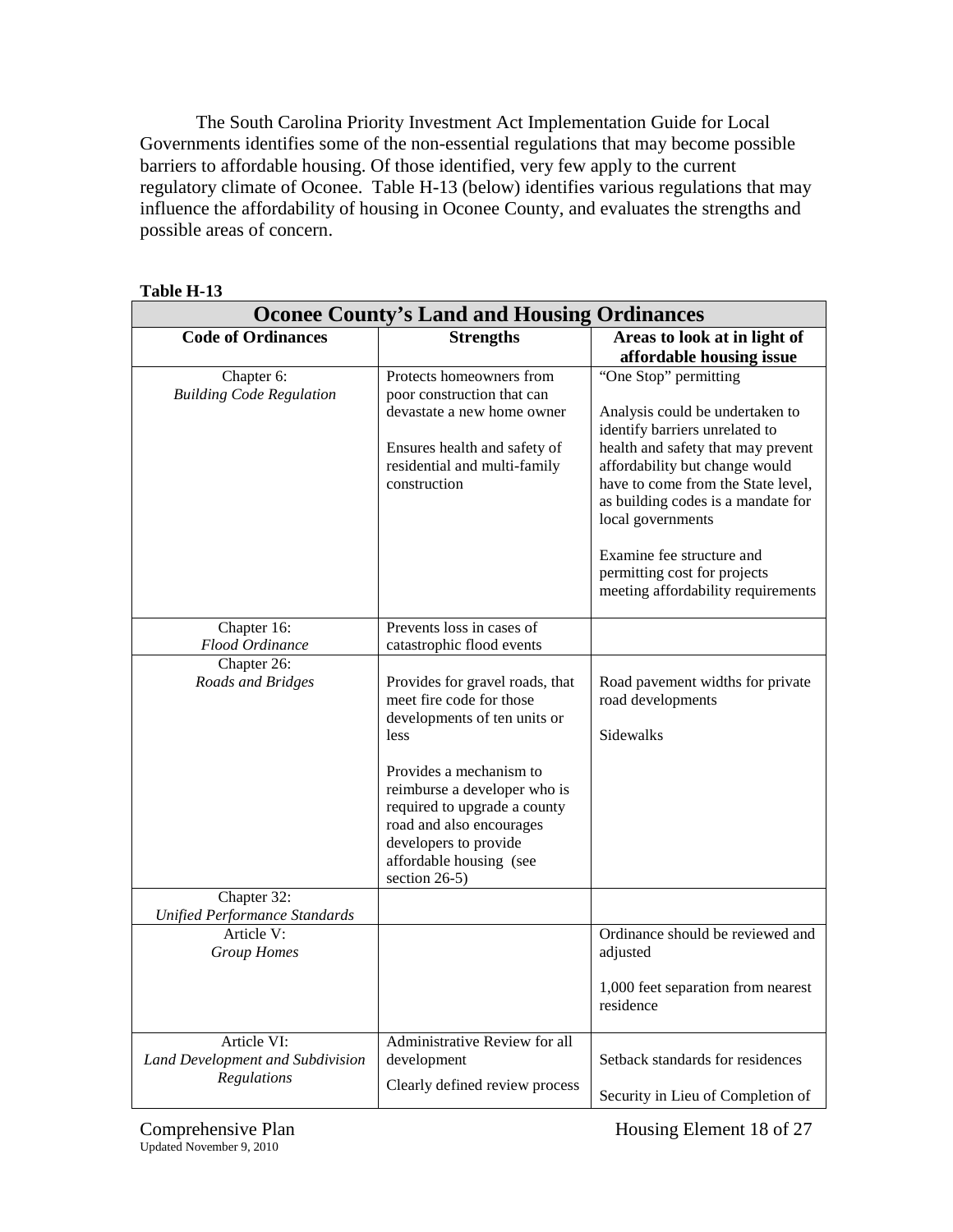|                                               | Lot sizes vary with type of<br>sewage treatment, with most                                             | 125 % of total cost before final<br>plat can be recorded                                                                                  |
|-----------------------------------------------|--------------------------------------------------------------------------------------------------------|-------------------------------------------------------------------------------------------------------------------------------------------|
|                                               | restrictive for traditional septic<br>(state minimum) of .57 acres.                                    | Development where no land is<br>subdivided but still requires a                                                                           |
|                                               | <b>Exempts Family Transfers</b>                                                                        | review due to definition of<br>subdivision to include dwelling                                                                            |
|                                               | One cost for review at time of<br>preliminary application                                              | units                                                                                                                                     |
| Chapter 34:<br><i><u><b>Utilities</b></u></i> |                                                                                                        | Look at possible payback<br>mechanisms for developers when<br>they need to upgrade system<br>Article V: Sewer Impact Fee                  |
|                                               |                                                                                                        |                                                                                                                                           |
| Chapter 38:<br>Zoning                         | Tool that can be used to<br>minimize the negative impacts<br>of incompatible land uses in<br>community | Ordinance needs to provide for<br>both Traditional Neighborhood<br>Development (TND's) and<br><b>Planned Unit Developments</b><br>(PID's) |
|                                               | Citizen Initiated<br>Control Free District does not<br>regulate use                                    | New to County and issues still<br>need to be worked out.                                                                                  |
|                                               | Manufactured Housing is not<br>treated differently than stick<br>built housing                         |                                                                                                                                           |

A review of Table H-13 shows that, compared to neighboring counties, Oconee County's regulatory climate is open to affordable housing. Still, there is room for improvement, and all regulations governing development, existing and proposed, need to be examined with an eye toward increasing 'friendliness' toward affordable housing. Of more importance in the short term, however, is the need for Oconee County to partner with non-profits and other organizations that can help guide citizens in getting into a home of their own. To this end, a community housing task force should be considered the top priority. Once created, this entity could be charged with not only working to foster the development of affordable units, but also with monitoring situations that serve as potential impediments.

The Priority Investment Act also requires local governments to analyze marketbased incentives that may be available for the development of affordable housing. The Priority Investment Act Implementation Guide for Local Governments identifies a number of market-based incentives that may be considered for suitability for incorporation into the development standards and practices of Oconee County.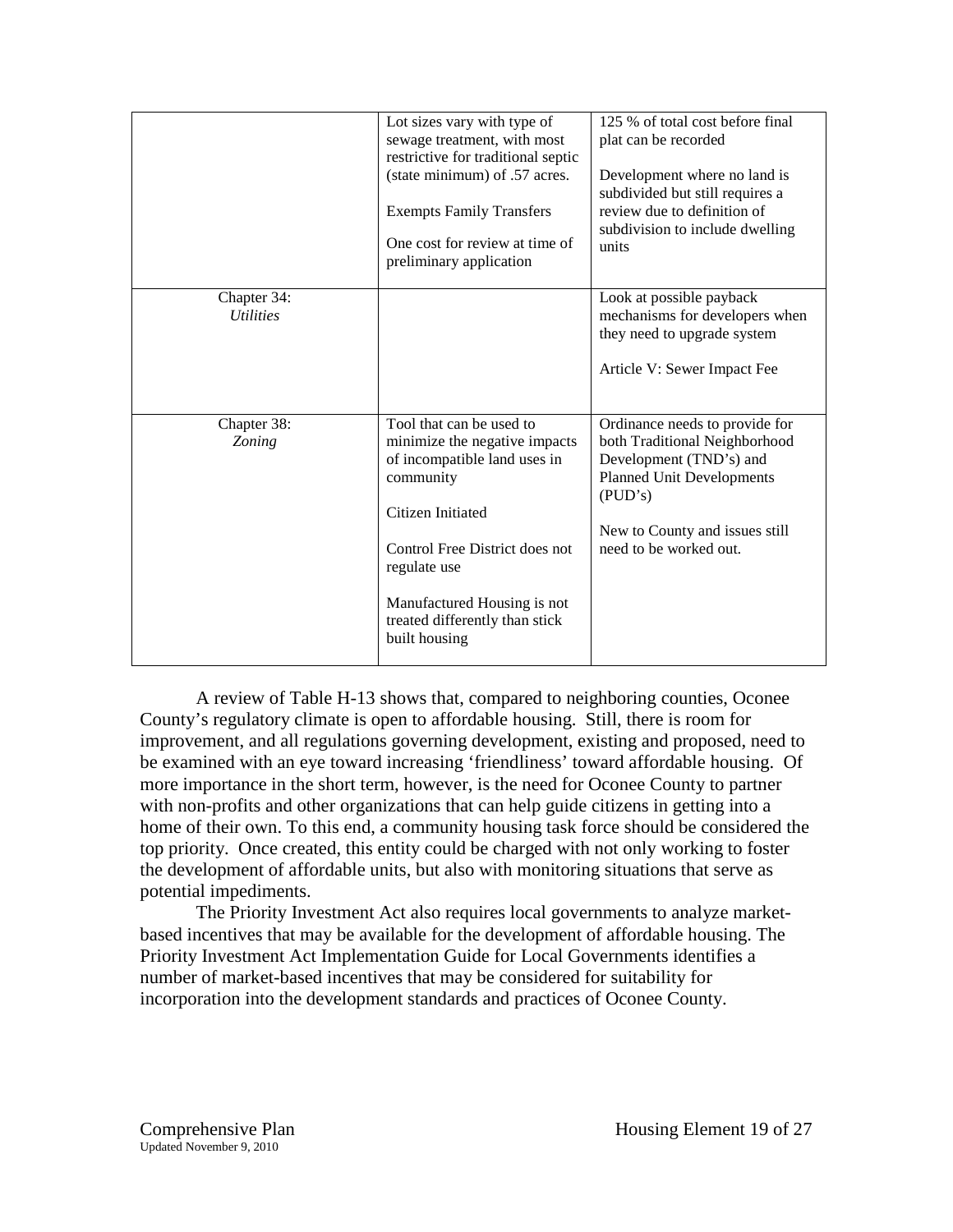|                                       | <b>Implementation Guide for Local Governments:</b>   |
|---------------------------------------|------------------------------------------------------|
|                                       | <b>Market Based Incentives for Developers</b>        |
| <b>Incentive</b>                      | <b>Summary</b>                                       |
| <b>Density Bonuses</b>                | "Developers who commit to allotting a certain        |
|                                       | percentage of units at below market rates may be     |
|                                       | allowed to reduce lot sizes or increase the number   |
|                                       | of houses on a lot, thereby reducing land cost per   |
|                                       | $unit.$ "                                            |
|                                       | page 30                                              |
| <b>Relaxed Zoning Regulations</b>     | "Modification to regulations such as: minimum lot    |
|                                       | area requirements, limitations on multi-family       |
|                                       | dwellings, minimum setbacks, variances, reduced      |
|                                       | parking requirements, and modified street standards  |
|                                       | are essential to the streamlined development of      |
|                                       | affordable housing."                                 |
|                                       | page 30                                              |
| <b>Reduced or Waived Fees</b>         | Counties could look at reducing or waiving fees for  |
|                                       | projects that incorporate a determined percentage of |
|                                       | the development as affordable units. "This may       |
|                                       | include reimbursements or permit fees to             |
|                                       | developers whose developments are certified as       |
|                                       | affordable and also waiving up to 100% of the        |
|                                       | water or sewer tap fees for affordable units."       |
|                                       | page 31                                              |
| <b>Fast Track Permitting</b>          | Basically, streamline the permitting process with    |
|                                       | pre-approved house plans, a comprehensive pre-       |
|                                       | application review for major projects, and create    |
|                                       | central permitting location                          |
| Design Flexibility                    | "Loosening design flexibility involves creating pre- |
|                                       | approved design standards to allow for quick and     |
|                                       | easy approval. Infill development, mixed use         |
|                                       | projects, and accessory dwellings are promoted."     |
|                                       |                                                      |
|                                       | page 31                                              |
| <b>Transfer of Development Rights</b> | "A TRD program permits landowners to shift           |
|                                       | densities from one site to another through a         |
|                                       | negotiated transaction. Under this approach, a       |
|                                       | landowner in a "sending" area could sell             |
|                                       | development rights to landowners in a "receiving     |
|                                       | area."9                                              |
|                                       | "TDR programs operate through the transfer of        |
|                                       | development rights, or units, of density from one    |
|                                       | geographic area to another within the region."       |

#### **Table H-14**

Ï

page 32

<span id="page-23-0"></span><sup>9</sup> Freilich, Robert H. and S. Mark White. *21st Century Land Development Code.* With Kate F. Murray. American Planning Association: Washington, D.C. 2008 p 110-111 Comprehensive Plan Housing Element 20 of 27  $\overline{a}$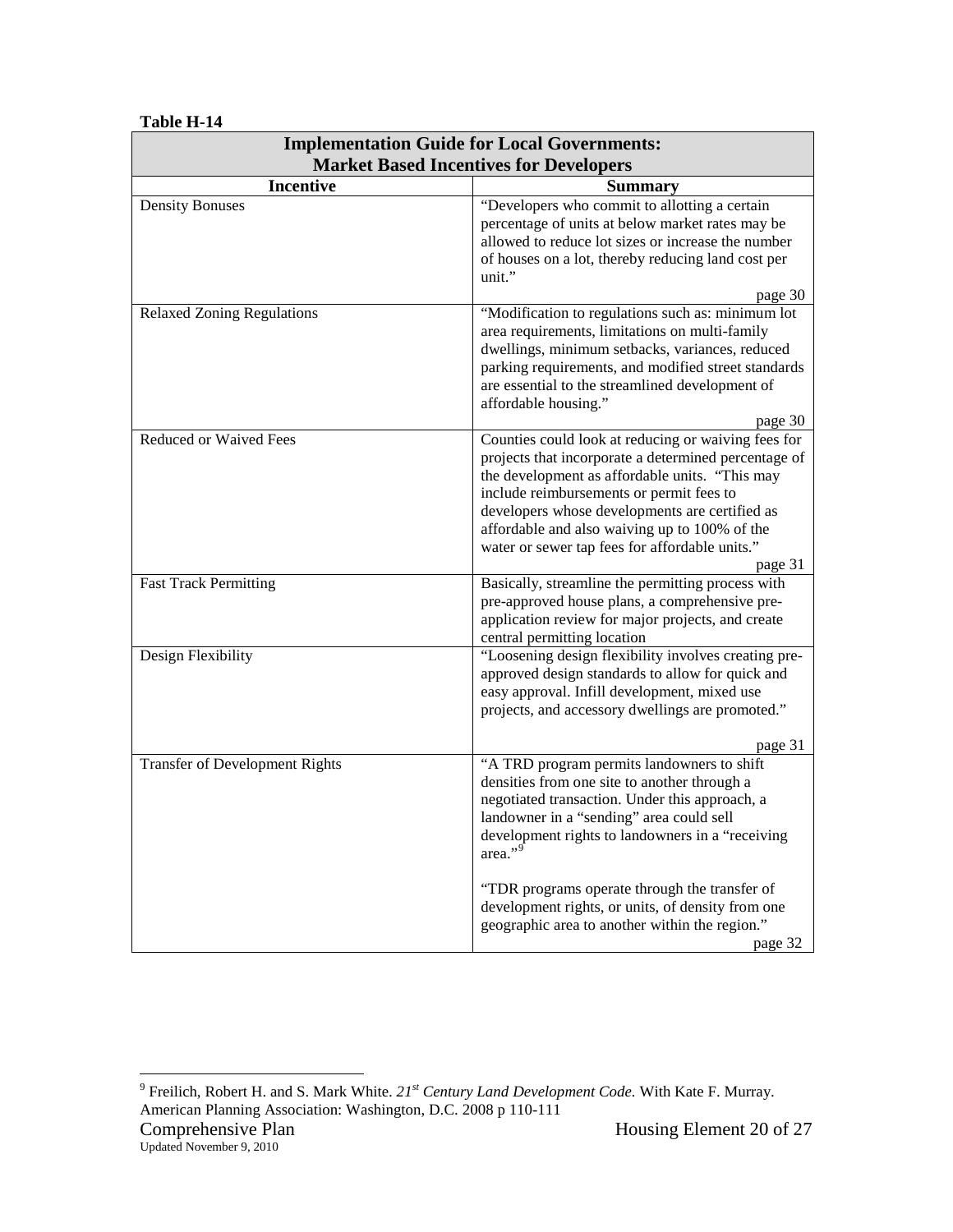| <b>Impact Fee Exemptions</b>                      | "Whether impact fees would be considered                                                                 |
|---------------------------------------------------|----------------------------------------------------------------------------------------------------------|
|                                                   | "nonessential housing regulatory requirement," is                                                        |
|                                                   | unclear, but this affordable housing exemption may                                                       |
|                                                   | remove a potential barrier to the development of                                                         |
|                                                   | affordable housing and would be appropriate for                                                          |
|                                                   |                                                                                                          |
|                                                   | consideration in a designated priority investment                                                        |
|                                                   | zone."                                                                                                   |
|                                                   | page 34.                                                                                                 |
|                                                   | If Oconee County ever chooses to look at impact                                                          |
|                                                   | fees, considerations will need to be given for                                                           |
|                                                   | affordable housing.                                                                                      |
| <b>Growth Related Public Facilities Standards</b> | This market based incentive, when affordable                                                             |
|                                                   | housing is an issue, would adjust the level of public                                                    |
|                                                   | service standards that some communities put into                                                         |
|                                                   | place so that infrastructure keeps up with demand                                                        |
|                                                   | and maintains an acceptable level of service.                                                            |
| <b>Urban Growth Boundaries</b>                    | "The PIA (Priority Investment Act) provides for the                                                      |
|                                                   | establishment of a priority investment zone, within                                                      |
|                                                   | which traditional neighborhood design and                                                                |
|                                                   | affordable housing must be permitted. The urban                                                          |
|                                                   | growth boundary concept, while not authorized by                                                         |
|                                                   | the PIA expressly, is consistent with the priority                                                       |
|                                                   | investment zone concept. For example, the priority                                                       |
|                                                   | investment and a "developing area" boundary may                                                          |
|                                                   | be one in the same." page 37; italics mine                                                               |
| Development Agreements                            | "The development agreement is a local government                                                         |
|                                                   | planning and implementation tool that may be used                                                        |
|                                                   | to meet the intent of the Priority Investment Act."                                                      |
|                                                   | page 37                                                                                                  |
|                                                   |                                                                                                          |
|                                                   | State law is very specific as to the standards and                                                       |
|                                                   | requirements of utilizing a development agreement.                                                       |
|                                                   | The specific standard can be found in "The South                                                         |
|                                                   | Carolina Government Development Act."                                                                    |
| Tax Increment Financing                           | This is a complex statute in State Law that basically                                                    |
|                                                   | allows for the redevelopment of an area and the                                                          |
|                                                   | increase of that revenue to be returned back for                                                         |
|                                                   | specific purposes                                                                                        |
| <b>Overlay Zoning Districts</b>                   | According to the SC Planning Act overlay, zones                                                          |
|                                                   | may impose or relax a set of requirements imposed                                                        |
|                                                   | by the underlying zoning district when there is a                                                        |
|                                                   | special public interest in a particular geographic                                                       |
|                                                   |                                                                                                          |
|                                                   | area that does not coincide with the underlying                                                          |
|                                                   | zone boundaries.                                                                                         |
|                                                   |                                                                                                          |
|                                                   | In this case, overlay zones may be used to relax a<br>set of requirements, which would provide incentive |
|                                                   | for affordable housing in that location.                                                                 |
|                                                   |                                                                                                          |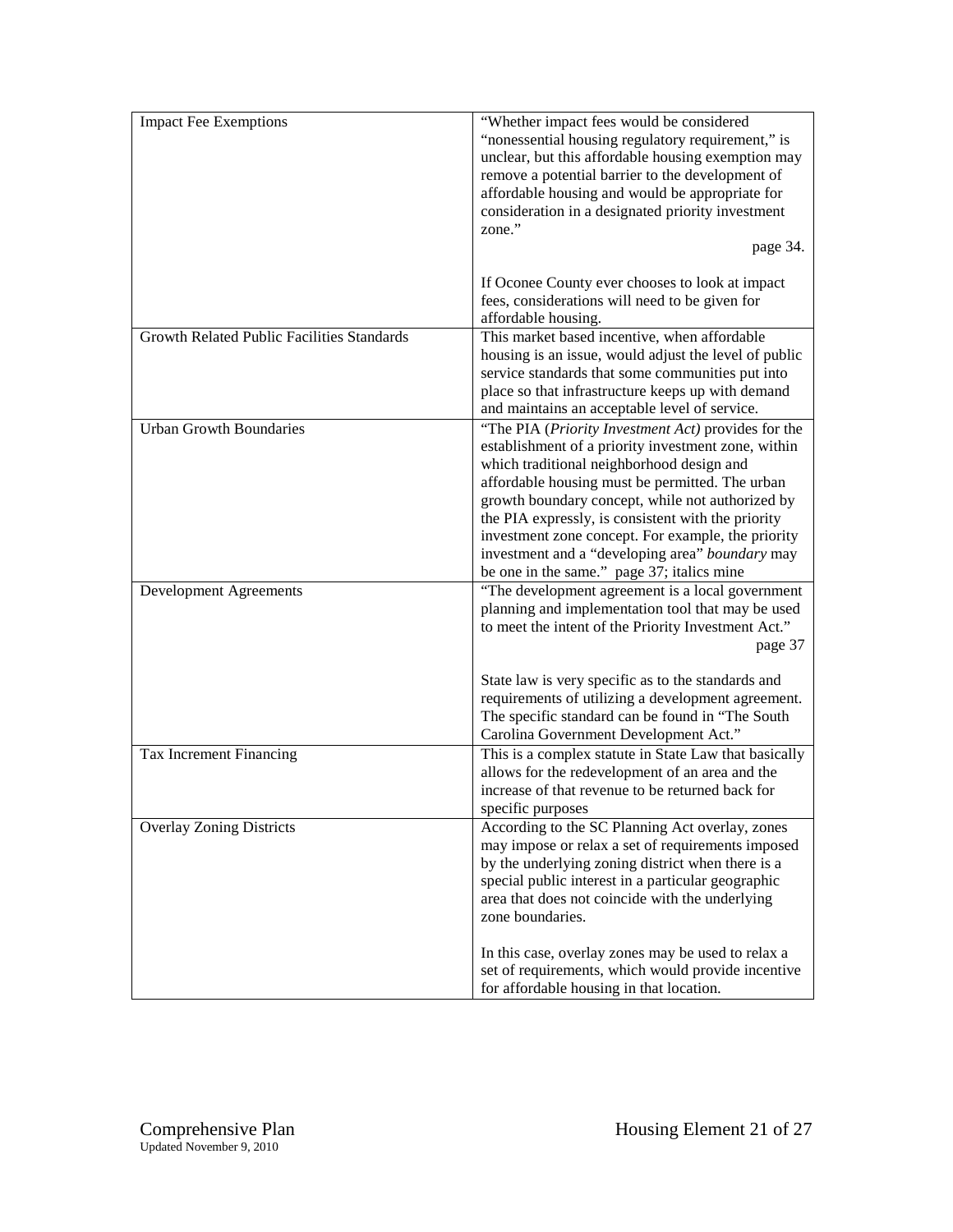| Local Government Improvement Districts | Mechanism provide in State Code that allows local<br>government to plan and implement public<br>infrastructure improvements and to apply<br>assessments on property within the district, with the<br>concurrence of property owners, to pay a portion of<br>the cost of the improvement. page 41                                                    |
|----------------------------------------|-----------------------------------------------------------------------------------------------------------------------------------------------------------------------------------------------------------------------------------------------------------------------------------------------------------------------------------------------------|
| Special Property Tax Assessments       | S.C. Code sec. 4-9-195, et seq. authorizes counties<br>to temporarily abate property taxes for a period of<br>up to twenty years on all or a portion of the value<br>added to real property resulting from an approved<br>rehabilitation. This may be used as an incentive for<br>renovations of low to moderate-income rental<br>property. page 44 |

# Permitted Construction

| 1 avit 11-19     |                |                |               |               |               |  |
|------------------|----------------|----------------|---------------|---------------|---------------|--|
|                  | <b>FY2012</b>  | <b>FY2013</b>  | <b>FY2014</b> | <b>FY2015</b> | <b>FY2016</b> |  |
| Total            |                |                |               |               |               |  |
| <b>Permits</b>   | 1185           | 1333           | 1731          | 1780          | 2372          |  |
| 1&2              |                |                |               |               |               |  |
| Family           | 2248           | 3340           | 4430          | 3906          | 6645          |  |
| <b>Mobile</b>    |                |                |               |               |               |  |
| Home             | 0              | $\overline{2}$ | 4             | 5             | 3             |  |
| <b>Commerci</b>  |                |                |               |               |               |  |
| al               | 133            | 139            | 163           | 182           | 178           |  |
|                  |                |                |               |               |               |  |
|                  | FY2012         | FY2013         | <b>FY2014</b> | <b>FY2015</b> | <b>FY2016</b> |  |
| <b>Fees Paid</b> | \$362,991.00   | \$310,000.00   | \$275,149.00  | \$312,593.00  | \$440,933.00  |  |
|                  |                |                |               |               |               |  |
|                  | \$119,868,072. | \$144,677,195. | \$54,208,640. | \$63,607,908. | \$82,959,382. |  |
| <b>Valuation</b> | 00             | 00             | 68            | 21            | 63            |  |
| <b>Budget</b>    | \$488,342.00   | \$499,864.00   | \$615,123.00  | \$610,707.00  | \$802,088.00  |  |

## **Table H-15**

## **Table H-15 continued,**

|                      | <b>FY2005</b> | <b>FY2006</b> | <b>FY2007</b> | <b>FY2008</b> | <b>FY2009</b> |
|----------------------|---------------|---------------|---------------|---------------|---------------|
| <b>Total Permits</b> | 2197          | 2288          | 1667          | 2207          | 1315          |
| 1&2 Family           | 756           | 795           | 783           | 746           | 267           |
| <b>Mobile Home</b>   | 306           | 397           | 217           | 252           | 255           |
| <b>Commercial</b>    | 102           | 120           | 140           | 218           | 121           |
|                      |               |               |               |               |               |
|                      | <b>FY2005</b> | <b>FY2006</b> | <b>FY2007</b> | <b>FY2008</b> | <b>FY2009</b> |
|                      | \$            | \$            | \$            | \$            |               |
| <b>Fees Paid</b>     | 745,963       | 976,280       | 876,607       | 808,910       | 505,628       |
|                      |               |               |               |               |               |
| <b>Valuation</b>     | \$226,033,418 | \$269,450,530 | \$195,969,711 | \$312,086,529 | \$127,053,545 |
| <b>Budget</b>        | \$400,934     | \$530,395     | \$617,740     | \$660,606     | \$623,512     |

Source: State Data Center, Office of Research & Statistics

Housing Element 22 of 27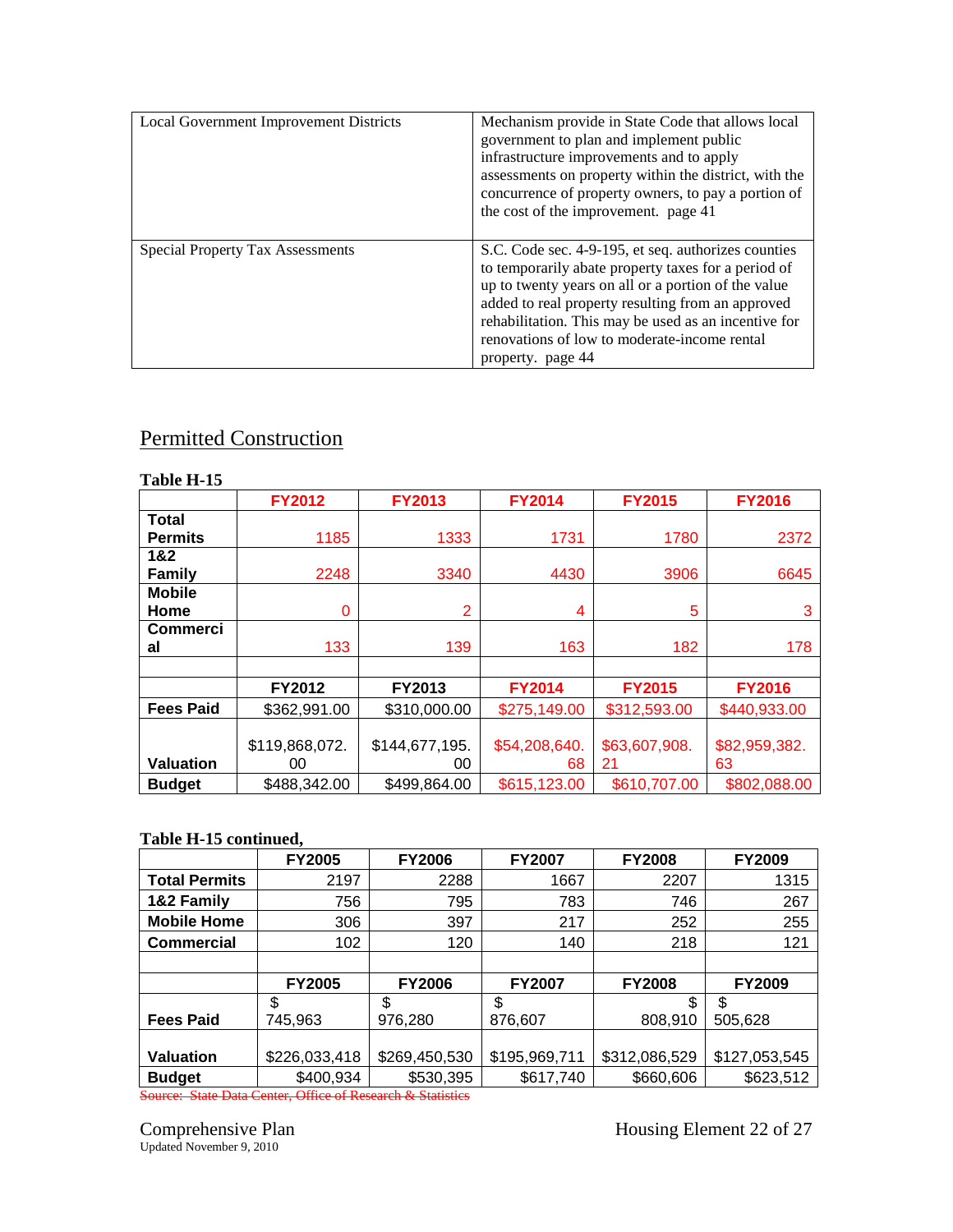Construction activity increased in Oconee County during the 1990's, posting significant gains in each year from 1995 onward. It should be noted that the figures shown in Table H-8 reflect permits issued by the Oconee County Tax Assessor's Office. On July 1, 1999, the newly created Oconee County Building Codes Department began operations, assuming the responsibility of permitting all construction activity. Operation of the Building Codes Department required more money than the county had been receiving from permits sold by the Tax Assessor's Office. The county therefore turned to the fee schedule recommended by the Southern Building Codes Congress International (SBCCI) to cover the additional costs, which resulted in higher permit prices. The rates were based on a regional standard recognized throughout the south, bringing Oconee into line with other jurisdictions operating building code programs. Construction activity continued to increase through 2006 but declined in 2007. Activity for 2008 increased, primarily due to the addition of a new patient tower at Oconee Memorial Hospital. With the national financial recession of 2009, construction numbers declined dramatically.

Oconee County Building Codes has traditionally provided a surplus revenue stream into the general county budget from permit fees, the exception being in 2001 and 2009 during times of lower construction activity.

|  | <b>Workload Indicators</b> |
|--|----------------------------|
|  |                            |

| <b>Activity</b>               | <b>FY2011</b> |
|-------------------------------|---------------|
|                               | Actual        |
| <b>Permits Issued</b>         | 1,076         |
| <b>Inspections Performed</b>  | 3,583         |
| <b>Commercial Plan Review</b> | 69            |
| <b>Planning</b>               |               |
| <b>Land Use Reviews</b>       | 278           |
| <b>Floodplains Reviews</b>    | 250           |
| Meetings/Events               | 90            |
| Projects                      | 90            |
| <b>Zoning</b>                 |               |
| <b>Zoning Permits</b>         | 887           |
| Rezoned Parcels(passed 3rd)   | 3,403         |
| <b>Field Inspections</b>      | 160           |
| <b>Public Inquires</b>        | 1,000         |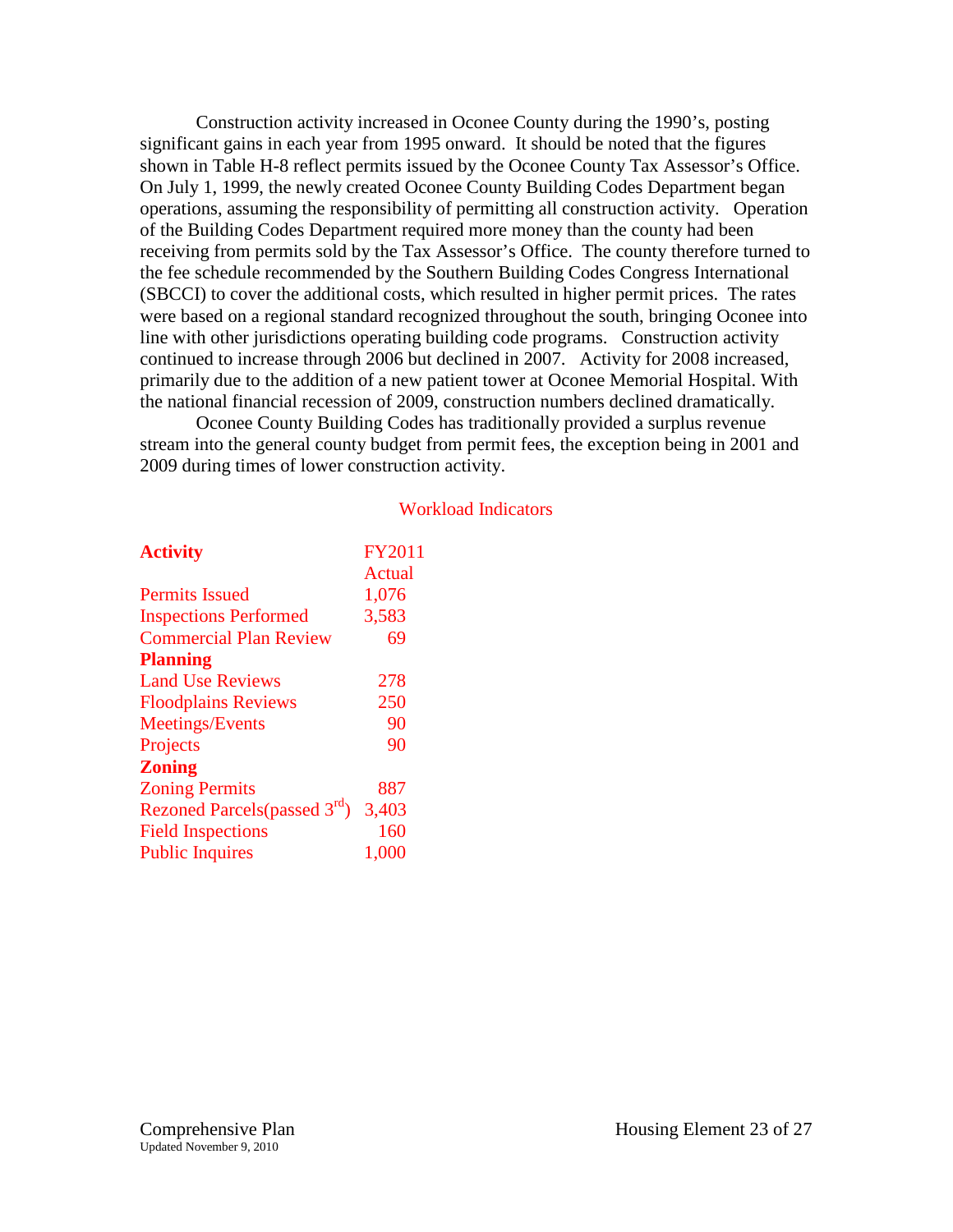





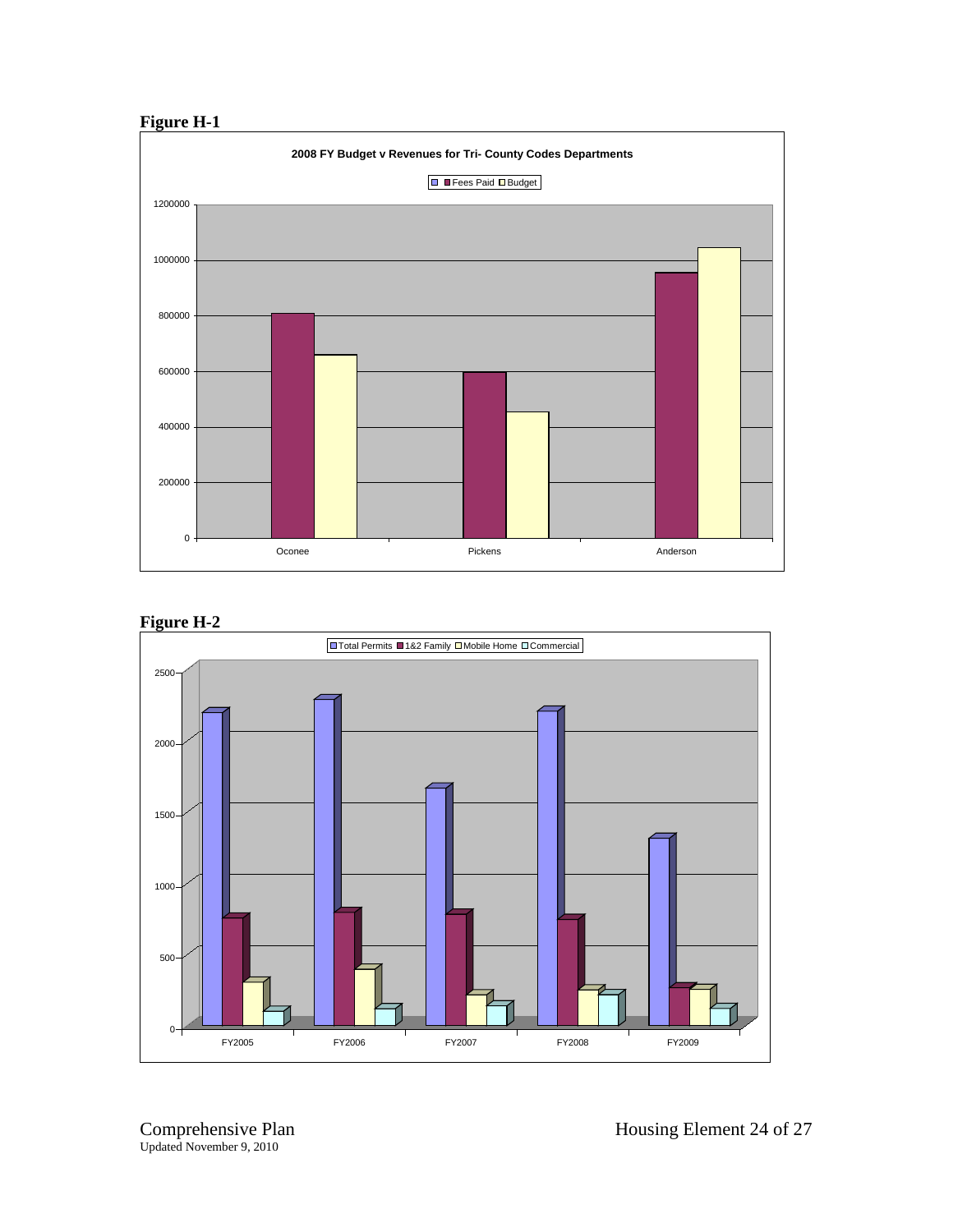



## Construction and Development Standards

As stated above, the Oconee County Building Codes Department began operation in July of 1999. It was at this time that Oconee County began enforcement of the state approved codes. Manufactured homes, which are constructed to federally mandated standards, are only inspected during setup, at which time state regulations governing various aspects of the process are enforced. All inspectors employed by the department are certified by the South Carolina Building Codes Council, and are required to pass a series of certification exams conducted by the International Code Council (ICC). In addition, all contractors working in Oconee County must be licensed or registered (depending on the particular project) by the state of South Carolina. As a result of the actions of the Building Codes Department, overall quality in construction activity in Oconee County has increased significantly. While Oconee County has traditionally been fortunate to have a pool of good builders to provide safe, high-quality structures for the public, there have been instances when less-scrupulous individuals have taken advantage of Oconee's citizens. Active code enforcement, therefore, offers Oconee's citizens a much higher level of protection than was available to them before. New efforts were promoted to ensure cooperation with other departments and agencies to safeguard the public and ease the permitting process. In 2006, the County added a Fire Marshal position to Building codes to facilitate fire inspections. Also the 911 addressing coordinator was moved from the GIS map room to Building Codes to smooth the progress of both construction permitting and zoning. In 2008 staff obtained certification as floodplain managers to help with FEMA mandated flood management. Although having a smaller staff, by 2008, Oconee Building Codes provided similar or better service than surrounding counties in services provided.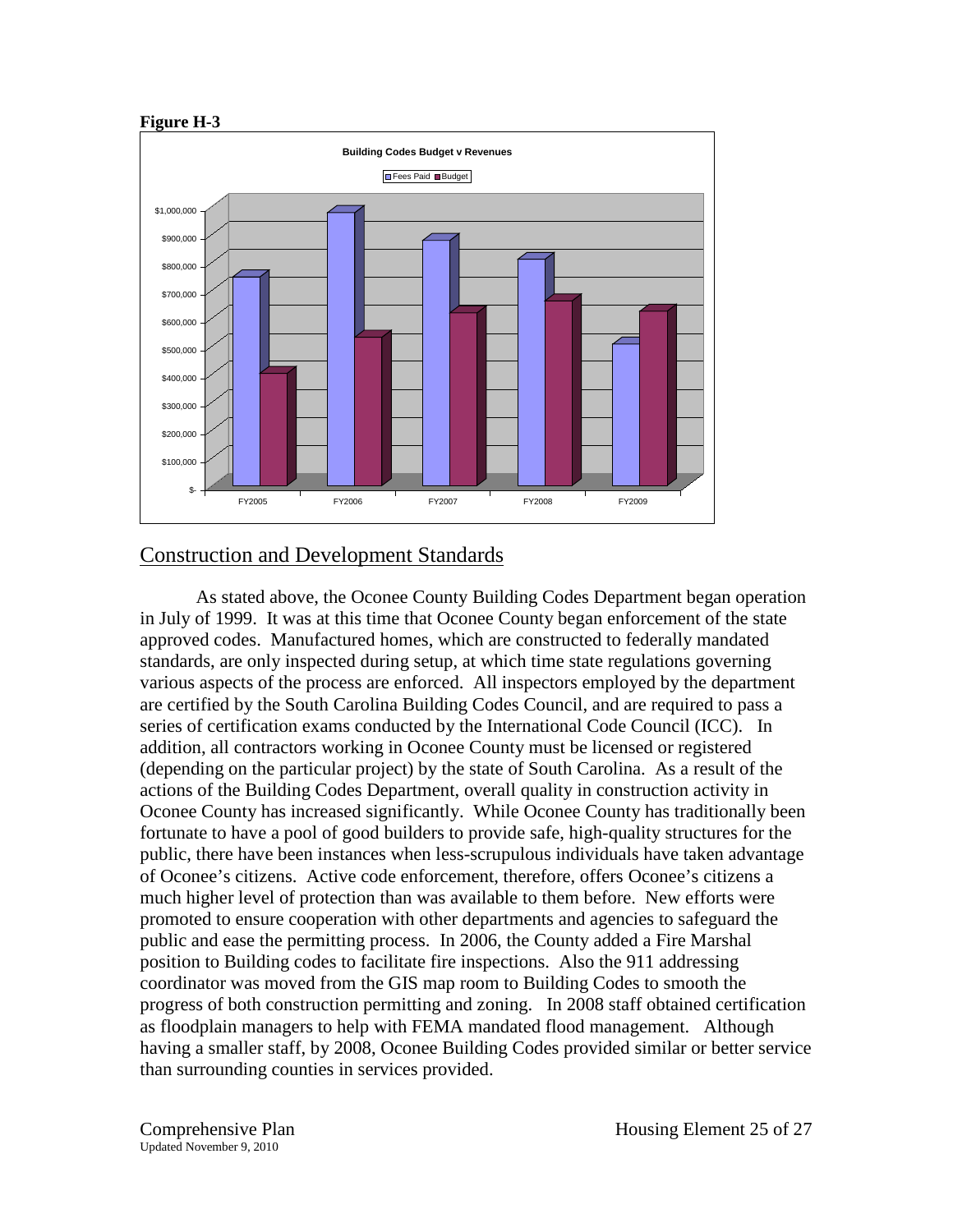#### **Analysis**

An examination of Oconee County's housing reveals much strength. The county is blessed with a wide variety of housing options; however, there is a need for more affordable housing not only in Oconee but also in the region. In addition, the median year of construction for housing stock is 1972, which is either roughly similar to, or in some cases, younger than the housing stock in other counties of the region. While it is true that most of the newest high-cost single-family units are being located near the county's lakes, it is still possible to find units representing all price levels throughout the county; although they are becoming harder to find. Except for lakefront units, which are typically among the most expensive locations, it is still possible for individuals to find at least some housing suitable to their economic situation in most areas of the county, although this trend is changing. Another positive aspect of Oconee's housing is the high ownership rate, which can be seen as an indicator of stability at the community level. In spite of a large inflow of people, which in some circumstances may prove to be a detriment, newcomers to Oconee have helped to raise the level of ownership. Many recent arrivals, particularly retirees, have purchased or built homes before they move into the county. Overall, the county has reaped many benefits from the effects of the large numbers of newcomers.

One apparent weakness in the current housing stock is the low number of available mid-level housing units. Low-cost housing needs are generally being met by a mix of subsidized multi-family dwellings, older single-family units (both rented and owned), and a rapidly increasing manufactured home supply. At the other end of the economic scale is high-cost housing, which is easily attained by those that can afford it. The supply of good quality mid-level housing units, however, is restricted. Part of the problem stems from the attractiveness of the county itself, for as long as Oconee continues to draw a large number of retirees desiring higher-cost housing, many of the area's developers will continue to develop profitable communities of higher-cost custom homes. Another factor lies in the limited development of the sewer system, which is currently restricted to areas near the municipalities. Land prices also contribute to the problem and, in Oconee, they are climbing faster than the average person can afford, which increases the problem of providing good quality, mid-level affordable housing. Still, with an average cost per housing unit that is significantly higher than neighboring counties, and is in fact more than twice the average of some upstate counties, upper-end housing is dominating the housing scene.

Some of the problems affecting housing in Oconee County, that continue to be of concern, include: the persistence of substandard housing; locating homes with septic systems in environmentally sensitive areas; losing prime agricultural land to development; and dealing with the effects of incompatible land-uses located next to residential areas. (Most of these issues are dealt with in detail in the Land Use Element.)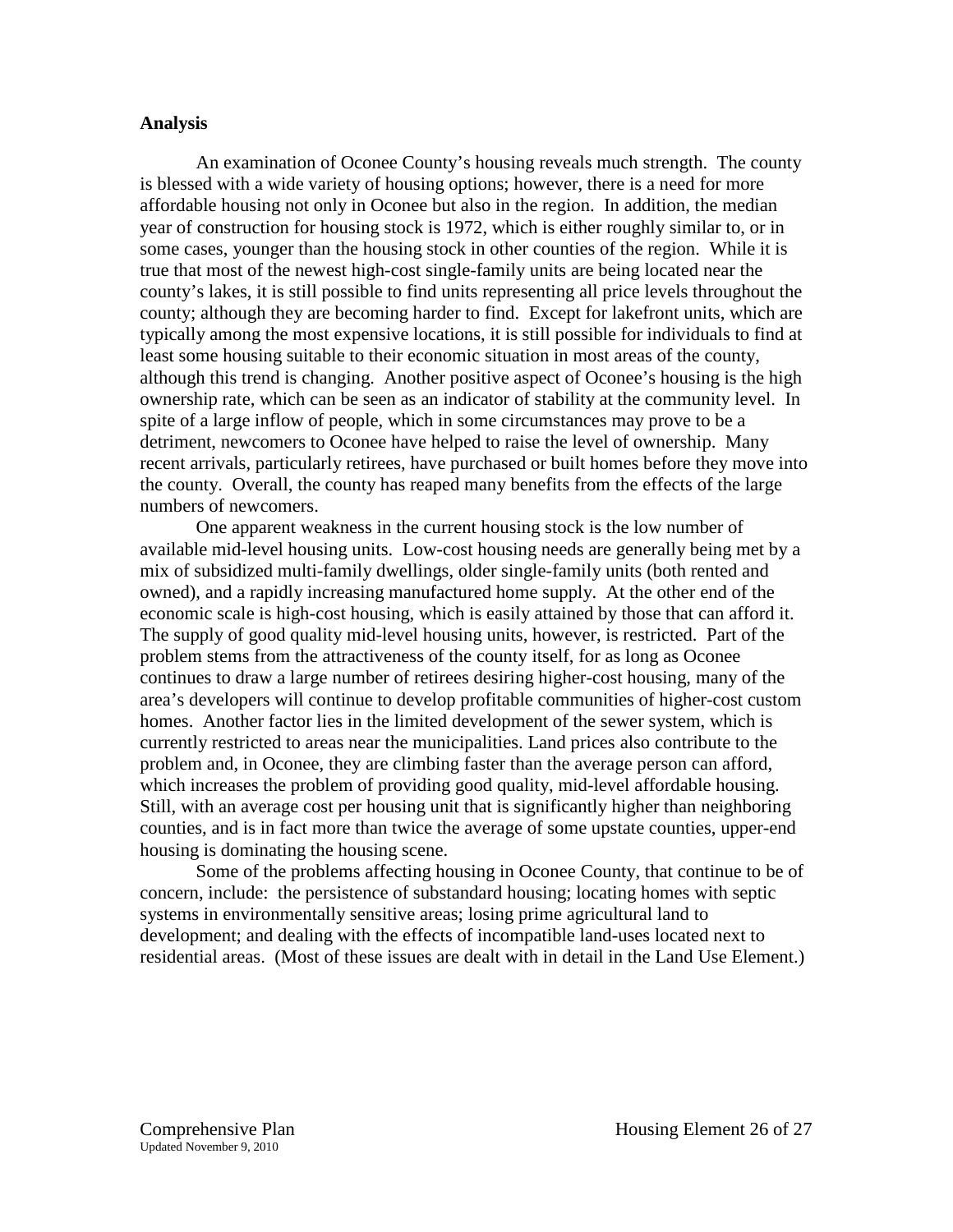## Housing Objectives for the Future

The following objectives are intended to address those needs and desires established within the Housing Element. See the 'Goals' section of this plan for specific strategies and timelines for implementation.

1. Continue to monitor closely Oconee County's compliance with state and federal airquality standards, adopting and maintaining reduction strategies as necessary.

2. Create and/or update plans for specific priorities.

3. Complete and properly maintain Oconee County's Geographic Information System (GIS).

4. Encourage development in a way that protects and preserves our natural resources.

5. Promote and enhance access to affordable housing through both public and private cooperation.

6. Continue support of a comprehensive planning process to insure that the citizens of Oconee County possess accurate inventories and analyses of existing county conditions, as well as the opportunity to better manage anticipated conditions.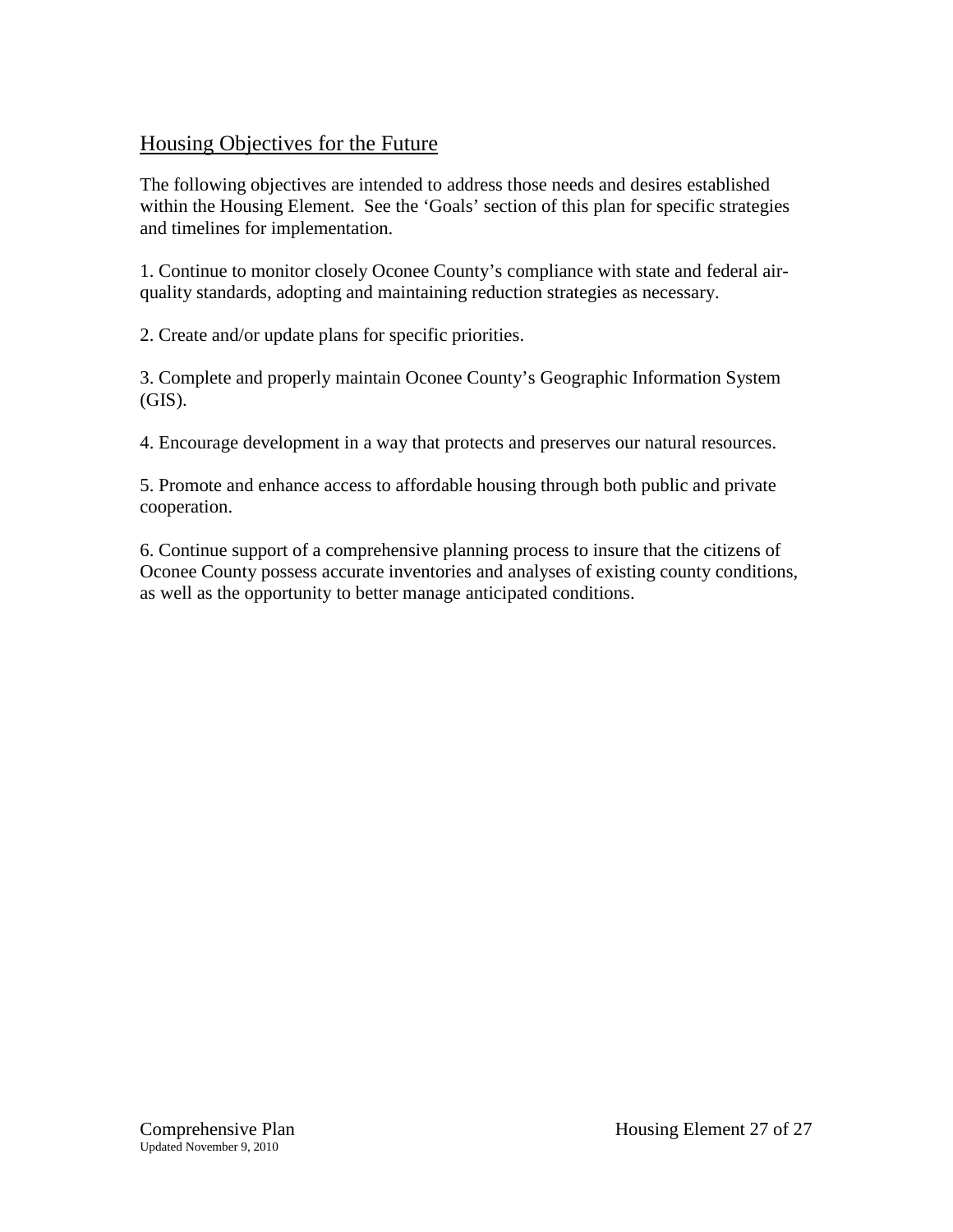# **Community Facilities Element**

## **Overview**

This element focuses on the activities and entities that are essential to maintaining Oconee County's health, safety, growth and quality lifestyle. These include government facilities and infrastructure, fire protection, health and emergency medical services, education, and libraries and cultural facilities. This element will also include statements of goals and policy recommendations based on the expressed wishes of the citizens of Oconee County.

Since 2004, Oconee County has continued in her rapid population growth and development. Continued growth has resulted in increased demands on community facilities throughout the County. Governmental facilities have been expanded to provide much needed space for the Department on Health and Social Services for example. Continued renovations and maintenance of existing facilities has continued to be a part of the ongoing work of the County. Several changes have occurred in the area of Emergency Management and Fire Service throughout the County, which will serve the County well in the years to come. As Oconee County looks toward the future, she must continue to look for opportunities which will improve the overall government facilities and infrastructure, fire protection, health and emergency medical services, education, libraries, and cultural facilities.

# **Form of Government**

Oconee County is governed under the Council-Administrator form of government. Oconee County Council, which is composed of five members elected by voters in respective districts, acts as the county's legislative body. The Council's responsibilities include establishing policies, setting taxation levels, and guiding the county's growth within the limits of state and federal law. To execute adopted policies, directives and legislative actions, the Council employs an Administrator, the county's chief administrative officer. The Administrator's duties include directing and coordinating activities of county agencies, preparation of budgets, supervision of expenditures, enforcement of personnel policies, and the responsibility for employment and discharge of personnel.(Home Rule Handbook for County Government [2000 Edition], South Carolina Association of Counties). (Home Rule Handbook for County Government [2013-2016 Supplement], South Carolina Association of Counties).

## **Governmental Facilities**

Table CF-1 lists governmental facilities owned or maintained by Oconee County.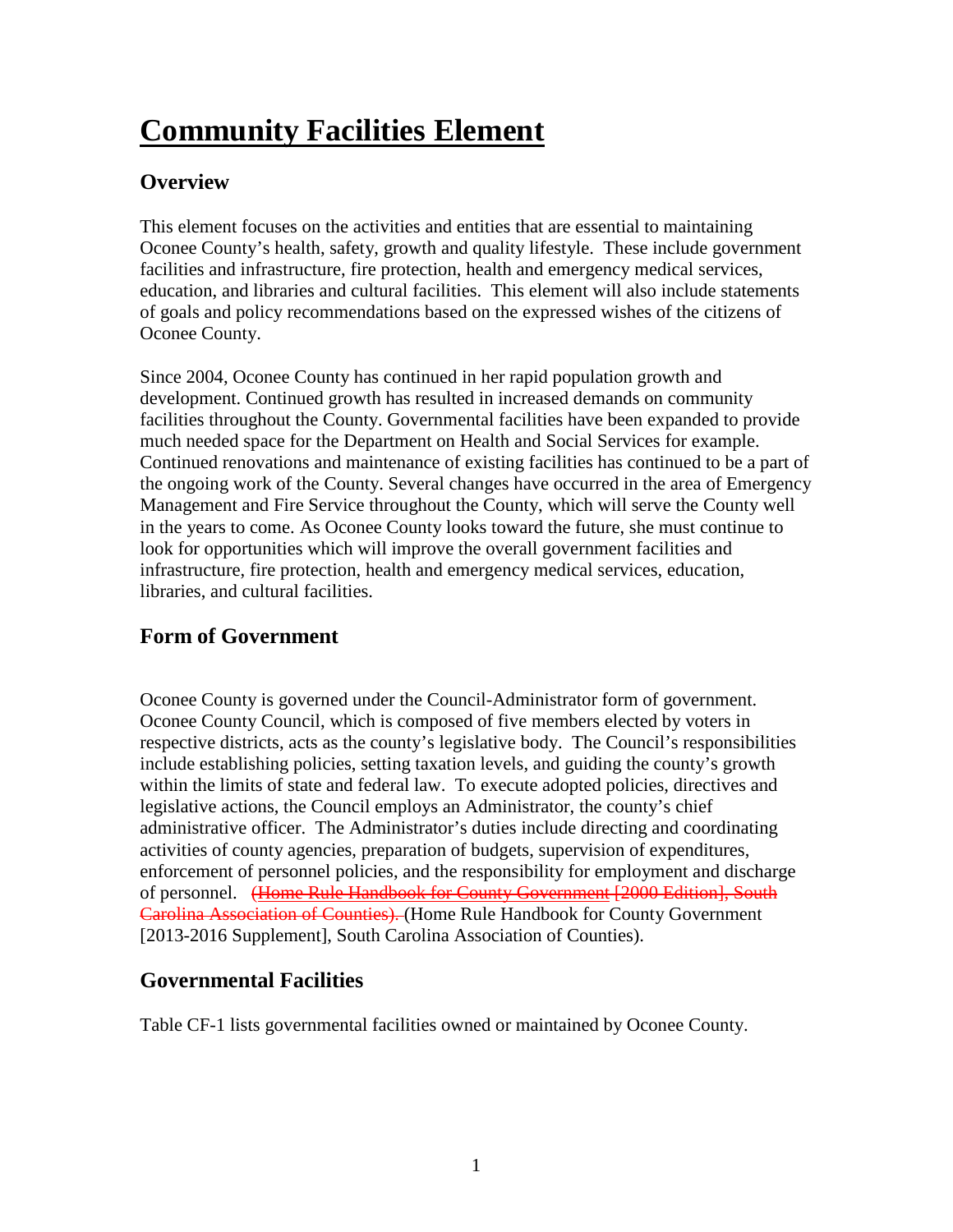| <b>Governmental Office Facilities Owned or Maintained by Oconee County</b> |             |                                                    |  |  |  |  |
|----------------------------------------------------------------------------|-------------|----------------------------------------------------|--|--|--|--|
| Facility                                                                   | Location    | Usage                                              |  |  |  |  |
| Oconee County Court House                                                  | Walhalla    | Courts, Offices                                    |  |  |  |  |
| Pine Street Administrative Complex                                         | Walhalla    | <b>Administrative Offices</b>                      |  |  |  |  |
| Oconee County Economic Development                                         | Walhalla    | Office                                             |  |  |  |  |
| <b>Agricultural Building</b>                                               | Walhalla    | <b>Offices</b>                                     |  |  |  |  |
| Department of Social Services Building                                     | Walhalla    | Offices                                            |  |  |  |  |
| Oconee County Health Department                                            | Walhalla    | <b>Health and Environmental</b><br>Offices, Clinic |  |  |  |  |
| The Rock Building                                                          | Walhalla    | <b>Offices</b>                                     |  |  |  |  |
| Westminster Magistrate's Office (County Maintained)                        | Westminster | Court, Office                                      |  |  |  |  |
| Seneca Magistrate's Office (County Maintained)                             | Seneca      | Court, Office                                      |  |  |  |  |
| <b>Public Works Facilities</b>                                             | Seneca      | Road and Bridges                                   |  |  |  |  |
| Solid Waste Facility                                                       | Seneca      | Waste Management                                   |  |  |  |  |
| Vehicle Maintenance Facility                                               | Seneca      | Vehicle Service and<br>Repair                      |  |  |  |  |
| <b>Brown Square</b>                                                        | Walhalla    | Office Space or Storage                            |  |  |  |  |
| DSS Building (previously Next Day Apparel)                                 | Walhalla    | <b>Social Services</b>                             |  |  |  |  |

#### **Table CF-1**

Source: Oconee County Planning Department

As Table CF-1 shows, most of Oconee County's governmental office facilities are county owned, with only the magistrate's offices in Westminster and Seneca leased. While the majority of all governmental offices in Oconee County have traditionally been located in the town of Walhalla, the county seat, until the late 1990's they were scattered in various buildings near the courthouse. In 1999, however, most governmental offices were relocated to the Pine Street Administrative Complex. As a result, the citizens of Oconee County are able to conduct most governmental business in one location. Soon after relocation of the county governmental offices, the Oconee County School District began planning to construct their new administrative facility across the street from the Pine Street Complex, further centralizing governmental offices.

Since 2004, Oconee County has continued to improve the location and efficiency of government offices. Several departments have relocated to more efficient locations and buildings. The County's Road and Bridges Department, Solid Waste, and the Vehicle Maintenance Facilities are now all located on Wells Highway in the Seneca area. The County also acquired and renovated the former Next Day Apparel building on Kenneth Street in Walhalla. The project was completed for less than three million dollars and increased the available space for the Department of Social Services by 39,000 square feet! Ms. Elaine Bailey, the director of South Carolina Department of Social Services

In the summer of 2001, ground was broken to construct a new courthouse facility in Walhalla. Situated adjacent to the existing structure, the new facility offers much needed space for both judicial and administrative operations. Also, the new structure, planned in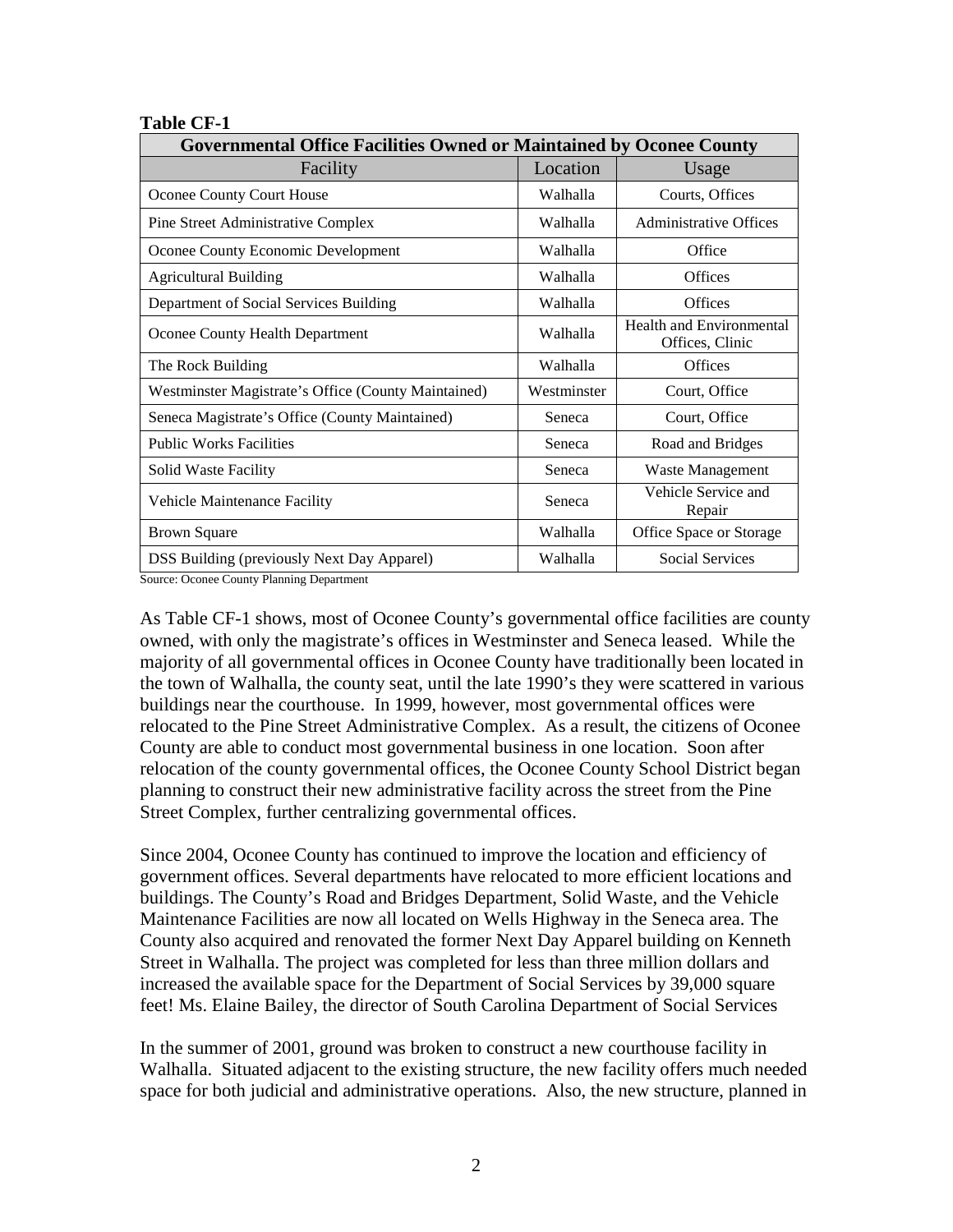a different era than the old courthouse, reflects the requirements of dealing with the potential dangers of life in the  $21<sup>st</sup>$  Century. As a result, the new structure will include both well-designed passive protective measures and state-of-the-art security systems.

The new Courthouse was completed in 2003 but today issues regarding the construction are still being resolved. The Justice Department has cited the facility for not complying with the American with Disabilities Act. Efforts to correct this problem are currently underway and the improvements made to the facility will benefit all citizens.

Great changes have come with the expansion and modernization of governmental facilities. Among the most notable has been the greater reliance on computers and other associated information technology. To coordinate and facilitate this upgrade, an Information Technology Department was created in 2000. Under the direction of this department, county government is using state of the art technology to become more efficient and accessible to the citizens of Oconee through improved existing facilities, as well as newly created ones. Chief among these new tools is the Internet, which allows the public not only to access information 24 hours a day, but increasingly to conduct necessary business without leaving their homes. In addition, the county's geographical information system (GIS), begun soon after the move to Pine Street, will provide both county government and the public with information about Oconee that was never before available, allowing for better planning and operation in all aspects of county life.

Municipal government facilities are not included in Table CF-1. These are typically located within the jurisdictional limits of the various municipalities.

# **Libraries**

Oconee County boasts a modern library system that has, since 1948, grown to include not only the main library in Walhalla, but also branches in Seneca, Westminster and Salem. The main library in Walhalla, open seven days a week, served 228,615 visitors during 2008. Of those, 32,941 are registered card holders who checked out 293,999 books, CDs, DVDs, magazines, and books-on-tape. A total of 44,556 people signed in to use the 36 public internet computer terminals at the library during 2008. It was a recent recipient of a National Endowment for the Humanities *Picturing America* grant. The Oconee County Friends of the Library was organized in 1986 to provide services in the areas of financial and volunteer support to supplement the libraries' resources and to stimulate community awareness, use, and involvement with the libraries.

Oconee's libraries utilize an internet-based catalog system, enabling them to take advantage of the latest information technology. Users of the library system can log in to the library websites to search, view, and request library materials online. Computers are

now available to the public for access to the Internet. Establishing wireless internet access for the public is currently underway and will be available in the near future.

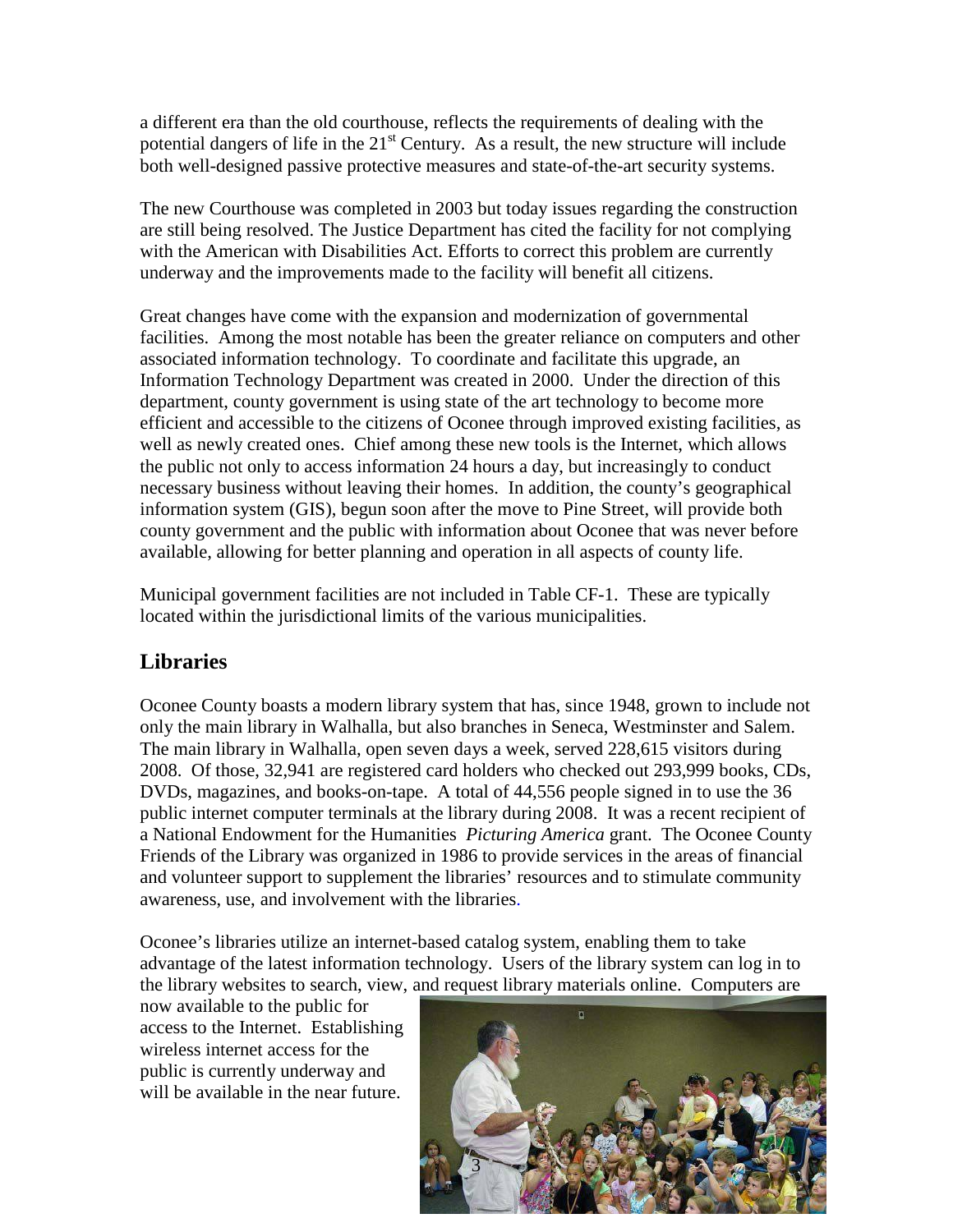

The system also operates a bookmobile service to offer materials to residents in rural areas of the county. Along with the bookmobile service, the library offers a summer reading program for youth and adults alike. The program includes creative reading activities designed for specific age groups, as well as events such as Family Movie Night for the whole family at the main library. In addition to its regular holdings, the library system maintains a

collection of area maps dating from the early 1700's, microfilm copies of local newspapers and census records, and genealogical and historical materials from the county. The main library is also a depository for public records related to the Oconee Nuclear Station.

The Oconee County Library Board has been working to update the library facilities in Seneca for a number of years. The Oconee County School District has volunteered to donate land adjacent to the newly build Blue Ridge Elementary School in Seneca. Under the proposal several new staff would need to be added to adequately serve the new library. The Library Plan has also stressed the need for an additional County library in the Fair Play area and they are continuing to work to make that facility a reality.

Other area libraries include the Cooper Library at Clemson University, which houses over 1.5 million books, periodicals and microforms; and the Tri-County Technical College Library, which contains over 35,000 volumes.

## **Public Safety**

The Emergency Management Agency was created in 1980 by the Oconee County Council to insure the complete and efficient utilization of all county facilities to combat disaster from enemy attack or natural disaster. Then in 2007, County Council consolidated the various agencies and created the Emergency Services Protection Department to coordinate Emergency Management, Rescue, Fire and Hazmat. The mission of Emergency Management is to protect the people and resources in the County by minimizing damage, injury, and loss of life that results from any type of disaster, provide for the continuity of government, and provide damage assessment in the event of emergencies.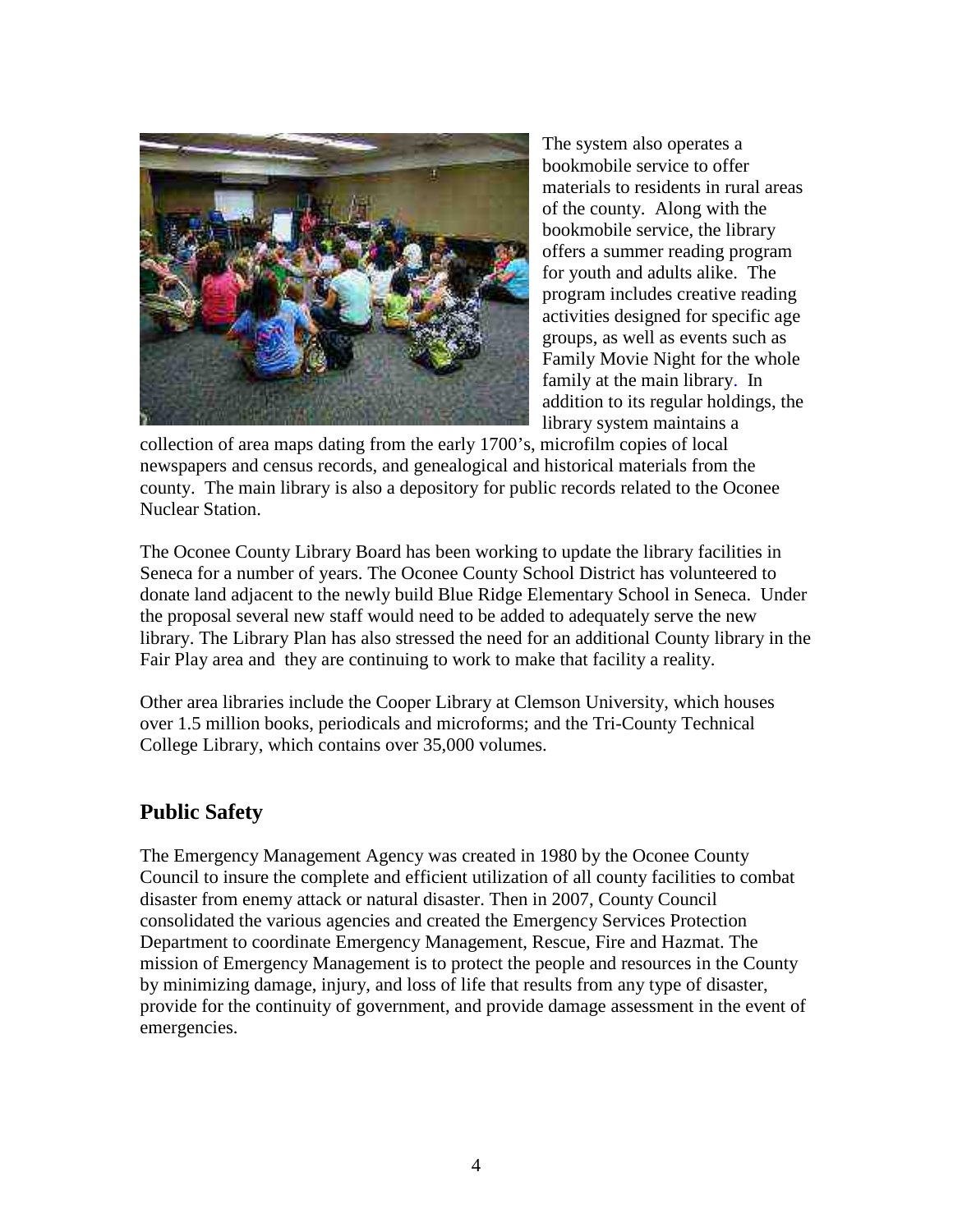## **Fire Protection**

There are currently seventeen fire districts in Oconee County, with the county providing equipment for fire protection in the unincorporated areas of the districts. Table CF-2 shows the fire stations located in Oconee County, the type of service offered, and the fire insurance classification issued by the Insurance Service Office (ISO Rating) for areas within the various districts.

| <b>Oconee County Fire Stations</b> |                         |                     |                                            |                |  |  |
|------------------------------------|-------------------------|---------------------|--------------------------------------------|----------------|--|--|
| <b>Station</b>                     | Location (See Map CF-1) | Type of Service     |                                            |                |  |  |
| Number                             |                         | (Volunteer or Full- | ISO Rating (April, 2002)                   |                |  |  |
|                                    |                         | Time)               |                                            |                |  |  |
|                                    |                         |                     | Areas within 1000'                         | All other      |  |  |
|                                    |                         |                     | of hydrant/not over<br>5 miles road travel |                |  |  |
|                                    |                         |                     | from station                               |                |  |  |
| $\mathbf{1}$                       | Oakway                  | Volunteer           | 7                                          | 9              |  |  |
| $\overline{2}$                     | Salem                   | Volunteer           | $\overline{7}$                             | 9              |  |  |
| $\overline{3}$                     | Corinth-Shiloh          | Volunteer           | $\overline{7}$                             | 9              |  |  |
| $\overline{4}$                     | Mt. Rest                | Volunteer           | 7                                          | 9              |  |  |
| 5                                  | Walhalla                | Full-Time           | $\overline{4}$                             | 9              |  |  |
| 6                                  | Westminster             | Full-Time           | 5                                          | 9              |  |  |
| $\overline{7}$                     | Seneca                  | Full-Time           | 3                                          | 9              |  |  |
| 8                                  | Fair Play               | Volunteer           | 9                                          | 6              |  |  |
| 9                                  | Long Creek              | Volunteer           | 9                                          | 9              |  |  |
| 10                                 | Cleveland               | Volunteer           | 9                                          | 9              |  |  |
| 11                                 | Keowee-Ebenezer         | Volunteer           | $\overline{7}$                             | 9              |  |  |
| 12                                 | Friendship              | Volunteer           | 5                                          | 9              |  |  |
| 13                                 | <b>Cross Roads</b>      | Volunteer           | 8                                          | 9              |  |  |
| 14                                 | Pickett Post-Camp Oak   | Volunteer           | $\overline{7}$                             | 9              |  |  |
| 15                                 | South Union             | Volunteer           | $\overline{7}$                             | 9              |  |  |
| 16                                 | West Union              | Volunteer           | 5                                          | 9              |  |  |
| 17                                 | Keowee Key              | <b>Full Time</b>    | $\overline{4}$                             | $\overline{4}$ |  |  |
| 21                                 | <b>Bountyland</b>       | <b>Full Time</b>    | 4                                          | $\overline{4}$ |  |  |
| 22                                 | <b>Salem</b>            | Volunteer           | $\overline{4}$                             | $\overline{4}$ |  |  |
| 23                                 | <b>Foxwood Hill</b>     | Volunteer           | $\overline{4}$                             | $\overline{4}$ |  |  |
| 24                                 | <b>Holly Springs</b>    | Volunteer           | $\overline{4}$                             | $\overline{4}$ |  |  |
| 25                                 | Whetstone               | Volunteer           | $\overline{4}$                             | $\overline{4}$ |  |  |
| 26                                 | <b>Village Creek</b>    | Volunteer           | $\overline{4}$                             | $\overline{4}$ |  |  |
| 27                                 | Shilo                   | Volunteer           | $\overline{4}$                             | $\overline{4}$ |  |  |

#### **Table CF-2**

Source: Oconee County Fire Marshal's Office

Table CF-2 shows that there are four five full-time fire departments in Oconee County, with the personnel paid for by the various municipalities or, in the case of Keowee Key,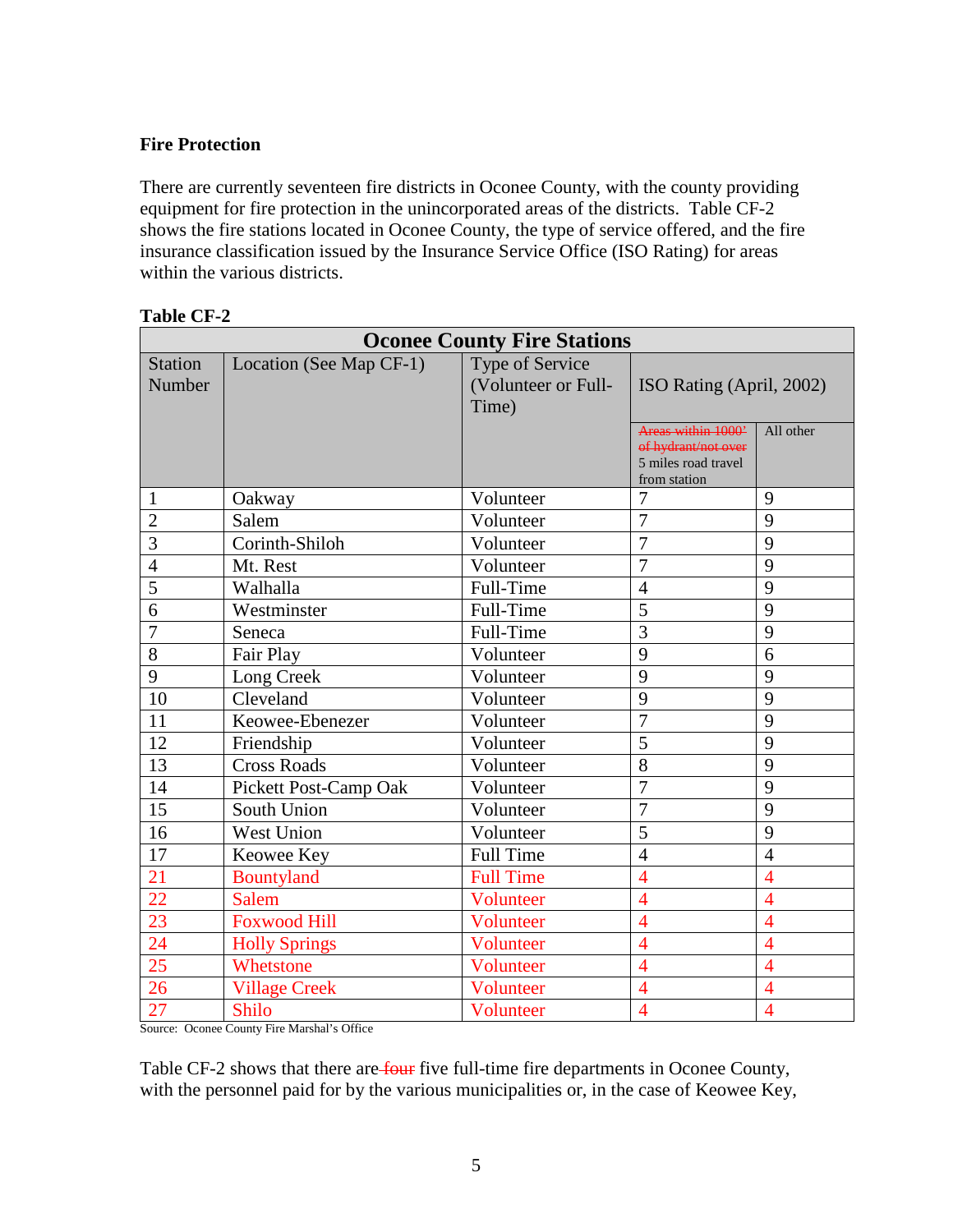by fees collected from property owners. The county established county wide Emergency Service Response in June 2007. Station #21 is a paid county station that responds backup to all volunteer stations on structure fires. A relative measure of the success of the fire protection system is shown in the ISO ratings, which vary from 4 to 9, with the lowest found in Seneca, and the highest found in the rural areas farthest from hydrants and a fire station. The ratings, which are periodically updated, are used as factors in determining the cost of fire insurance for homeowners residing in the districts.

Map CF-1 illustrates the approximate location of each fire station. The numbers shown on the map correspond to the individual station number.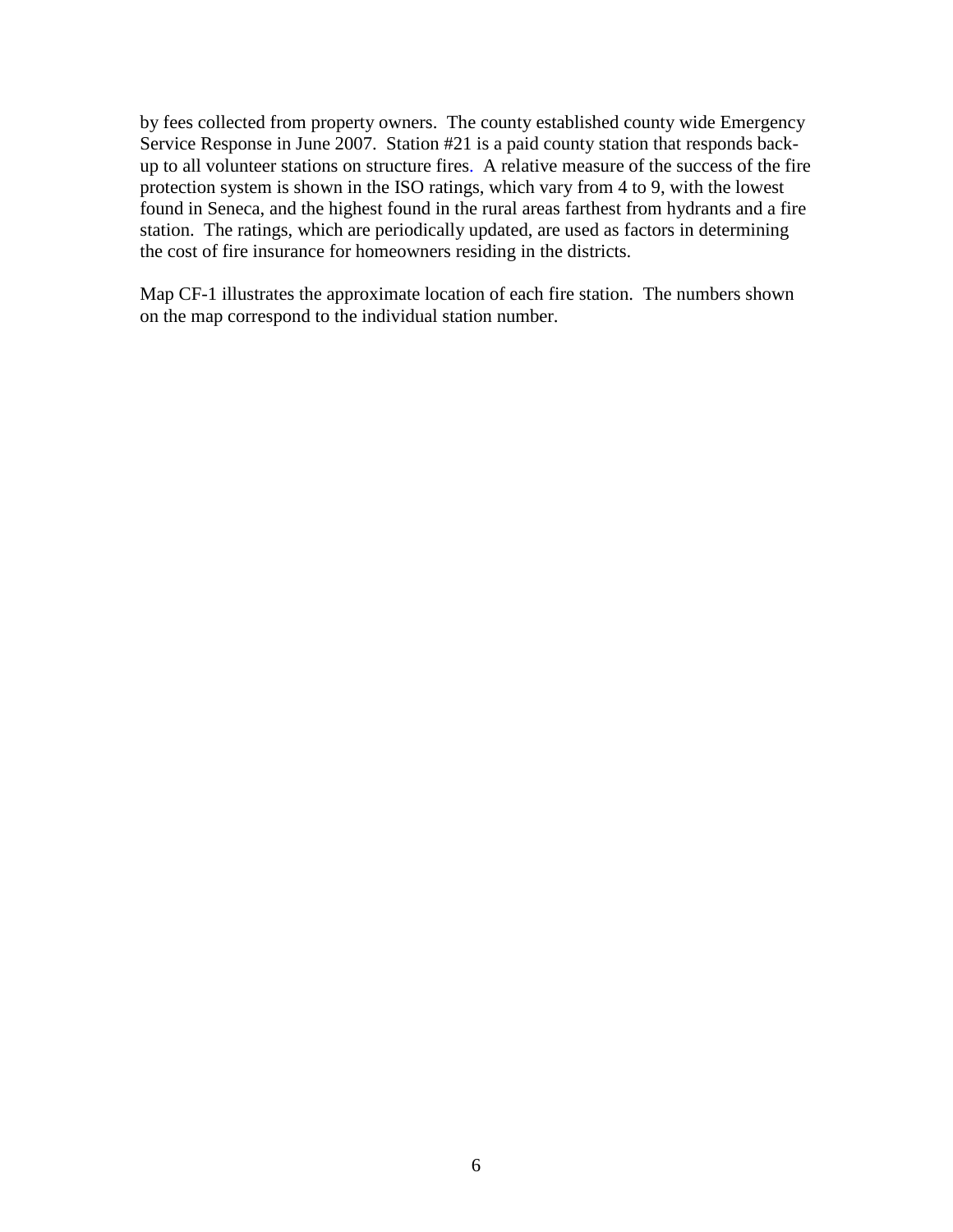## **Updated(2017) Map CF-1**

Source: Oconee County Planning Department



#### **Law Enforcement**

The unincorporated areas of Oconee County are under the protection of the Oconee County Sheriff's Department. The Sheriff, who serves as an elected official, manages a staff of deputies and administrative personnel headquartered at the Oconee County Law Enforcement Center on South Church Street, in Walhalla. Although the majority of deputies are focused on patrol duties, a number of different specialties exist within the department. Among these are investigators, narcotics officers, courthouse security, family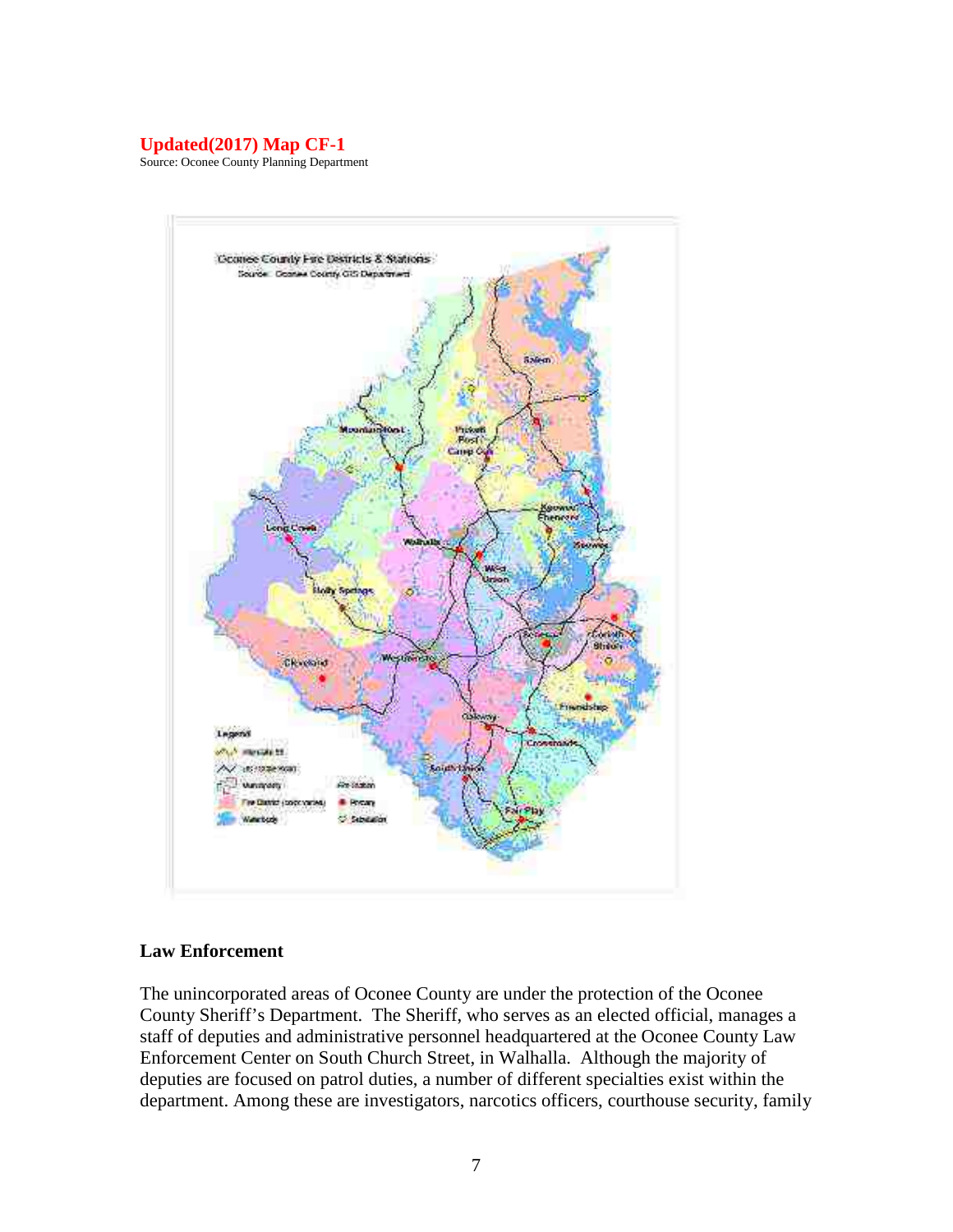court officer, civil processors, community services, and beginning in 2001, traffic enforcement.

Oconee County municipalities, with the exception of Salem, maintain their own police departments to provide law enforcement within their jurisdictions. The Oconee County Sheriff's Department serves the town of Salem.

Currently the Sheriff's Department is working on establishing a quick link on it's website to show criminal activity in Oconee County and Municipalities.

Table CF-3 provides a breakdown of Oconee County crime statistics for selected years.

|                   |      |                         |                         |                         | <b>Reported Crime in Oconee County</b> |                                     |                         |                           |
|-------------------|------|-------------------------|-------------------------|-------------------------|----------------------------------------|-------------------------------------|-------------------------|---------------------------|
| Agency            | Year | Murder                  | Rape                    | Robbery                 | Aggravated<br><b>Assault</b>           | <b>Breaking</b><br>$\&$<br>Entering | Larceny                 | Motor<br>Vehicle<br>Theft |
|                   | 2001 | $\overline{0}$          | 12                      | $\overline{7}$          | 191                                    | 278                                 | 572                     | 78                        |
| Oconee            | 2002 | $\overline{4}$          | 22                      | 13                      | 211                                    | 344                                 | 700                     | 102                       |
| Sheriff's         | 2005 | $\mathbf{1}$            | 24                      | $\overline{7}$          | 209                                    | 483                                 | 877                     | 114                       |
| Office            | 2006 | $\overline{\mathbf{3}}$ | 24                      | 10                      | 216                                    | 321                                 | 729                     | 83                        |
|                   | 2007 |                         | 27                      | 16                      | 253                                    | 388                                 | 752                     | 105                       |
|                   | 2001 | $\mathbf{1}$            | 3                       | $\overline{7}$          | 43                                     | 64                                  | 494                     | 22                        |
|                   | 2002 | $\overline{0}$          | 3                       | 6                       | 55                                     | 57                                  | 381                     | 21                        |
| Seneca<br>Police  | 2005 | $\boldsymbol{0}$        | 5                       | 14                      | 79                                     | 96                                  | 416                     | 34                        |
|                   | 2006 | $\boldsymbol{0}$        | 6                       | 13                      | 77                                     | 118                                 | 325                     | 27                        |
|                   | 2007 | $\bf{0}$                | $\overline{\mathbf{4}}$ | 8                       | 59                                     | 69                                  | 444                     | 29                        |
|                   | 2001 | $\overline{0}$          | $\mathbf{1}$            | $\overline{0}$          | 69                                     | 18                                  | 97                      | 14                        |
| Walhalla          | 2002 | $\mathbf{1}$            | $\overline{0}$          | $\overline{0}$          | 30                                     | 22                                  | 72                      | 3                         |
| Police            | 2005 | $\bf{0}$                | $\overline{2}$          | $\overline{\mathbf{3}}$ | 22                                     | 21                                  | 98                      | $\boldsymbol{9}$          |
|                   | 2006 | $\bf{0}$                | $\mathbf{1}$            | $\overline{2}$          | 14                                     | 30                                  | 77                      | 5                         |
|                   | 2007 | $\boldsymbol{0}$        | $\overline{2}$          | $\overline{7}$          | 23                                     | 26                                  | 103                     | $\overline{\mathbf{4}}$   |
|                   | 2001 | $\overline{0}$          | $\overline{0}$          | $\overline{0}$          | 23                                     | 9                                   | 22                      | 3                         |
| Westminster       | 2002 | $\overline{0}$          | $\theta$                | $\overline{0}$          | 29                                     | 39                                  | 124                     | $\overline{7}$            |
| Police            | 2005 | $\boldsymbol{0}$        | $\bf{0}$                | $\boldsymbol{0}$        | 12                                     | 12                                  | 57                      | $\mathbf{3}$              |
|                   | 2006 | $\bf{0}$                | $\overline{\mathbf{3}}$ | $\overline{\mathbf{3}}$ | 8                                      | 9                                   | 41                      | $\mathbf{1}$              |
|                   | 2007 | $\bf{0}$                | $\bf{0}$                | 9                       | 18                                     | 25                                  | 67                      | $\overline{\mathbf{3}}$   |
|                   | 2001 | $\boldsymbol{0}$        | $\boldsymbol{0}$        | $\boldsymbol{0}$        | $\boldsymbol{0}$                       | $\mathbf{1}$                        | $\overline{2}$          | $\boldsymbol{0}$          |
| <b>West Union</b> | 2002 | $\overline{0}$          | $\overline{0}$          | $\overline{0}$          | $\overline{2}$                         | $\overline{4}$                      | $\overline{0}$          | $\overline{0}$            |
| Police            | 2005 | $\boldsymbol{0}$        | $\bf{0}$                | $\boldsymbol{0}$        | $\boldsymbol{0}$                       | $\boldsymbol{0}$                    | $\overline{\mathbf{3}}$ | $\mathbf{1}$              |
|                   | 2006 | $\bf{0}$                | $\boldsymbol{0}$        | $\boldsymbol{0}$        | $\boldsymbol{0}$                       | $\mathbf{1}$                        | 3                       | $\boldsymbol{0}$          |
|                   | 2007 | $\boldsymbol{0}$        | $\bf{0}$                | $\boldsymbol{0}$        | $\boldsymbol{0}$                       | $\boldsymbol{0}$                    | $\bf{0}$                | $\boldsymbol{0}$          |

**Table CF-3**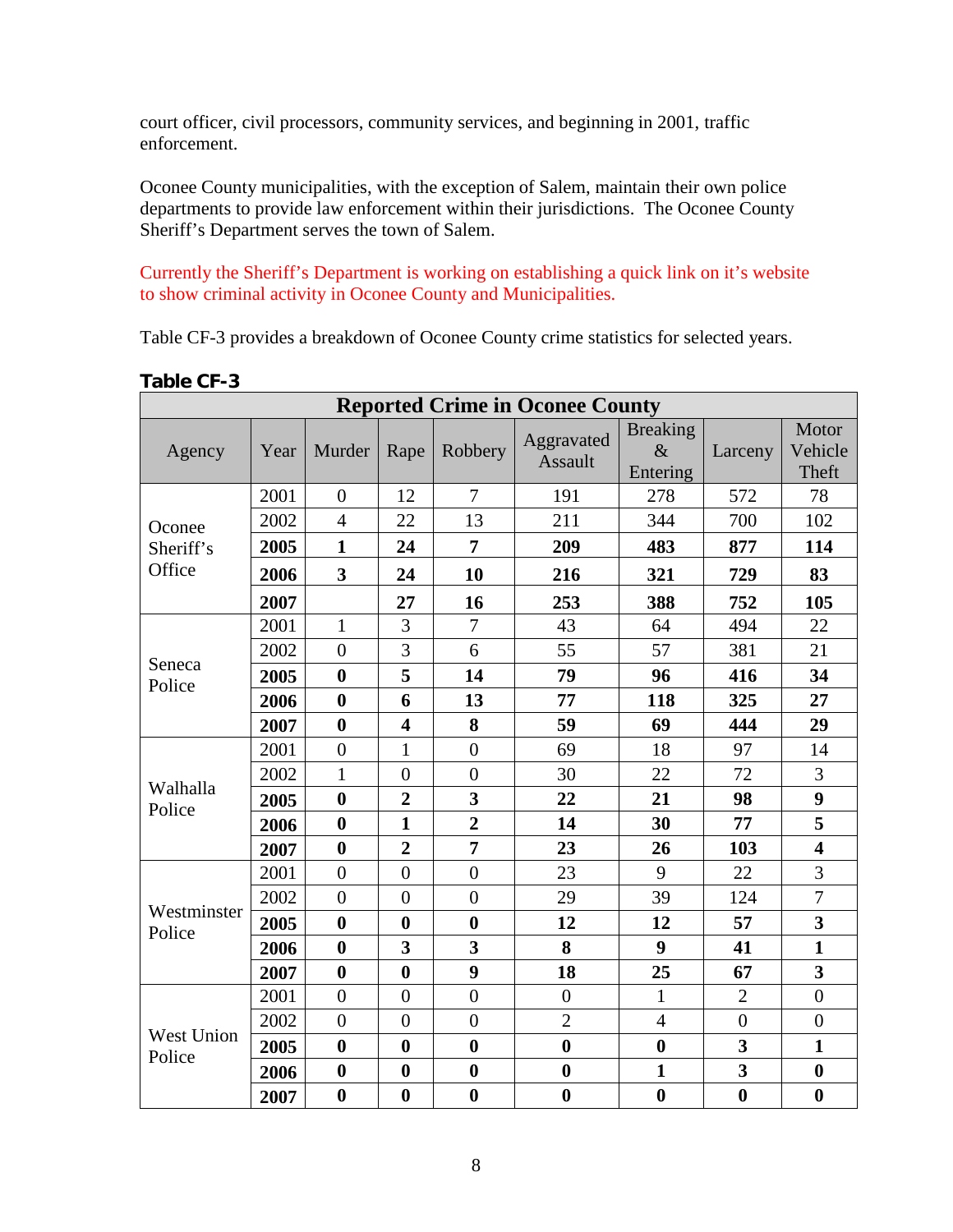|                                                       | 2001 | $\ast$           | $\ast$   | $\ast$   | $\ast$                                        | $\ast$                              | $\ast$           | $\ast$                    |
|-------------------------------------------------------|------|------------------|----------|----------|-----------------------------------------------|-------------------------------------|------------------|---------------------------|
|                                                       | 2002 | $\ast$           | $\ast$   | $\ast$   | $\ast$                                        | $\ast$                              | $\ast$           | $\ast$                    |
| Salem<br>Police                                       | 2005 | $\boldsymbol{0}$ | $\bf{0}$ | $\bf{0}$ | $\mathbf{1}$                                  | $\boldsymbol{0}$                    | $\overline{2}$   | $\boldsymbol{0}$          |
|                                                       | 2006 | $\bf{0}$         | $\bf{0}$ | $\bf{0}$ | $\bf{0}$                                      | $\boldsymbol{0}$                    | $\bf{0}$         | $\boldsymbol{0}$          |
|                                                       | 2007 | $\boldsymbol{0}$ | $\bf{0}$ | $\bf{0}$ | $\bf{0}$                                      | $\bf{0}$                            | $\boldsymbol{0}$ | $\boldsymbol{0}$          |
|                                                       |      |                  |          |          | <b>Comparison of Reported Crime by Agency</b> |                                     |                  |                           |
| Agency                                                | Year | Murder           | Rape     | Robbery  | Aggravated<br><b>Assault</b>                  | <b>Breaking</b><br>$\&$<br>Entering | Larceny          | Motor<br>Vehicle<br>Theft |
|                                                       | 2001 | $\mathbf{1}$     | 16       | 14       | 326                                           | 370                                 | 1187             | 117                       |
| Oconee                                                | 2002 | 5                | 25       | 19       | 327                                           | 466                                 | 1277             | 133                       |
| County                                                | 2005 | $\mathbf{1}$     | 31       | 24       | 323                                           | 612                                 | 1453             | 114                       |
| Totals                                                | 2006 | 3                | 31       | 28       | 315                                           | 479                                 | 1174             | 83                        |
|                                                       | 2007 | $\boldsymbol{0}$ | 33       | 40       | 353                                           | 508                                 | 1367             | 141                       |
|                                                       | 2001 | 6                | 35       | 46       | 306                                           | 631                                 | 1896             | 190                       |
| Pickens                                               | 2002 | $\mathbf{1}$     | 37       | 34       | 301                                           | 760                                 | 1943             | 253                       |
| County                                                | 2005 | $\overline{2}$   | 36       | 26       | 324                                           | 955                                 | 2789             | 316                       |
| Totals                                                | 2006 | 6                | 36       | 33       | 280                                           | 772                                 | 2401             | 307                       |
|                                                       | 2007 | $\mathbf{1}$     | 45       | 46       | 343                                           | 886                                 | 2671             | 326                       |
|                                                       | 2001 | 15               | 71       | 172      | 857                                           | 1917                                | 4970             | 520                       |
| Anderson                                              | 2002 | 14               | 80       | 163      | 960                                           | 1810                                | 5235             | 732                       |
| County                                                | 2005 | 16               | 72       | 157      | 839                                           | 1912                                | 5843             | 805                       |
| Totals                                                | 2006 | 18               | 91       | 162      | 890                                           | 1860                                | 5426             | 767                       |
|                                                       | 2007 | 5                | 63       | 140      | 971                                           | 2585                                | 5855             | 895                       |
|                                                       | 2001 | 35               | 150      | 575      | 2193                                          | 3402                                | 11236            | 1152                      |
| Greenville                                            | 2002 | 30               | 197      | 576      | 2261                                          | 3470                                | 10652            | 1232                      |
| County                                                | 2005 | 30               | 187      | 635      | 2427                                          | 4131                                | 11484            | 1629                      |
| Totals                                                | 2006 | 26               | 147      | 633      | 2368                                          | 4525                                | 11008            | 1733                      |
| Source: South Carolina State Law Enforcement Division | 2007 | 30               | 151      | 761      | 2357                                          | 4529<br>*no data available          | 11617            | 1822                      |

The tables above show that Oconee County is blessed with a great police force that is keeping the number of crimes in the County to a minimum. As one would expect the rural nature of the County also contributes to the relatively low number of crimes. Criminal activity tends to increase as one move's from a rural setting to a more urbanized setting. As urbanization continues to increase in the county the effects on the law enforcement will need further study. Questions such as: what is the optimal ratio of officers to population, what additional funding will be needed to maintain and then improve services, how much space is needed, is there a need for an additional command center in the county, and are ways to achieve our goals by using tools like intergovernmental agreements?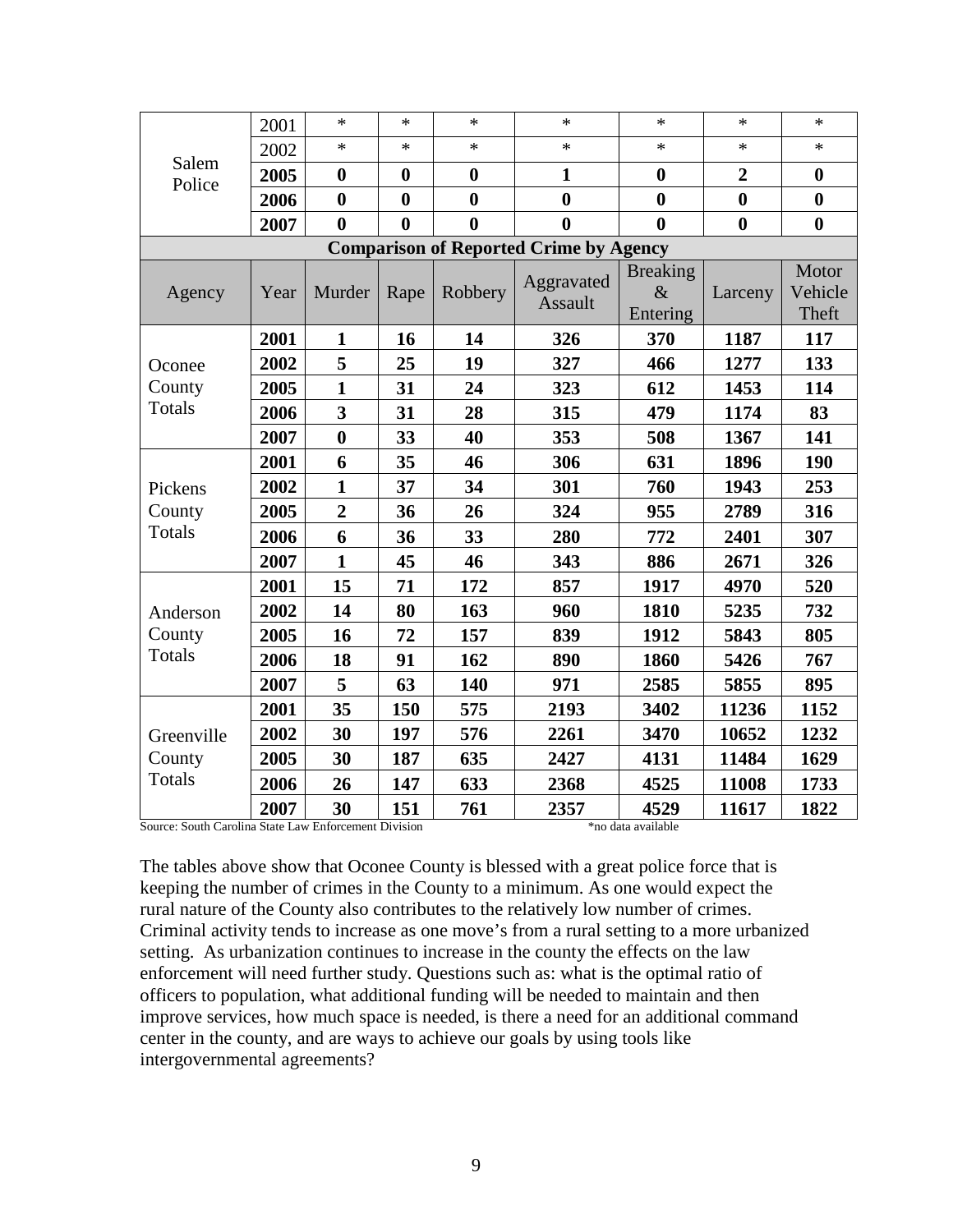One of the major issues facing law enforcement throughout the county is jail space. Currently the Oconee County jail does not have enough beds to house the number of inmates residing there. An upgrade to the County jail has been proposed which will ensure the space available to inmates is sufficient to meet state housing requirements. An inmate housing analysis should be conducted to establish the most cost effective method of keeping inmates in a safe and secure environment. Alternative programs for those awaiting trial and have not been found guilty of non-violent crimes should be analyzed. Once convicted, the State of South Carolina has developed a number of alternative housing options which works to reserve precious jail space for those criminals who truly need it.

One of the programs the State of South Carolina utilizes is called the *Shock Incarceration Program*. This program was established to provide an alternative to traditional incarceration. Young offenders ranging in age between seventeen (17) and twenty-nine (29) years old are eligible for the program. Designed to build discipline, work ethic, strenuous physical activity, and education among other things this program provides the necessary tools for the offender to learn self-discipline, gain a positive attitude, and learn good values and behavior. Programs such have to potential to be adapted in certain circumstance with the inmate population in Oconee County. However, the majority of inmates in the County system are either awaiting trial or under family court penalties.

## **Emergency Medical**

Emergency medical service in Oconee County is provided in conjunction with the Oconee Medical Center, Greenville Hospital System whose ambulance fleet and paramedics are available 24 hours per day. In addition, mutual aid is provided to Anderson and Pickens Counties in South Carolina, and Rabun and Stephens Counties in Georgia.

Six rescue squad divisions are located throughout Oconee County to provide support to the primary emergency service. These units are located in the following communities:

Mountain Rest Oakway Salem Seneca Walhalla Westminster

Three additional sub-stations are located at Keowee Key, Fair Play School, and the Long Creek Fire Department. Oconee County provides vehicles, training, and supplies for the units, which are staffed by approximately 150 volunteers. Among these are special squads trained for diving, swiftwater rescues, high angle rescues, and rapelling.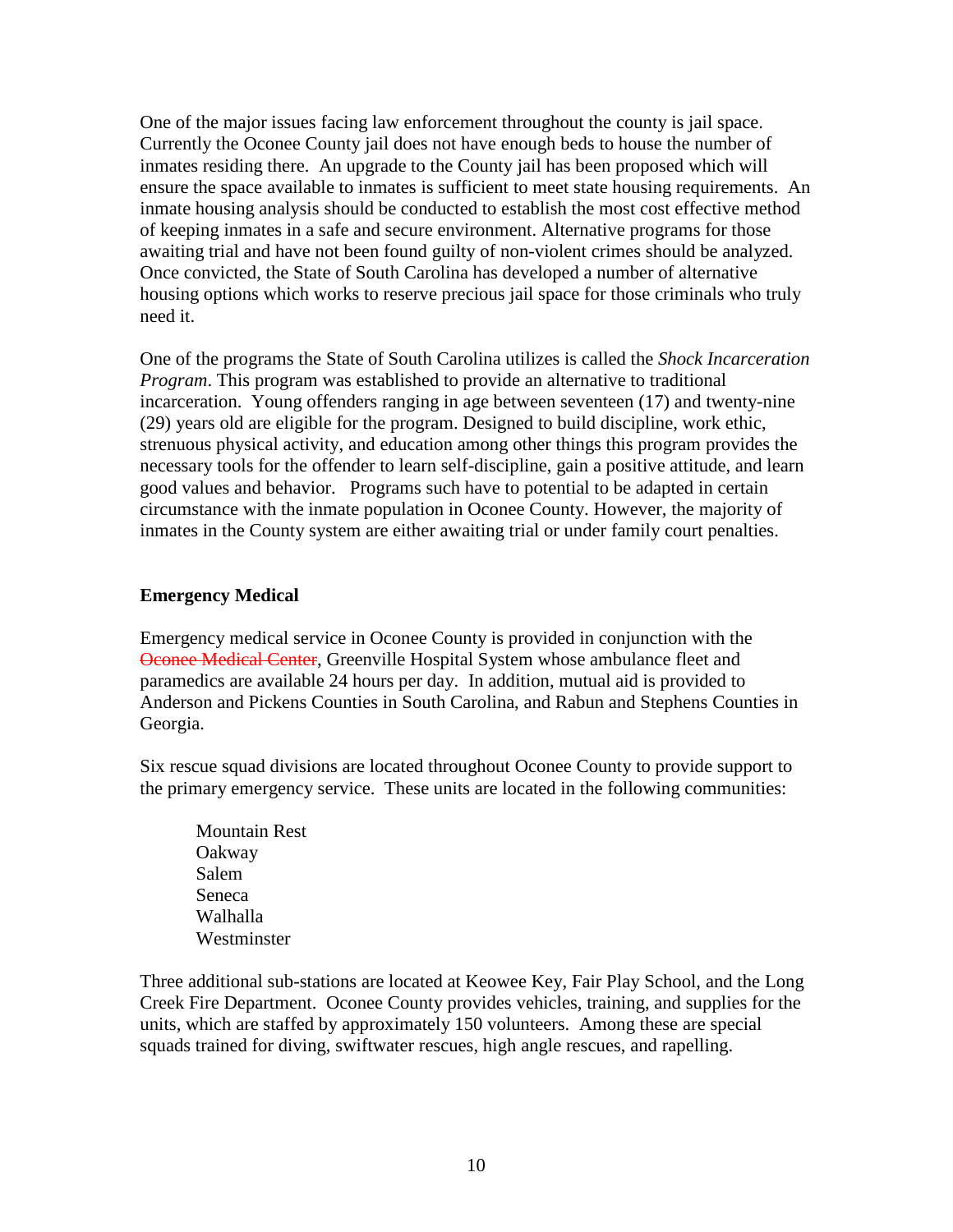Because of the proximity to Lakes Hartwell, Keowee, and Jocassee and scenic rivers and waterfalls that increases public use and access to recreational waters, the Oconee County Emergency Rescue staff encounter unique situations that require special training and skills. In addition to providing fire safety coverage on the lakes during the  $4<sup>th</sup>$  of July weekend, the staff also provide lake safety patrol coverage throughout the year. During 2008, the staff responded to 4 drownings, 3 medical responses with transport on the lakes, 2 boat recoveries, 1 cardiac emergency, and 30 search and rescues. The rescue squad was dispatched to 4,305 calls during 2008.

(Oconee County Community Facilities Plan 1997). and [www.oconeesc.com/emprep/rescue\\_squads.htm\)](http://www.oconeesc.com/emprep/rescue_squads.htm).

## **Health Services**

The cornerstone of Oconee County's healthcare system is the recently renovated 155-bed patient tower and new hospice house at the Oconee Medical Center, located near Seneca. The hospital has ten centers of service, which include the Outpatient Infusion Center, Clemson Health Center, Women's Services, Surgical Services, Rehabilitation Services,

Emergency Services, Pain Management, Diagnostic Services, the Lila Doyle Long Term Care Facility, and Inpatient Services. In addition, the hospital is involved in several community outreach programs that include Oconee Kids Health, NurseFirst Family Health Center, Occupational Health, OMH HomeCare Network, and Medication Access. (2003-2004 Oconee County Profile, Appalachian Council of



Governments) The GHS Oconee Medical Campus includes 169-bed Oconee Memorial Hospital; 120-bed Lila Doyle skills nursing facility and rehabilitation center; GHE Hospice of the Foothills and Cottingham House for hospice care: the GHS Cancer Institute-Seneca; as well as an Outpatient Infusion Center, birthing center, surgical surgical services, outpatient rehabilitation, Emergency Medical Services (EMS), pain management, radiology and lab, and home health. Oconee County is also home to a wide variety of other healthcare related operations, including various residential and nursing care facilities, a dialysis clinic, a blood donation facility, a sports medicine practice, and a number of other medical specialists.

The Division of Health Licensing of the South Carolina Department of Health  $\&$ Environmental Control licenses a number of health facilities located across Oconee County.

Table CF-4 provides information about these facilities.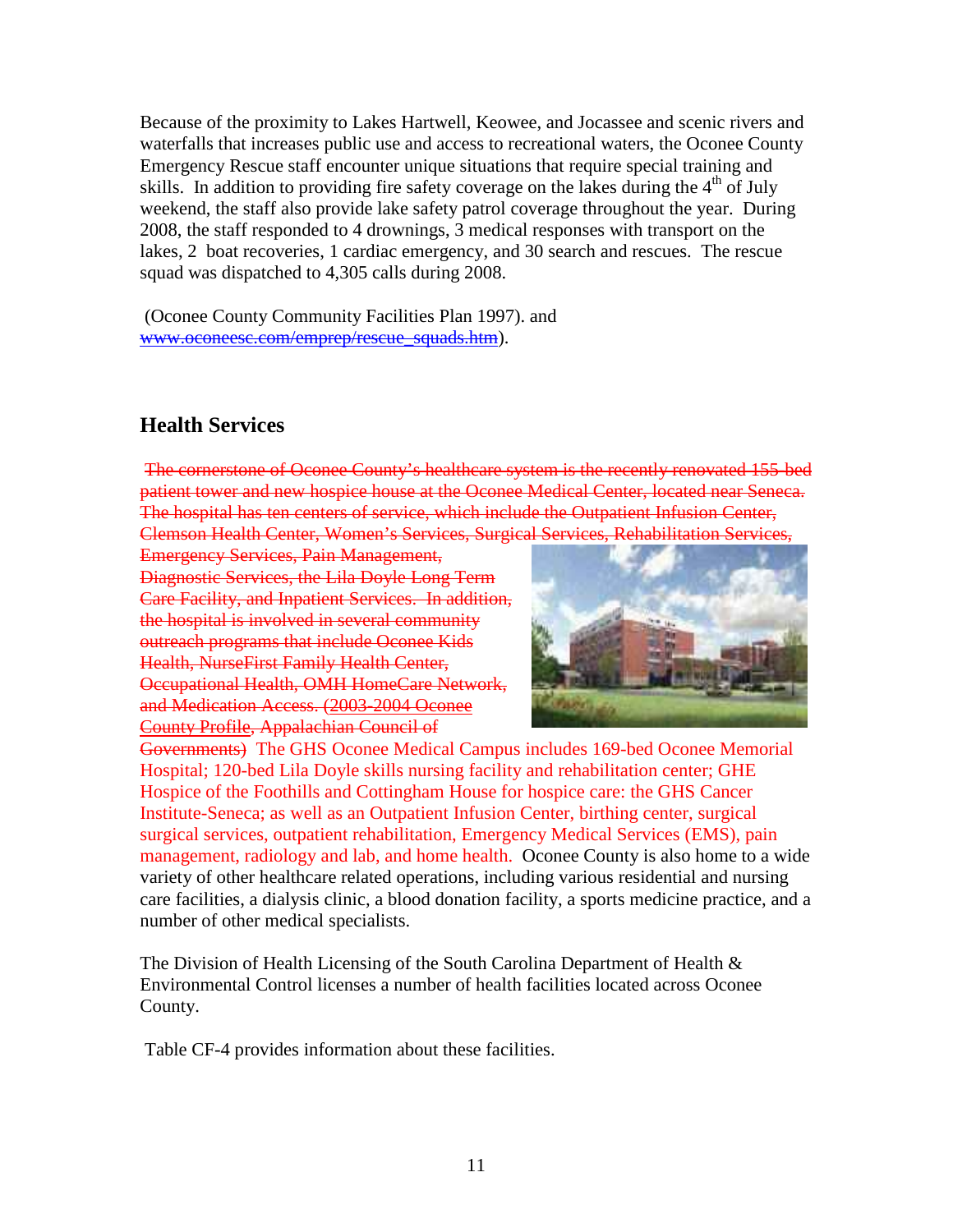## **Table CF-4**

| <b>Health Facilities in Oconee County</b>                      |                                                  |                                                                  |                                                |  |  |  |
|----------------------------------------------------------------|--------------------------------------------------|------------------------------------------------------------------|------------------------------------------------|--|--|--|
| Facility                                                       | Type of Care                                     | Operator                                                         | Number of<br><b>Beds/Stations/Participants</b> |  |  |  |
| Oconee Adult Day Care Center                                   | <b>Adult Day Care</b>                            | Anderson-<br>Oconee Council<br>on Aging                          | 50                                             |  |  |  |
| <b>Blue Ridge Surgery Center</b>                               | Ambulatory<br>Surgery                            | Blue<br>Ridge/Clemson<br>Orthopaedic<br>Assn, LLC                | $\overline{4}$                                 |  |  |  |
| Oconee Community Residence I                                   | Intermediate<br>Care for<br>Mentally<br>Retarded | S.C. Dept. of<br>Disabilities and<br>Special Needs               | 8                                              |  |  |  |
| Oconee Community Residence 2                                   | Intermediate<br>Care for<br>Mentally<br>Retarded | S. C. Dept. of<br>Disabilities and<br><b>Special Needs</b>       | 8                                              |  |  |  |
| <b>Oconee GHS Home Health</b>                                  | Home Health                                      | <b>Oconee</b><br><b>Medical Center</b><br><b>GHS</b>             | 3                                              |  |  |  |
| <b>Oconee</b> GHS Hospice of the<br>Foothills Cottingham House | Hospice                                          | <b>Oconee</b><br><b>Medical Center</b><br><b>GHS</b>             | 15                                             |  |  |  |
| <b>Oconee GHS</b> Hospice of the<br>Foothills                  | Hospice                                          | <b>Oconee</b><br><b>Medical Center</b><br><b>GHS</b>             | 3                                              |  |  |  |
| Oconee Medical Center-Memorial<br>Hospital                     | Hospital                                         | <b>Oconee</b><br><b>Medical Center</b><br><b>GHS</b>             | 160-169                                        |  |  |  |
| Lila Doyle Nursing Care Facility                               | <b>Nursing Care</b>                              | <b>Oconee</b><br><b>Medical Center</b><br><b>GHS</b>             | 120                                            |  |  |  |
| Seneca Health & Rehabilitation<br>Center                       | Nursing Care                                     | <b>SSC</b> Seneca<br>Operating Co.,<br><b>LLC</b>                | 132                                            |  |  |  |
| Oconee Dialysis Clinic                                         | <b>Renal Dialysis</b>                            | <b>Bio-Medical</b><br>Applications of<br>South Carolina,<br>Inc. | 14                                             |  |  |  |
| Country Christian Care, Inc.                                   | <b>Alzheimers</b><br>Care                        | Country<br>Christian Care,<br>$He$                               | $\overline{14}$                                |  |  |  |
| Foothills Assisted Living                                      | Alzheimers<br>Care                               | Cite Health<br>Mgmt.<br>Services, Inc.                           | 76                                             |  |  |  |
|                                                                | Alzheimers                                       | <b>Seneca Senior</b>                                             | 62                                             |  |  |  |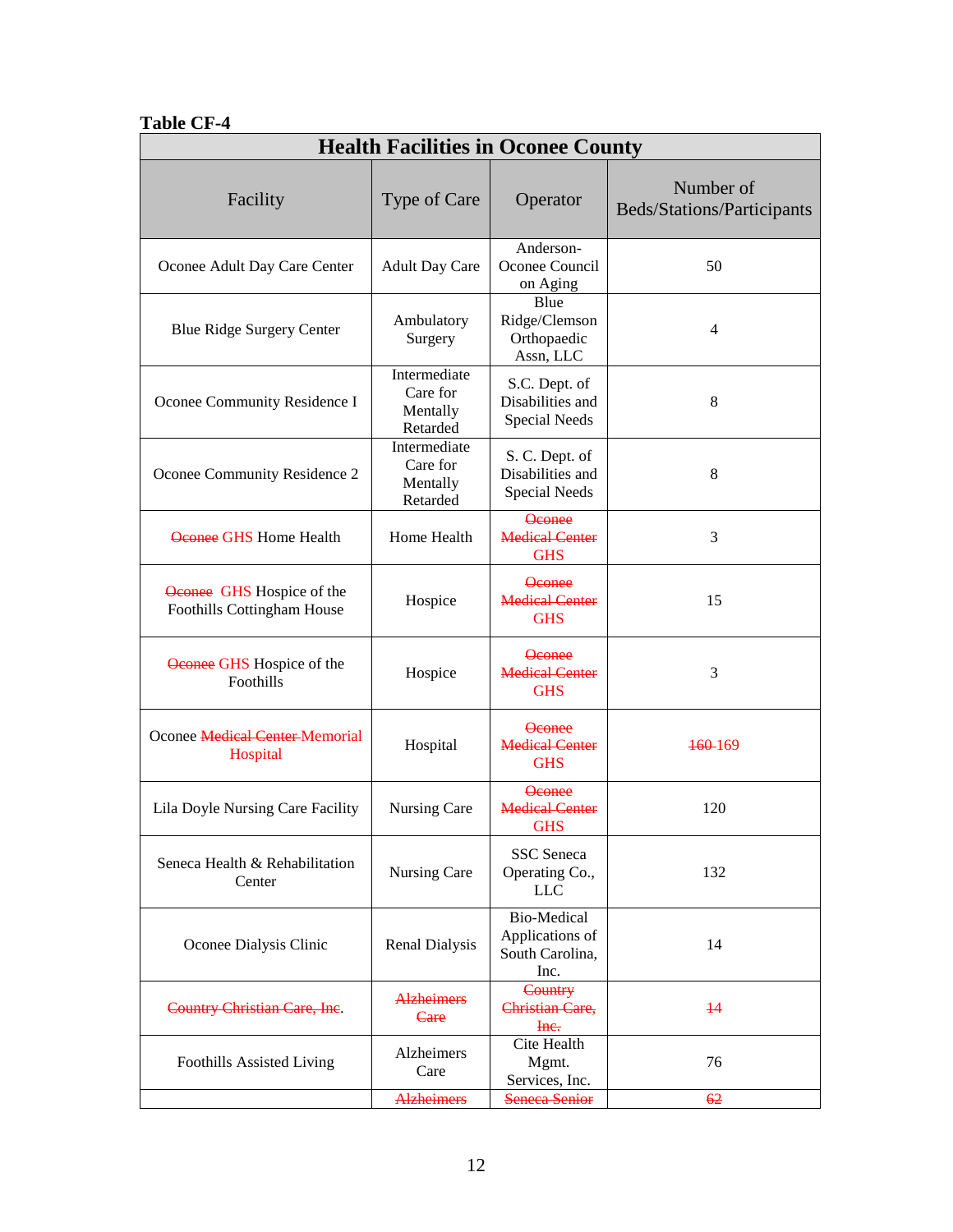| <b>Benton Village of Seneca</b> | Care                      | <b>Living LLC</b>                    |    |
|---------------------------------|---------------------------|--------------------------------------|----|
| For A Season Assisted Living    | Residential<br>Care       | James Arnold<br>Stevens, Inc.        | 5  |
| The Inn at Seneca               | <b>Alzheimers</b><br>Care | ALC TISSC,<br>LLC                    | 50 |
| Lakeview Assisted Living        | <b>Alzheimers</b><br>Care | Lakeview<br>Assisted<br>Living, Inc. | 19 |
| Morningside of Seneca           | Residential<br>Care       | Morningside of<br>Seneca, L.P.       | 59 |
| Seneca Residential Care Center  | <b>Alzheimers</b><br>Care | Wilburn<br><b>Hammers</b>            | 33 |

Source: SC DHEC Division of Health Licensing

## **Infrastructure**

## **Roads**

Over 2,000 miles of roads run through Oconee County. Included in this total are approximately 220 miles of state primary roads, and over 600 miles of state secondary roads. In addition, slightly over 4 miles of Interstate 85 cross the southern tip of the county. Of the remaining 1, 200 or so miles of Oconee roads, about half are owned by the county, and half are private. Approximately 1/3 of the county roads are unpaved. (South Carolina Office of Research and Statistics; Oconee County Community Facilities Plan 1997). Table Map CF-5 lists the Oconee County locations having the heaviest traffic volume.

#### **Table CF-5**

| <b>Traffic Counts (Locations With An Average Daily Traffic Volume of at Least 5,000</b> |                    |                                    |                              |                   |                   |  |
|-----------------------------------------------------------------------------------------|--------------------|------------------------------------|------------------------------|-------------------|-------------------|--|
| <b>Vehicles Per Day, Oconce County)</b>                                                 |                    |                                    |                              |                   |                   |  |
|                                                                                         |                    |                                    | <b>Average Daily Traffic</b> |                   |                   |  |
| Rank                                                                                    | Road               | Location                           | Volume                       |                   |                   |  |
|                                                                                         |                    |                                    | 1996                         | 2007              | 2008              |  |
| $\ddagger$                                                                              | E                  | $At SC+1$                          | 36,900                       | 43,100            | 40,500            |  |
| $\overline{2}$                                                                          | E                  | Between SC 11 and SC 59            | 33,800                       | 40,800            | 38,500            |  |
| $\overline{3}$                                                                          | $E_{\frac{85}{2}}$ | Between SC 59 and SC 243           | 32,000                       | <del>39,500</del> | 37,100            |  |
| 4                                                                                       | US 123             | At SC 28                           | 24,400                       | <del>25,700</del> | 25,900            |  |
| 5                                                                                       | US 123             | At Pickens County Line             | 20,500                       | 23,000            | 21,300            |  |
| $\overline{6}$                                                                          | US 123             | At SC 59                           | 18,600                       | <del>22,600</del> | 22,300            |  |
| $\overline{7}$                                                                          | SC 28              | At US 123                          | <del>16,100</del>            | <del>25,700</del> | 25,900            |  |
| 8                                                                                       | US 123             | Between SC 11 and Westminster Town | 12,000                       | <del>14.100</del> | 12,000            |  |
|                                                                                         |                    | Limit                              |                              |                   |                   |  |
| 9                                                                                       | SC <sub>28</sub>   | At SC 11                           | 12,300                       | 14,300            | <del>13,700</del> |  |
| 40                                                                                      | <b>SC 130</b>      | At SC US 123                       | 6.600                        | <del>11,300</del> | 11,000            |  |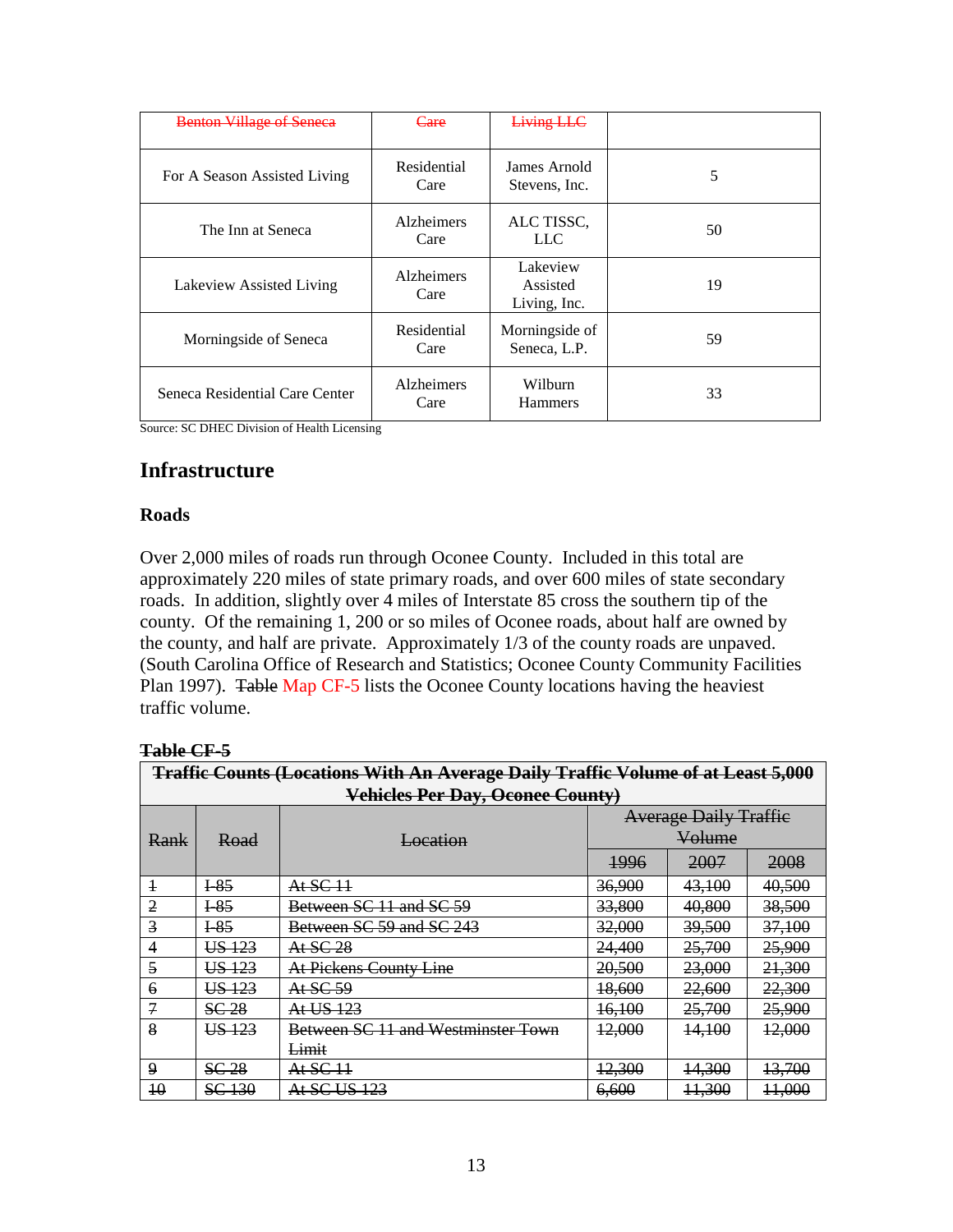|    | $\sim$ $\sim$ $\sim$<br>ີ<br>DQJZ | Jouthern Seneca L<br>1 <sub>mat</sub><br>$+1.7$<br><del><i>He bouldern beneca City Limit</i></del> | 5,800        | 4,600<br>–        | 200<br>$-200$            |
|----|-----------------------------------|----------------------------------------------------------------------------------------------------|--------------|-------------------|--------------------------|
| IΖ | $50-150$                          | 193<br><del>50 105</del>                                                                           | 100<br>J.100 | 300<br>ີ<br>o.juu | 10 <sup>c</sup><br>0.100 |

Source: Oconee County Community Facilities Plan 1997

## CF-5 (This map replaces the previous table)

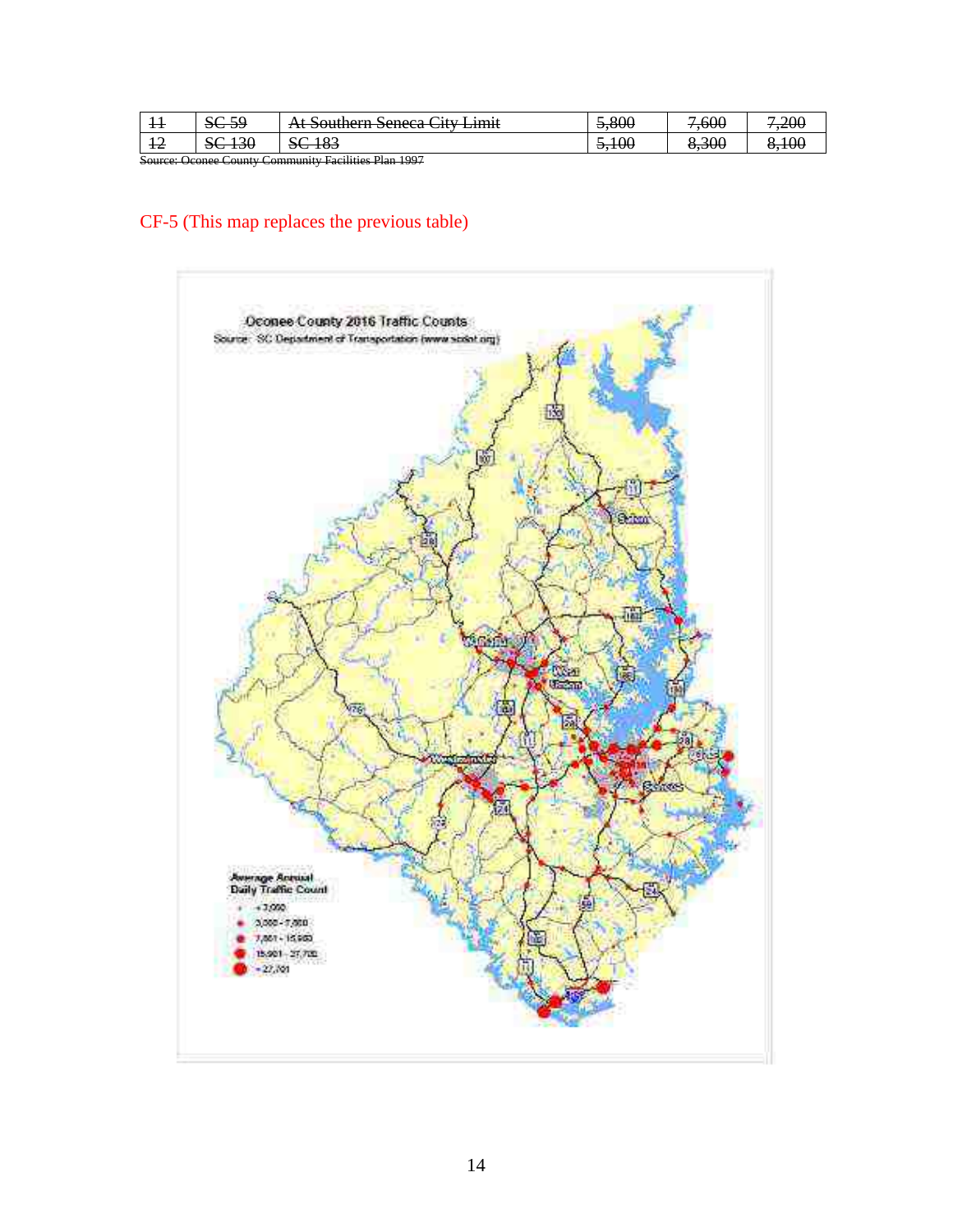#### **Airport**

Another key transportation resource in Oconee County is the Oconee Regional Airport, a county owned and operated facility located east of Seneca, lying just across Lake Hartwell from Clemson University. The airport, which has undergone a great many upgrades and expansions over the last decade, is utilized by a number of area businesses and recreation interests. Not only is the facility popular with a growing number of Clemson University football fans that



prefer to fly in for home games, but it also provides a convenient a way for corporate executives to easily visit their facilities in the Oconee area. In  $2008-2011$ ,  $65-75$  aircraft, ranging from corporate turbine planes to personal single engine planes, were based at the airport. The airport has 40 T-hangars for indoor storage, a private 15,000 square foot corporate hangar, and 40 outdoor tie-down spaces for aircraft. Currently, efforts are underway to expand the runway to five thousand feet with a full parallet taxiway, enabling larger corporate jets to utilize the airport. In the realm of AIRPORT DATA, the airport's 5000′ long runway has precision GPS, non-precision GPS, NDB instrument approaches, and is home for 75-based aircraft. It also hosts the Clemson University Flight Dept. and the Clemson University Flying Club and The Flying Tigers Skydiving Club. A 2006 SC Department of Commerce study stated a \$6.3 million annual economic output generated by the airport with only 16 on-airport jobs. As of fiscal year 2017 there are 4 full-time employees and 1 part time employee.

#### **Railways**

Oconee County is served by the Norfolk Southern Railway system, which provides freight service to a number of area industries. Entering the county from the east near Clemson, the railroad travels through Seneca and Westminster, and on to Toccoa, Georgia. In addition, passenger service is available in nearby Clemson.

#### **Public Transit**

Currently, there are no public transportation systems in Oconee County. At the time of writing, however, consideration is being given to extending Clemson's highly touted CATS bus service into Seneca. If completed, the new link would provide Oconee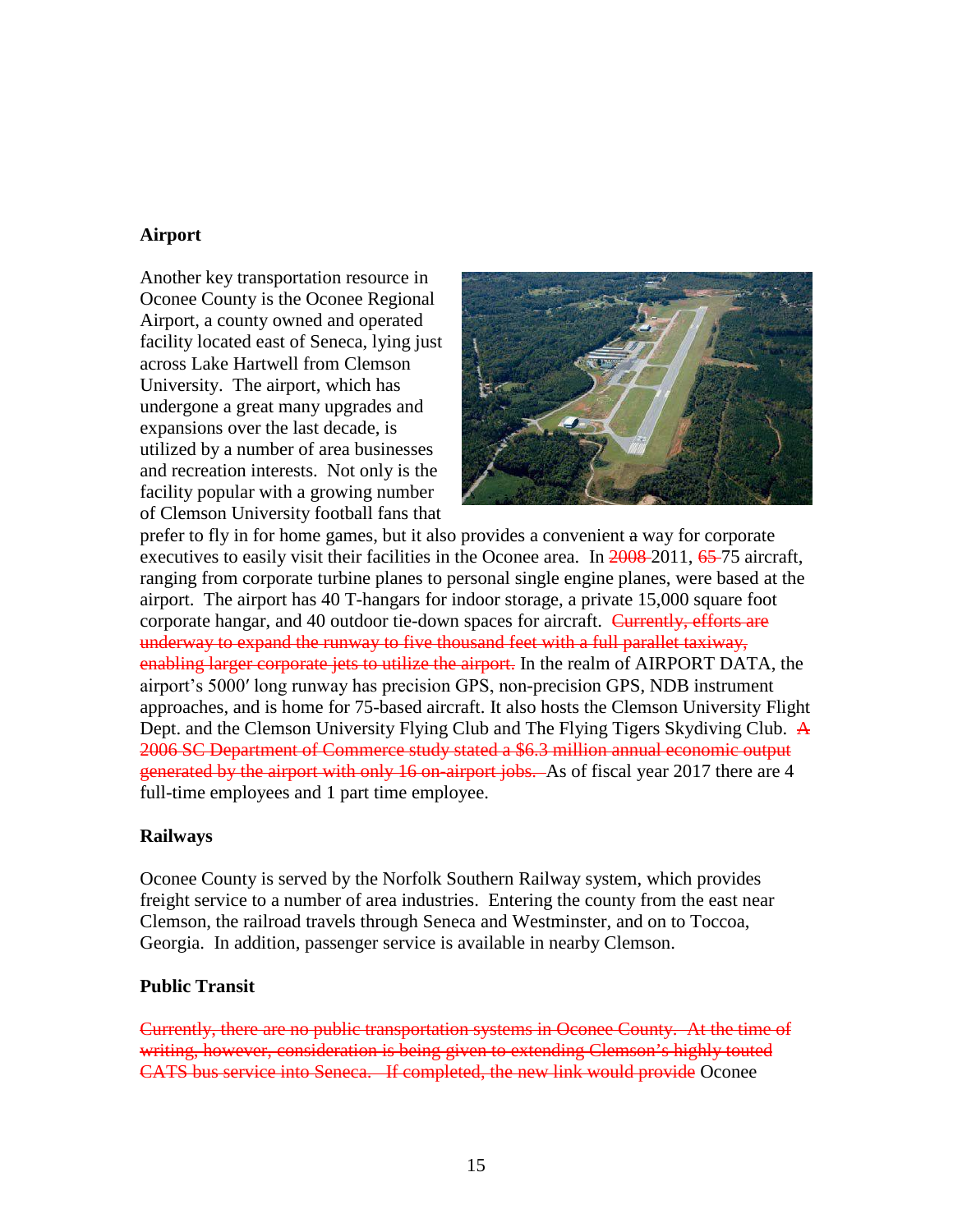County residents have free transportation from Seneca in the west, to Anderson in the east via Clemson Area Transportation (CAT).



## **Water Treatment**

There are five major public water providers located in Oconee County, which in 1997 supplied more than 10 million gallons of water per day. The overall capacity exceeds 14 million gallons, with recent upgrades in some systems greatly increasing the volume. The major providers include:

Salem Water Department Owner: Town of Salem Primary Source: Wells Service Area: City limits, with expansion along Highway 130

Seneca Light and Water Owner: City of Seneca Primary Source: Lake Keowee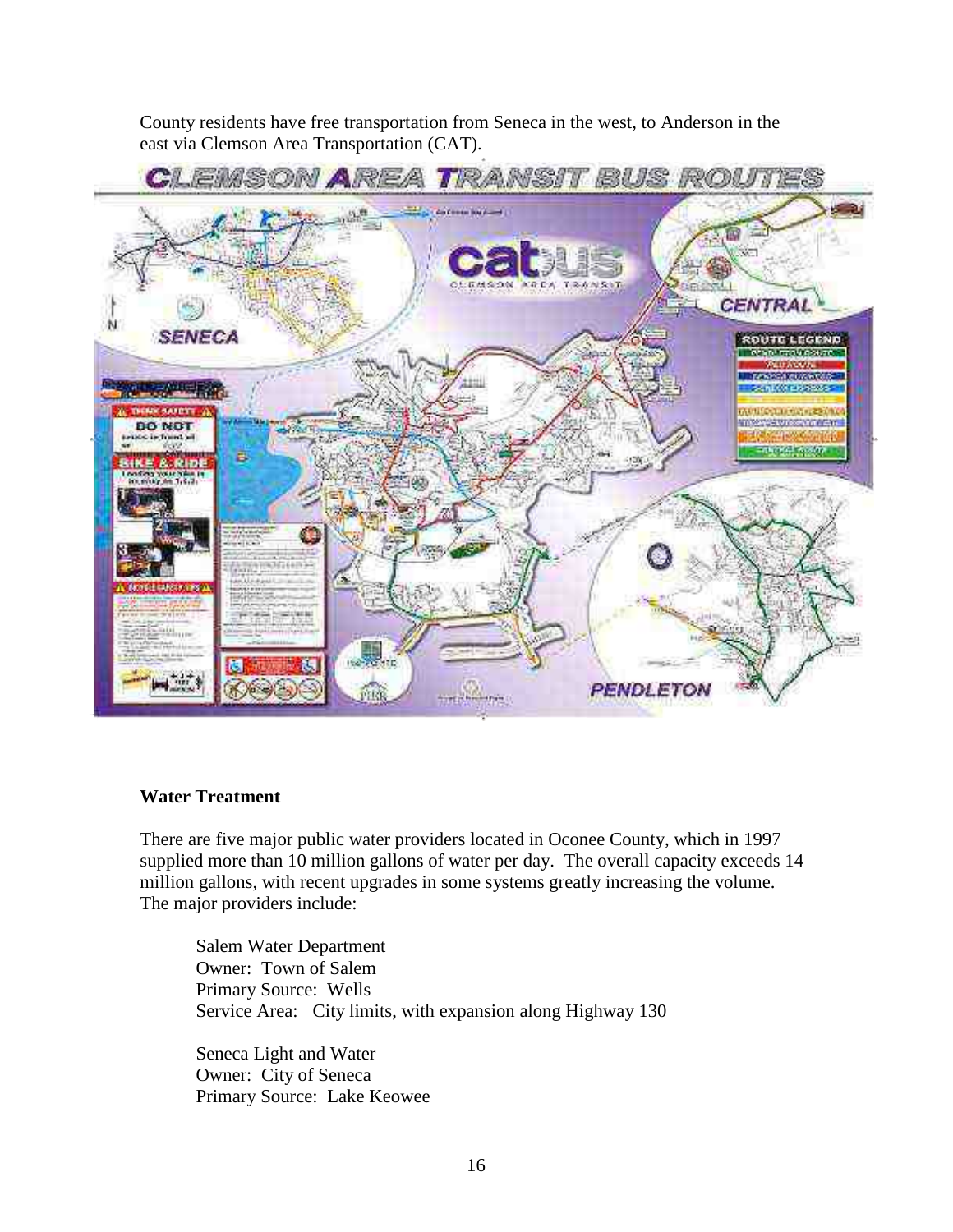Service Area: City limits and adjacent areas extending approximately 10 miles north and south

Walhalla Water Department Owner: City of Walhalla Primary Source: Coneross Creek Service Area: City limits, Town of West Union, and adjacent areas

Westminster Commission of Public Works Owner: Town of Westminster and private investors Primary Source: Chauga River Service Area: City limits and adjacent areas

Pioneer Water System Owner: Customers within system Primary Source: Purchased water from Seneca and Westminster water systems Service Area: Southern Oconee County extending into western Anderson County

In addition to the major providers listed above, a number of private suppliers offer service to residents living in developments across Oconee County. (Oconee County Community Facilities Plan 1997)

#### **Sewage Treatment**

Public sewage treatment is provided by the Oconee County Sewer Commission, which operates a treatment facility that primarily serves the municipal wastewater collection systems of Seneca, Walhalla, and Westminster. These individual systems combine to create a service area focused on the "triangle" region between the cities. In addition, lines have been constructed to serve the US 76/123 corridor east of Seneca, establishing southeastern Oconee County as one of the most attractive areas for development in the region. Future plans include the establishment of sewer service to Oconee County's I-85 corridor, an effort anticipated to dramatically expand the area's ability to attract new businesses.

The existing sewer treatment facility is located at 623 Return Church Road, south of Seneca on the banks of Coneross Creek. The facility treats in excess of 1 billion gallons of wastewater per year, as well as processing more than 3,000 tons of sludge annually. treated approximately869 million gallons of wastewater and processed 3179 tons of dewatered sludge in 2016. In the late 1990's, the facility's capacity was expanded from its original 4.5 million gallons per day (MGD) to 7.8 (MGD). While the plant is currently operating far below its maximum volume, restrictions placed on the system by outside factors, not the least of which being the flow rate in Coneross Creek, preclude utilization of much of the excess capacity. As of August 2017, the facility has allocated 4.378 MGD to residential, commercial, and industrial users in Oconee County, which is 56 percent of the facility's total design flow.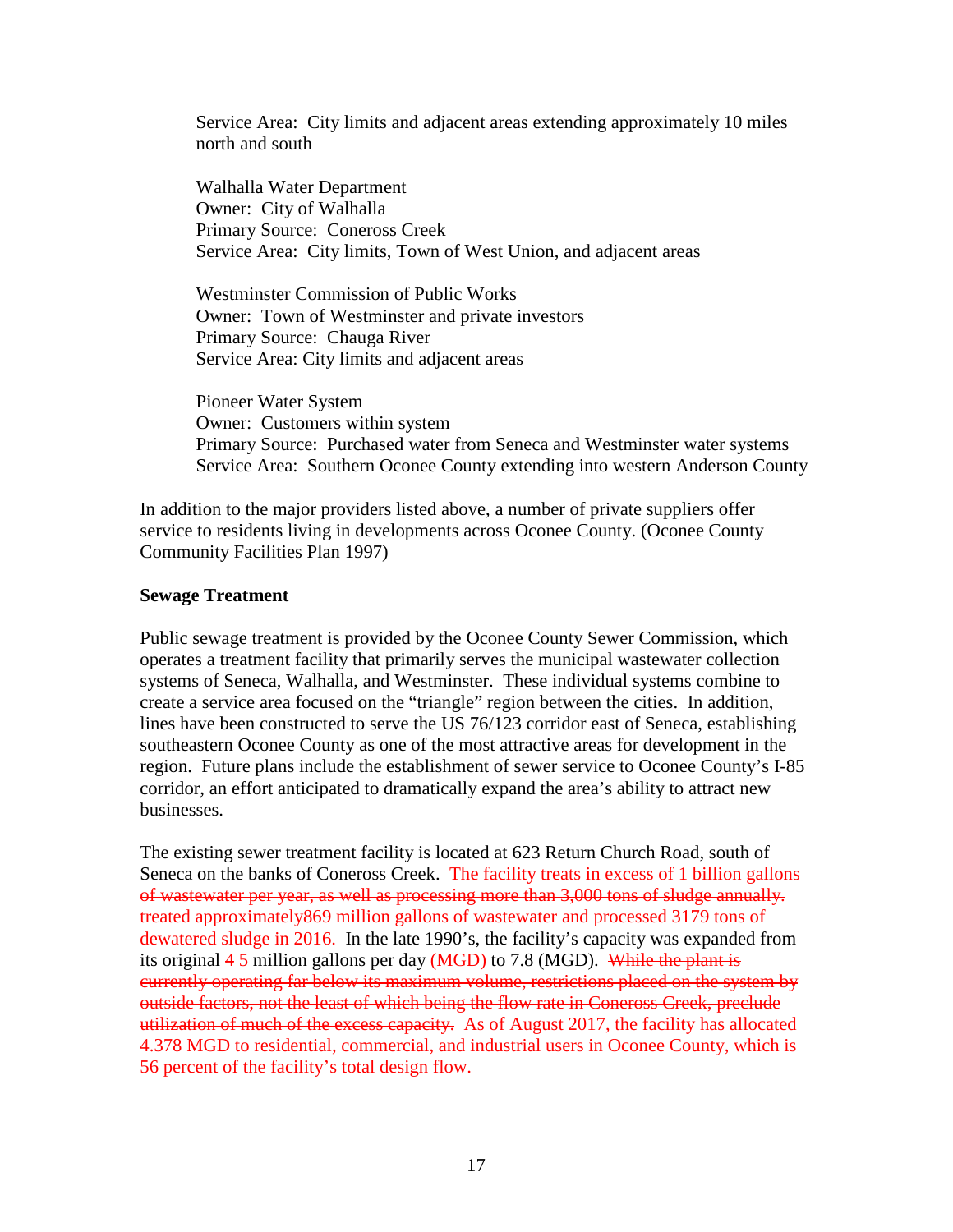As well as the public sewer system, several private providers offer service to some of the larger residential developments in the county. Among these are Chickasaw Point and Foxwood Hills on Lake Hartwell, and Keowee Key on Lake Keowee. (Oconee County Community Facilities Plan 1997) In 2000, the village of Newry, previously served by a failed private system, was connected to the public sewer system in a joint effort by Oconee County and the City of Seneca.

## **Solid Waste**

The Oconee County Solid Waste Department is located on Wells' Highway, near Seneca, SC. As Oconee County does not operate a countywide solid waste collection program, it provides residents with eleven manned and two unmanned (1 City of Westminster, 1 City of Walhalla) convenience centers located across the county. Currently, all of the county's solid waste is hauled to landfill facilities in Homer, Georgia. The county does, however, maintain a Construction and Demolition (C&D) Landfill near Seneca.

## **Education**

## **Elementary and Secondary Education**

Oconee County is home to 16 public educational facilities. The majority of the elementary and secondary facilities are public schools, which are owned and operated by the School District of Oconee County. Table CF-6 lists the public schools in Oconee County.

| <b>Oconee County Public Schools</b> |             |  |  |  |
|-------------------------------------|-------------|--|--|--|
| School                              | Location    |  |  |  |
| James M. Brown Elementary           | Walhalla    |  |  |  |
| <b>Blue Ridge Elementary</b>        | Seneca      |  |  |  |
| Fair Oak Elementary                 | Westminster |  |  |  |
| <b>Keowee Elementary</b>            | Seneca      |  |  |  |
| Northside Elementary                | Seneca      |  |  |  |
| <b>Orchard Park Elementary</b>      | Westminster |  |  |  |
| <b>Ravenel Elementary</b>           | Seneca      |  |  |  |
| <b>Tamassee Elementary</b>          | Tamassee    |  |  |  |
| Walhalla Elementary                 | Walhalla    |  |  |  |
| <b>Westminster Elementary</b>       | Westminster |  |  |  |
| West-Oak Middle School              | Westminster |  |  |  |
| Seneca Middle School                | Seneca      |  |  |  |
| Walhalla Middle School              | Walhalla    |  |  |  |
| Seneca High School                  | Seneca      |  |  |  |
| amassee-Salem High Schoo            |             |  |  |  |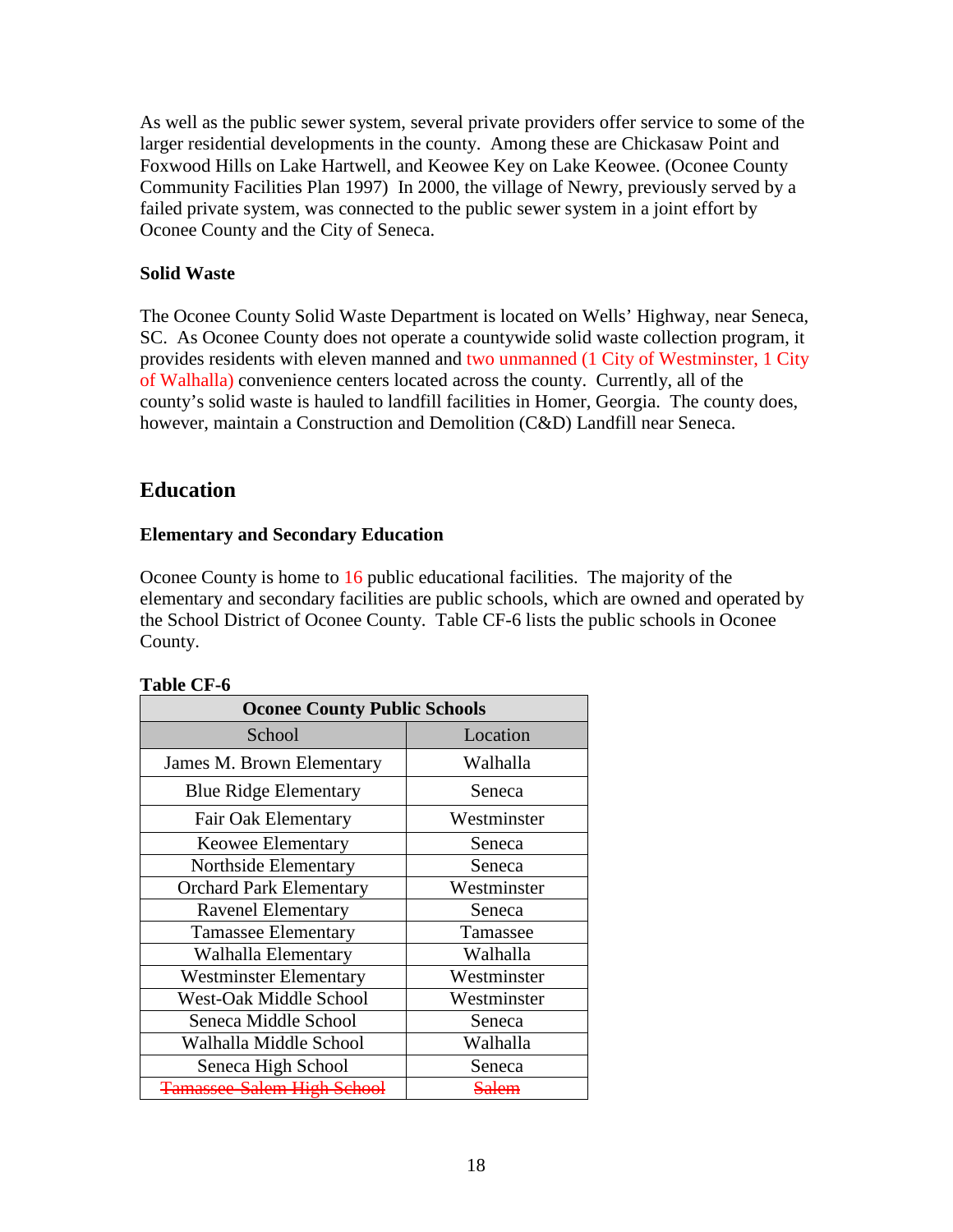| Walhalla High School                        | Walhalla    |
|---------------------------------------------|-------------|
| West-Oak High School                        | Westminster |
| $\alpha$ $\alpha$ $\alpha$ $\alpha$ $\beta$ |             |

Source: Oconee County School District

In addition to the traditional schools listed in Table CF-6, the Oconee County School District operates an adult education program, an alternative school program, and the Hamilton Career Center, all located in Seneca.

The School District of Oconee County currently operates seventeen elementary, middle, and high schools under the direction of the Superintendent of Education. The Superintendent, the school district's chief administrative officer, is hired by the Oconee County School Board, a body comprised of 5 members representing Oconee's voting districts. The district's total student enrollment in 2008 was 10,716. (SC Annual School District Report Card Summary, SC Department of Education)

Table CF-7 provides an overview of Oconee County student's results of the 2001 2016 Scholastic Aptitude Test.

| TUNIV VI 1                                              |                |            |               |           |                       |  |
|---------------------------------------------------------|----------------|------------|---------------|-----------|-----------------------|--|
| <b>SAT Results for School District of Oconee County</b> |                |            |               |           |                       |  |
| School                                                  | Total          | Number     | Percent       | Composite | <del>Comparison</del> |  |
| Year                                                    | Number         | Taking SAT | <b>Tested</b> | Scores    | to 2000 score         |  |
|                                                         | of             |            |               |           | $0f$ 1029             |  |
|                                                         | <b>Seniors</b> |            |               |           |                       |  |
| 2001                                                    | 516            | 280        | 45            | 1002      | -27                   |  |
| 2007                                                    | 604            | 254        | 42            | 1040      | +++                   |  |
| 2016                                                    | 707            | 155        |               | 1112      |                       |  |

Source: South Carolina Department of Education and<http://www.ed.sc.gov/topics/assessment/scores>

| <b>ACT Results for School District of Oconee County</b> |                |                  |               |         |         |         |         |
|---------------------------------------------------------|----------------|------------------|---------------|---------|---------|---------|---------|
| <b>School</b>                                           | Total          | <b>Number</b>    | Composite     | Verbal  | Math    | Reading | Science |
| Year                                                    | <b>Number</b>  | <b>Taking</b>    | <b>Scores</b> | Average | Average | Average | Average |
|                                                         | of             | ACT <sup>2</sup> |               | Score   | Score   | Score   | Score   |
|                                                         | <b>Seniors</b> |                  |               |         |         |         |         |
| 2016                                                    | 707            | 674              | 18.2          | 564     | 18.3    | 18.3    | 18.5    |
|                                                         |                |                  |               |         |         |         |         |

The Education Foundation is a non-profit organization that operates as a collaborative effort between local civic groups, community boards, and city and county departments to enhance the teaching of science, technology, engineering, arts, mathematics, and service learning (STEAMS). The Foundation has awarded over \$95,000 during the past two years for this purpose. (Superintendent's Report, SC Annual School District Report Card Summary, SC Department of Education) (By 2010 this had happened)

District-wide implementation of the John Collins' Writing Program is now complete, providing structure and focus to this extremely important communication skill. The program also stresses strategies that improve reading and critical thinking skills.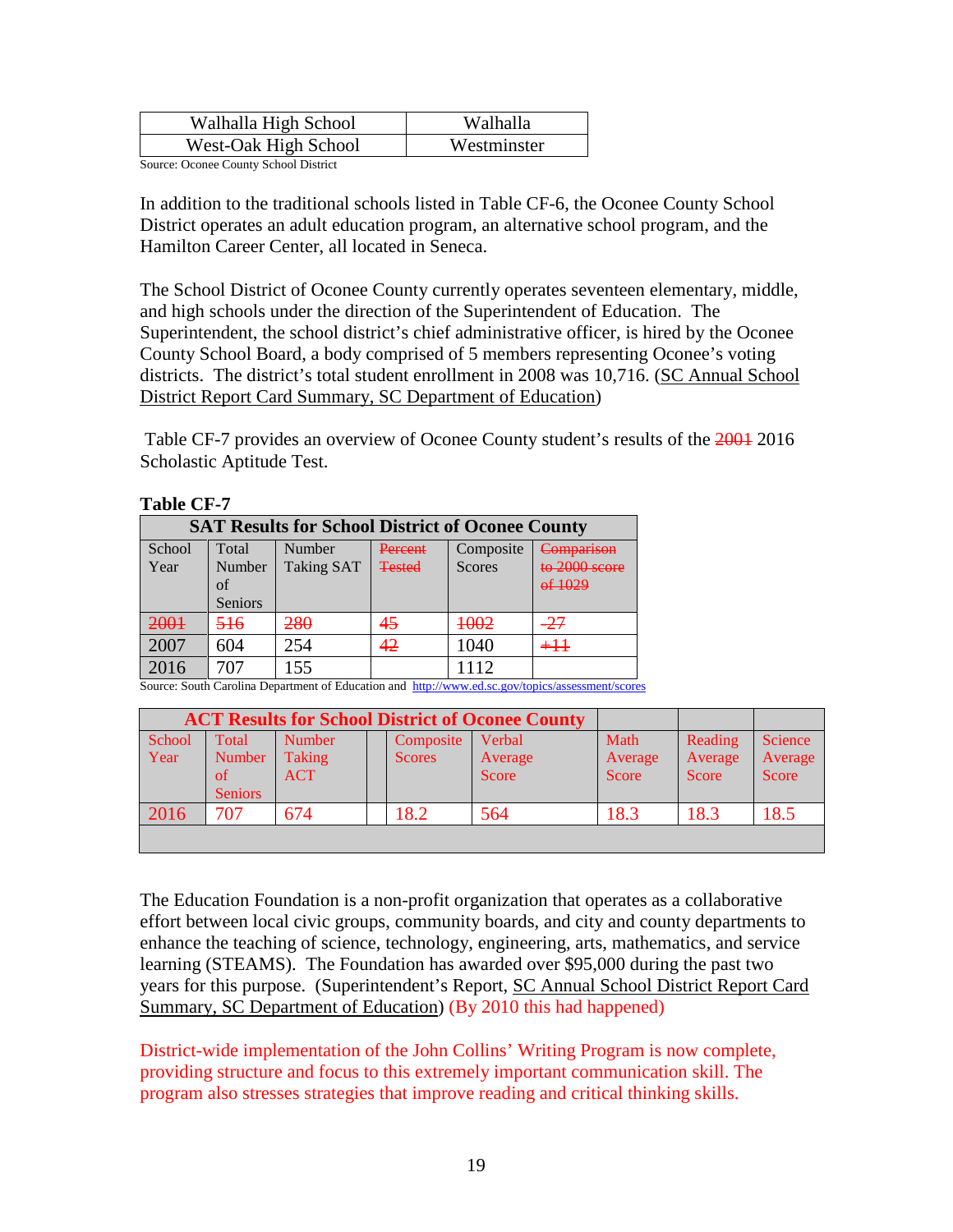The district has also made improvements in foreign language instruction. During the 2016-17 school year, the district added a second Chinese teacher, two elementary schools were able to provide Spanish programs, and one piloted Rosetta Stone software giving students the option of learning French, German, Spanish, Mandarin Chinese, or Japanese. Beginning in fall 2017-18, all ten elementary schools will have access to Rosetta Stone, making Oconee one of the first in the nation to implement this district-wide. The district consistently provides STEM trainings and experiences to teachers to better provide quality instruction for students. District grants have been obtained to provide 3-D technology to classes to assist instruction of abstract concepts. The Duke Energy Foundation also provided grants to support district STEM initiatives through intensive professional development.

While schools teach STEM topics to students almost daily, many elementary schools have also given parents the opportunity to learn more. Several schools hosted STEM nights this year with large numbers in attendance. These activities give students a chance to demonstrate what they are learning as well as keep parents informed about school activities and career options for their children.

In addition to public schools, several private schools are located in Oconee County. Among these are the Oconee Christian Academy, the Faith Center Academy, and the Tamassee DAR School. Other private institutions, typically church supported, may also be found in and near the county. Also, the Clemson Montessori School, in nearby Clemson, is an option for some Oconeeans. The Wilderness Camp School in Westminster, as well as the Wilderness Way Girls Camp School in Fair Play, offers alternative educational options for at risk teens.

#### **Higher Education**

Although there are no colleges or universities located within the county, a number of institutions of higher learning are within easy commuting distance for Oconee residents. Included among these is Clemson University, one of the leading land grant universities in the nation. Also nearby is Anderson College University

and Southern Wesleyan University, both private Christian-oriented schools; and Tri-County Technical College, part of South Carolina's world-class technical education system that offers students industrial, business, technological and university transfer programs. In addition, a number of private institutions offer various business and trade programs for Oconee residents.

## **Analysis**

On the whole, Oconee County is served by modern, relatively efficient community facilities. In fact, compared to those living in other areas of similar size and population, Oconee's residents are fortunate in many ways. The challenge facing the county, however, is not to simply maintain what exists now, but to provide for the expansions and upgrades that will be necessary in the coming years. Most sources indicate that the population of Oconee County will continue to grow rapidly in the foreseeable future; and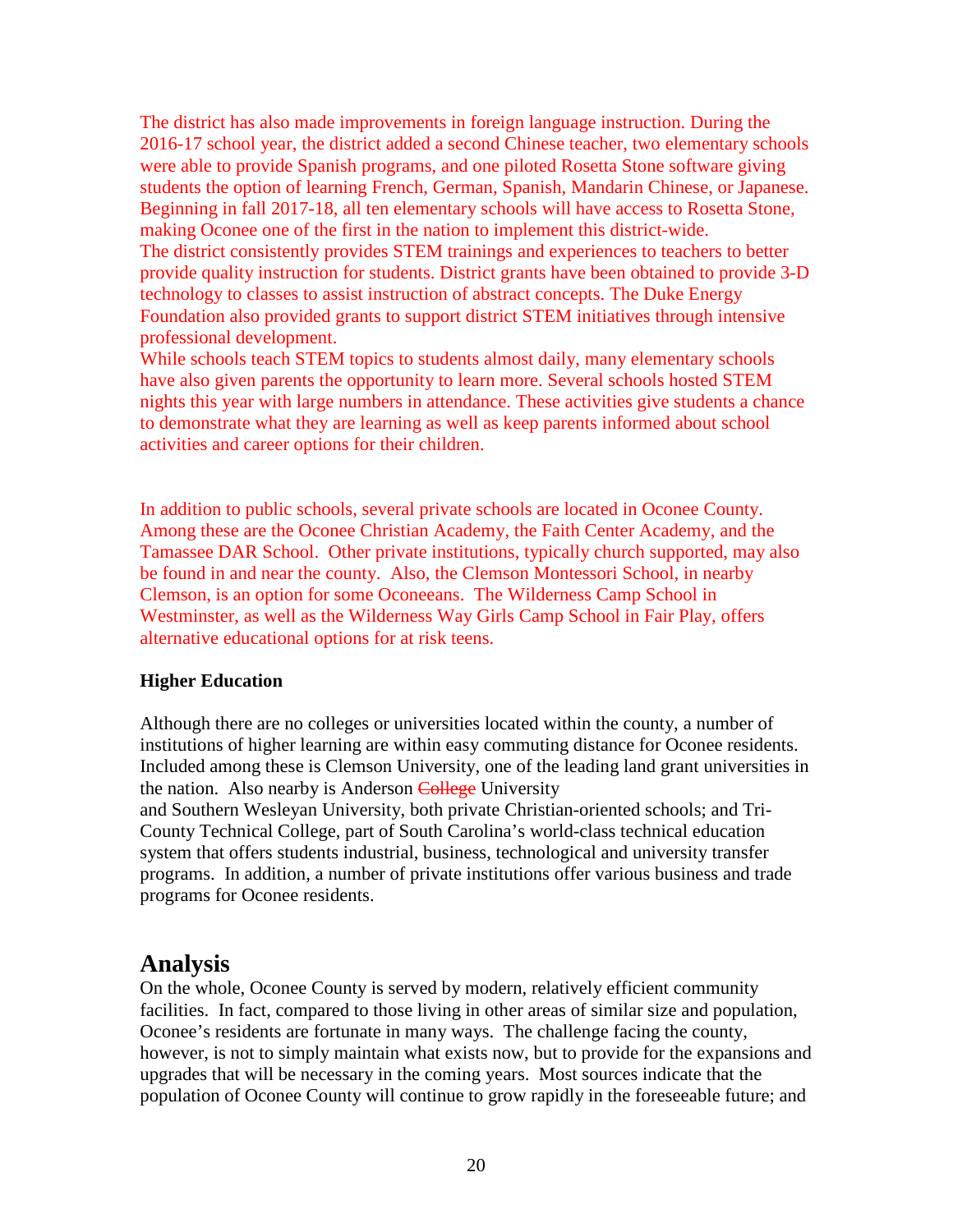given the proximity of both metropolitan Atlanta and Greenville, there is little doubt that it will. For citizens to maintain control of how their community develops, therefore, it will require planning years in advance- if the county is not adequately prepared to manage future challenges, it will be run over by them. The area's community facilities, which play a major role in establishing and maintaining the county's lifestyle, are therefore of vital interest.

Maintaining a system of good roads will be a major issue for Oconee County. As the area's population grows, existing roads will naturally become more crowded, entailing either the improvement of current routes, as well as the construction of new ones. However, as much of Oconee County's appeal is directly tied to its natural assets, planning and developing new thoroughfares in a manner that least impacts these resources is vital. Issues such as the negative effects of impervious surfaces on groundwater, and the impact of additional roads in sensitive areas must be closely looked at to avoid negating the benefits of adding new roads. Also, a viable system of regular road maintenance should be adopted and adhered to if waste is to be avoided.

Oconee County's water supply is an item of vital interest to all area residents. Currently, a handful of public water suppliers provide the more developed areas of the county with water, with a number of smaller private suppliers offering service to individual communities. There is, however, no overall plan for developing water service across the county, leaving many areas without access to a public water system. In years of normal rainfall, most residents in such areas are able to fill their needs from private wells. But during periods of drought, such as Oconee County experienced during the past decade, groundwater levels can become dangerously low. Further compounding the problem is the number of wells that now experience the inflow of pollutants during dry weather, forcing even some of those with sufficient volume to seek an alternative supply of safe drinking water. Also, there is another reason the lack of planning for future water needs impacts Oconee County residents, for, as never before, water supplies are tied directly to economic prosperity. With water a vital component for many high-tech industries, the lack of a comprehensive plan for supplying water to prime industrial areas leaves Oconee County without a major tool to use in attracting new jobs. Therefore, to meet both the physical and economic needs of the county, it is vital to establish a planning process that provides for the expansion of water supplies into any area requiring it.

The lack of sufficient sewer capacity is a serious impediment to any community's economic development, and Oconee County is no exception. Currently, Oconee County has a single sewer treatment facility that primarily serves the municipalities. As the county becomes more urbanized and developed, however, limitations placed on the facility will act as a bottleneck to growing the county's economy, eventually threatening the area's quality of life. A solution must be found that allows for an expansion of sewer service to all developing areas of the county. This could come in the form of upgrading the present facility, or the construction of new facilities. While the existing facility has the potential to significantly expand operations, various factors, such as the volume of flow in Coneross Creek, threaten to limit the utilization of the capacity. And, even if such problems are overcome, using the existing plant may not be the most efficient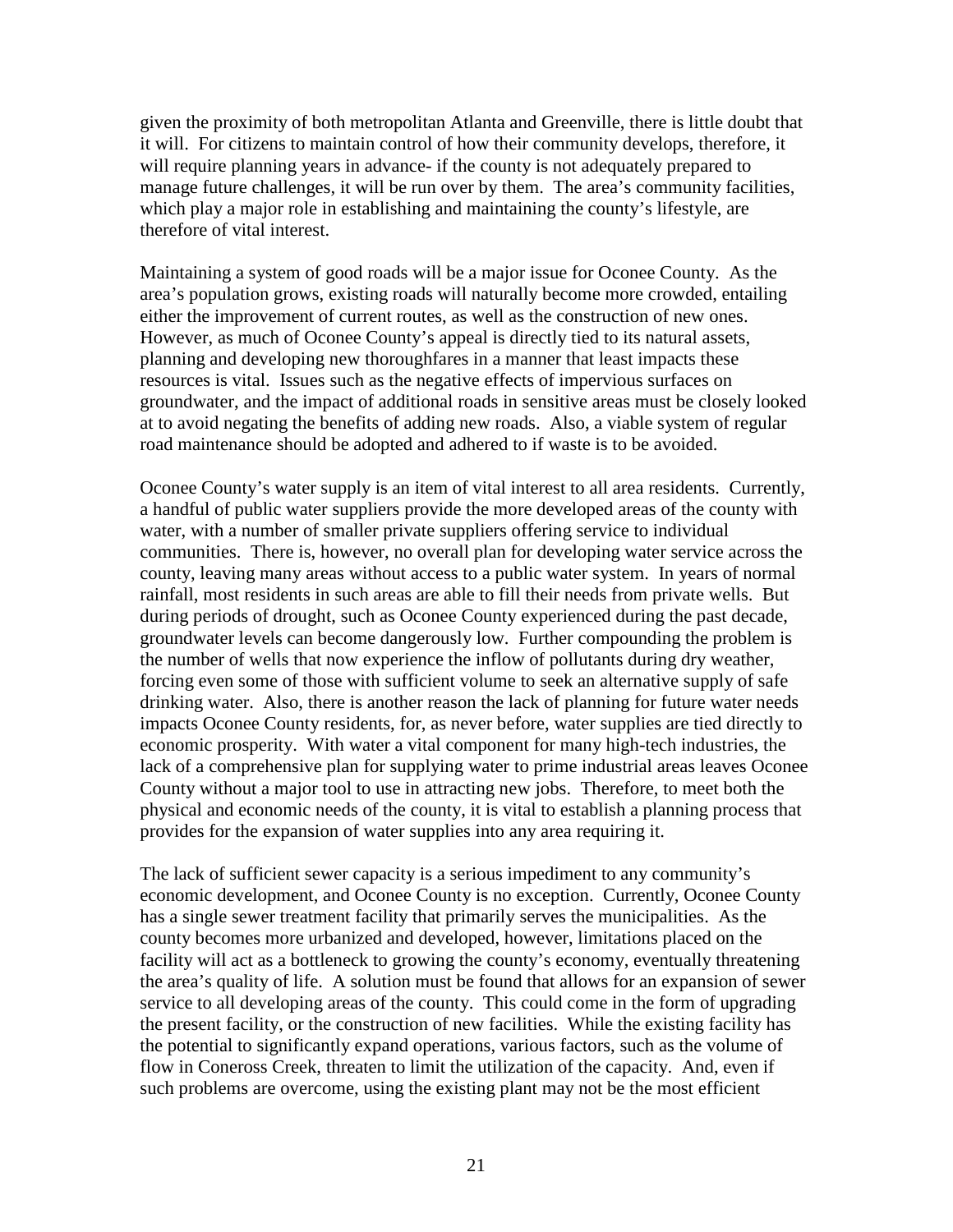answer for servicing distant areas of the county, such as the I-85 corridor in southern Oconee County. In any event, such efforts will require a new countywide focus by those directing the planning for sewer operations.

Oconee County's solid waste situation remains tenuous at best, with the question of how to handle the area's future solid waste an issue of much debate. A long-range plan that delineates the way in which the county will handle its solid waste over the next several decades is greatly needed. Whether by a joint effort with other jurisdictions to create a regional landfill, or the establishment of a new facility within the county, or simply to reach a long-term agreement with a facility in another area, a decision on the handling of solid waste in the future is critical if the county is to be able to move onto other issues. In addition, efforts to decrease the volume of waste produced, such as promoting an increase in recycling, should be considered. One possible solution may be the establishment of a "pay as you throw" program, which has been used effectively by other jurisdictions to more fairly charge system users for the amount of solid waste they generate. Finally, as expansion and upgrading the system of recycling centers will likely be an ongoing effort for the foreseeable future, new facilities should be planned strictly on the basis of population growth and development.

Oconee County is fortunate to have access to a number of quality educational institutions. The School District of Oconee County has created a system of public education that consistently ranks well in the state, sending a significant number of graduates on to higher education. And, although there are no colleges located within the county, Oconee is surrounded by a number of schools of higher education, providing area residents with easy access to a wide variety of educational choices. To insure that Oconee County's residents have the best opportunities possible, therefore, the county should look to establishing closer bonds with these institutions, utilizing all available talent, and carefully considering the impact of future county actions on the overall quality of education. Closely connected to this is the direction taken by the county library system. Currently, improvements and upgrades planned for the system should provide Oconee County with excellent facilities that can easily meet the needs of county residents. As with so many other items considered in this element, however, the focus needs to be on continued planning for the growth expected in the county's future. Areas that in the past were thinly populated farming communities, for example, are undergoing rapid growth that will require more services than simply providing a bookmobile stop. Planning for such growth is crucial if these new needs are to be properly met.

Oconee County is undergoing changes never before experienced. As the population grows, areas of the county that were formerly fields and pastures are fast becoming residential developments, shifting the population distribution from the traditionally "built up" areas into other places, and necessitating the creation of facilities to service the new residents. In the past, simply providing well maintained roads may have been all that a local government needed to offer a population, but in today's increasingly urban world, a wide range of facilities and services that were once mere conveniences have become necessities. Therefore, to insure that it lives up to these new responsibilities, Oconee County must carefully plan all of its actions, avoiding waste and inefficiency where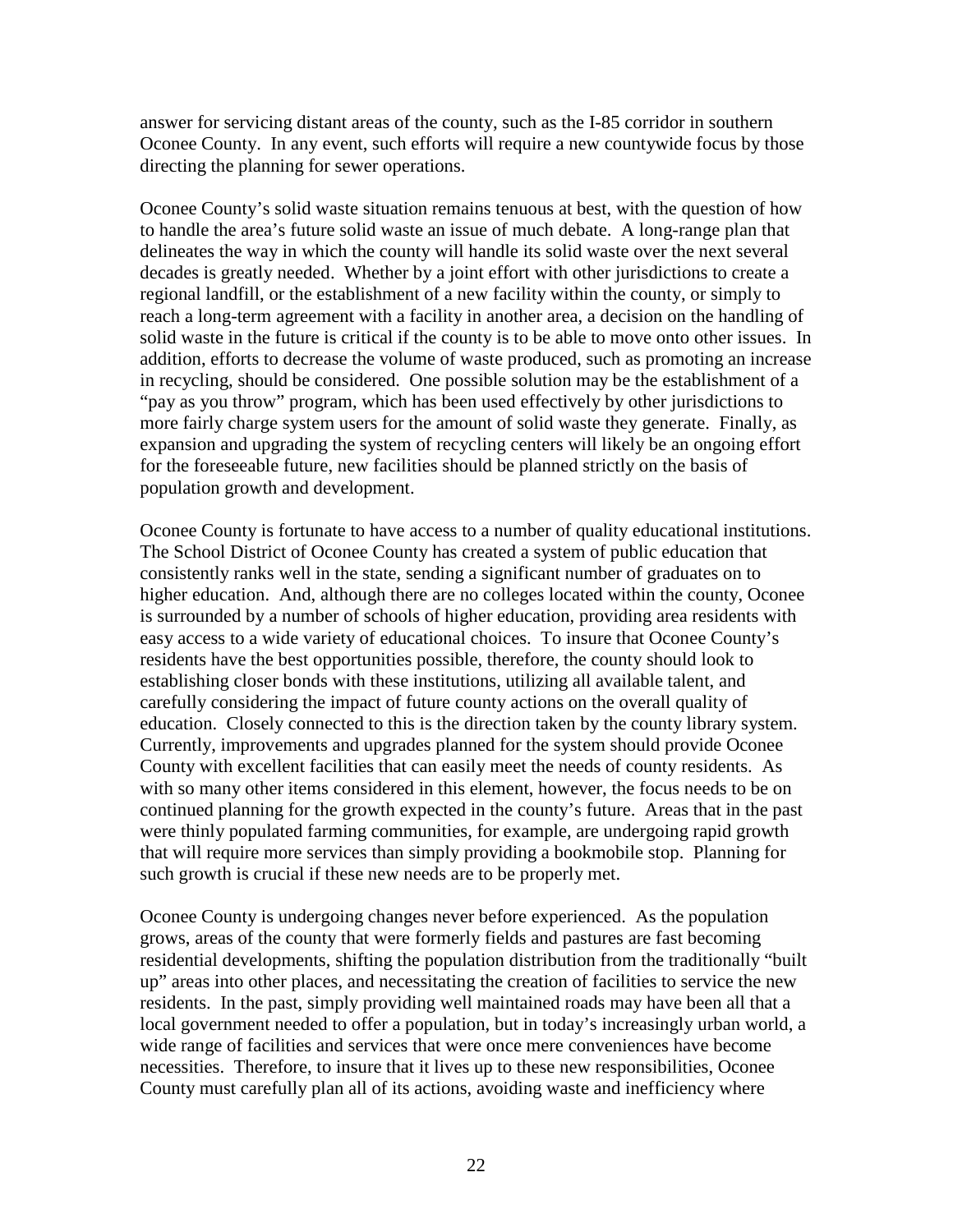possible. If this is accomplished, the disruption resulting from future changes can be minimized, allowing for continued service to current residents, while preparing to meet the needs of those still to come.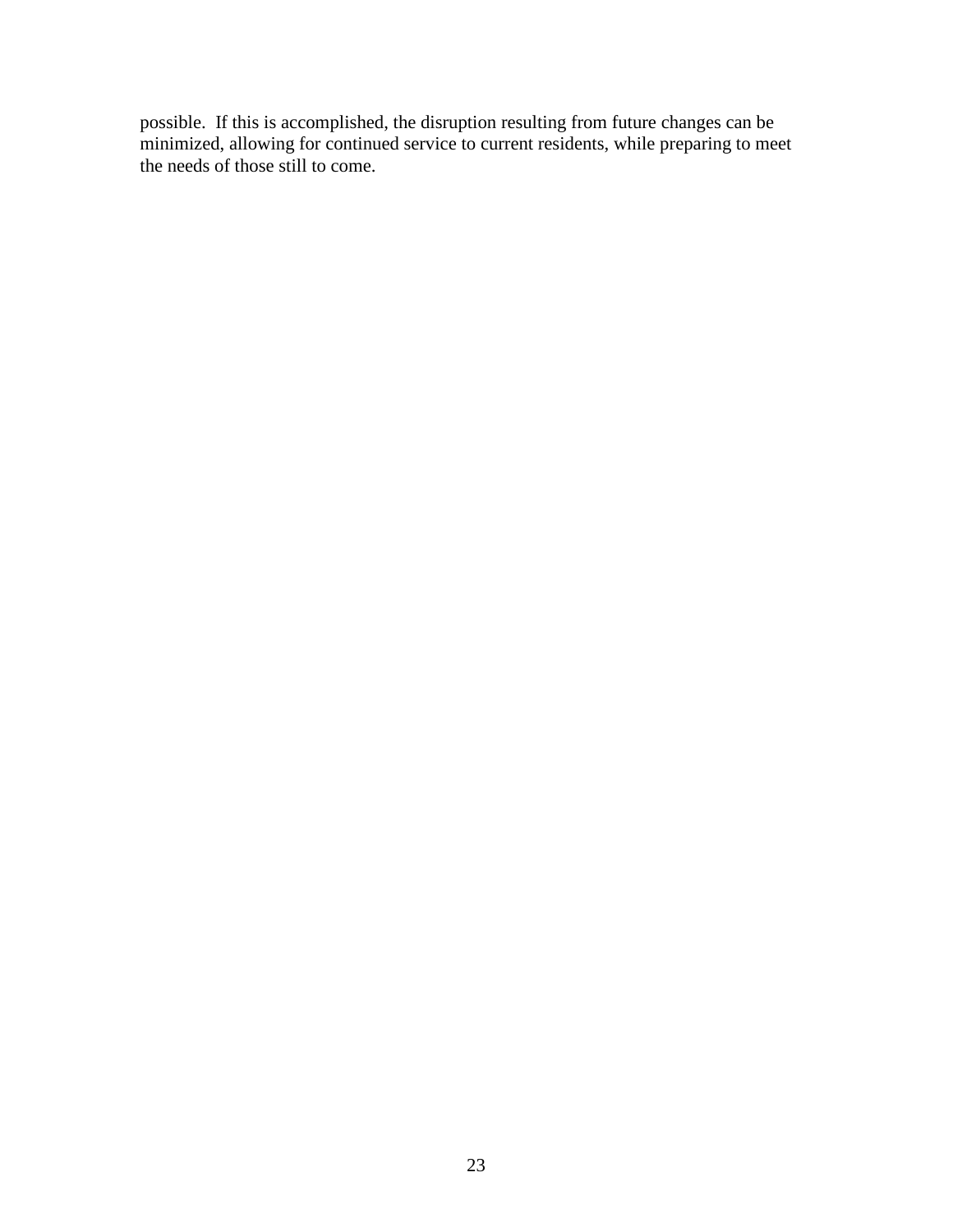Sec. 38-11.1. - Lake overlay district.

- (a) *Title:* Lake overlay district.
- (b) *Definition:* The lake overlay is not intended to be a separate zoning district, but shall be assigned to the shoreline areas of Oconee County lakes that are considered by county council to be vital to the economic prosperity and general well-being of all county citizens.
- (c) *Intent:* This overlay is intended to protect water quality, maintain natural beauty, and limit secondary impacts of new development that may negatively affect the lifestyles of those living near the lakeshore and the general enjoyment of the lakes by all citizens.
- (d) *Boundary:* The boundaries of the lake overlay district are shown on the Official Oconee County Zoning Map, and are divided into the following sub-districts:
	- (1) Keowee/Jocassee Overlay (Lakes Keowee and Jocassee). The following standards shall apply within 750 feet of the full pond contour of Lake Keowee and Lake Jocassee, to be measured along a perpendicular line from the full-pond contour.
		- a. *Standards.*
			- 1. No single-family or multi-family development shall have a net density greater than two dwelling units per acre within the boundary of the overlay.
			- 2. No structure constructed in the overlay shall have a building height greater than 65 feet above finished grade. In no circumstance shall the grade elevation be altered beyond that necessary to provide for structural soundness. For the purposes of this section, unless otherwise stated, all dimensions, heights, elevations and other specifications related to structures shall be measured in accordance with adopted building codes.
			- 3. Marinas and commercial boat storage shall comply with Duke Energy's regulations and shall not be located within a mile radius of an existing platted and properly recorded subdivision.
			- 4. All non-residential projects that have a proposed developed area fully or partially located within the boundaries of the Lake Keowee/Jocassee Overlay shall be subject to a special exception hearing by the board of zoning appeals. The board of zoning appeals shall use Appendix A as a guide and for good cause shown they may waive the strict application of any standard therein.
			- 5. Natural vegetative buffer.
				- (i) A natural vegetative buffer shall be established on all waterfront parcels whose property line is located within 25 feet from the full pond contour. Those parcels not meeting this criteria shall be exempt from this standard.
				- (ii) The buffer shall extend to a depth of 25 feet measured along a perpendicular line from the full-pond contour; in the event permanent shoreline stabilization, such as rip-rap, retaining walls, is located at the full-pond contour, the buffer may begin at the back of the stabilization, provided the minimum required area is achieved. Right-of-way maintenance activities by all utilities shall be exempt.
				- (iii) All structures and landscaping existing at the time of adoption of this chapter shall be considered as permitted and shall not be considered impediments to the buffer. Any new structures or any other new objects that are impediments to the establishment of the required buffer shall be placed outside the natural buffer areas unless the total square footage occupied by the structure, not to exceed 20 percent of the required buffer area, is added to the buffer at another location on the same parcel, provided the resulting buffer area is equal to the required buffer area, and the effectiveness of the buffer is not compromised.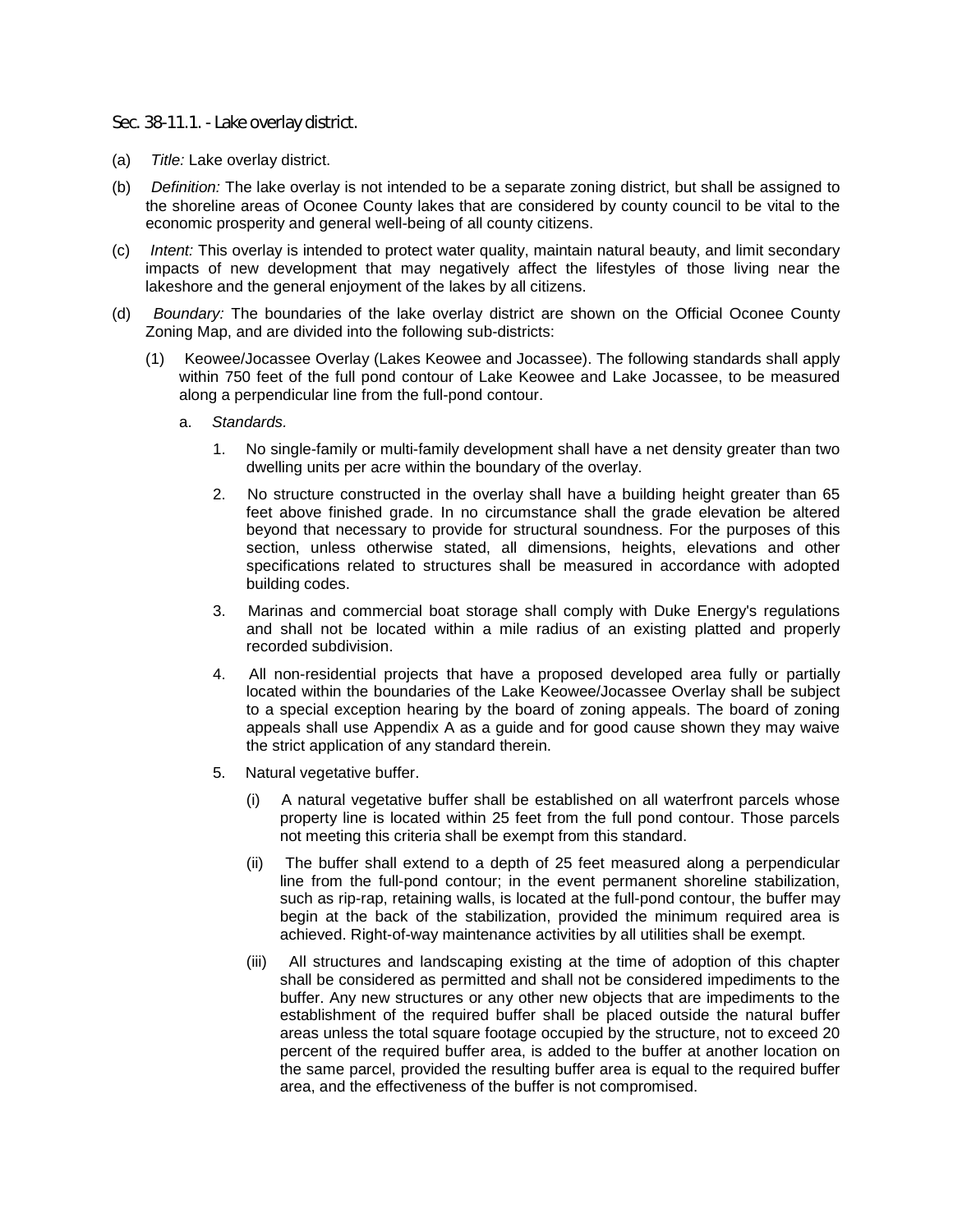- (iv) In order to ensure that the natural buffer is maintained during the development of property a properly installed and maintained silt fence shall be installed 25 feet from the full pond elevation, separating the buffer from the developed area, until the completion of construction. No construction or disturbance shall occur below the silt fence unless it is deemed necessary by a certified arborist to remove diseased trees. Dead trees may be removed with the approval of the zoning administrator. No trees larger than six-inch caliber at four feet from the ground shall be removed unless certified to be a hazard by a registered forester or arborist. Trees may be limbed up to 50 percent of their height. A removal plan shall be submitted for approval.
- (v) No development activity or soil disturbance shall occur in the buffer area, unless permitted by the zoning administrator.
- (vi) Shoreline stabilization shall be permitted provided any soil disturbance or other stabilization activities are supervised and approved by the appropriate licensed design professional and submitted to the zoning administrator.
- (vii) A map indicating those parcels to which the standards of this section apply, as well as the status of the establishment of the required buffer, shall be created and maintained as a layer in the county's Geographic Information System (GIS), and shall be available to the public.
- (viii) Natural, existing vegetation is encouraged; however, the following mix of plants shall be required for every 2,500 square feet of vegetative buffer area that is established by planting:
	- (1) The following mixture of plants for every 2,500 square feet of natural vegetative buffer shall be required when existing:
		- a. Three large maturing shade trees, equally spaced, four-inch or greater caliper at four feet.
		- b. Three understory trees, equally spaced, two-inch or greater caliper at four feet.
		- c. Six small evergreen trees.
		- d. Twenty shrubs; or
	- (2) A diverse mix of native plants and unmanaged (uncut below 12 inches and untreated) native grasses where available and suited to the site.
- (ix) A view lane of no more than 15 percent of the buffer area shall be permitted in the natural buffer area. Impervious surface no greater than 20 percent of the allowed view lane area is permitted. All impervious surfaces shall be considered part of the view lane. Other structures must be temporary.
- (x) No new manicured lawns or other managed grasses shall be established within the buffer area. Additionally, no clear cutting or mowing, cultivation activities, fertilization, use of herbicides, fungicides, or pesticides shall occur within the buffer area.
- (xi) In the event that a property owner is unable to establish the said buffer they may request a variance, to be considered at a hearing before the board of zoning appeals, stating the reasons why a buffer cannot be established. The board of zoning appeals of zoning appeals may, in its sole discretion, grant or not grant such variance, for good cause shown.

(Ord. No. 2012-14, § 1, 5-15-2012)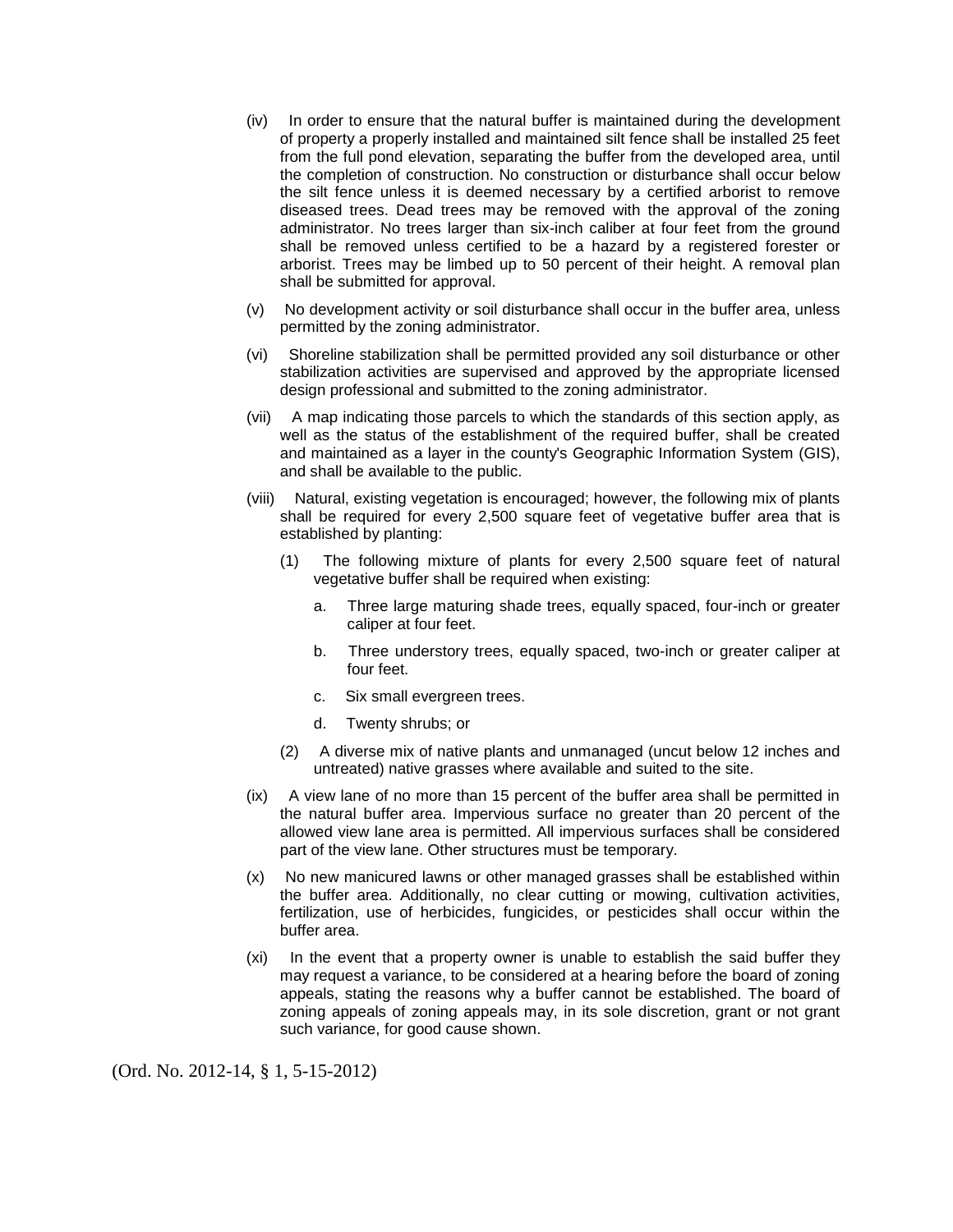Sec. 38-11.1. - Lake overlay district.

- (a) *Title:* Lake overlay district.
- (b) *Definition:* The lake overlay is not intended to be a separate zoning district, but shall be assigned to the shoreline areas of Oconee County lakes that are considered by county council to be vital to the economic prosperity and general well-being of all county citizens.
- (c) *Intent:* This overlay is intended to protect water quality, maintain natural beauty, and limit secondary impacts of new development that may negatively affect the lifestyles of those living near the lakeshore and the general enjoyment of the lakes by all citizens.
- (d) *Boundary:* The boundaries of the lake overlay district are shown on the Official Oconee County Zoning Map, and are divided into the following sub-districts:
	- (1) Keowee/Jocassee Overlay (Lakes Keowee and Jocassee). The following standards shall apply within 750 feet of the full pond contour of Lake Keowee and Lake Jocassee, to be measured along a perpendicular line from the full-pond contour.
		- a. *Standards.*
			- 1. No single-family or multi-family development shall have a net density greater than two dwelling units per acre within the boundary of the overlay.
			- 2. No structure constructed in the overlay shall have a building height greater than 65 feet above finished grade. In no circumstance shall the grade elevation be altered beyond that necessary to provide for structural soundness. For the purposes of this section, unless otherwise stated, all dimensions, heights, elevations and other specifications related to structures shall be measured in accordance with adopted building codes.
			- 3. Marinas and commercial boat storage shall comply with Duke Energy's regulations and shall not be located within a mile radius of an existing platted and properly recorded subdivision.
			- 4. All non-residential projects that have a proposed developed area fully or partially located within the boundaries of the Lake Keowee/Jocassee Overlay shall be subject to a special exception hearing by the board of zoning appeals. The board of zoning appeals shall use Appendix A as a guide and for good cause shown they may waive the strict application of any standard therein.

#### **5. Natural Vegetative Buffer.**

- (i) The Natural Vegetative buffer shall be established on all waterfront parcels whose property line is located within 25 feet from the full pond contour. Those parcels not meeting these criteria shall be exempt from this standard. A map indicating those parcels to which the standards of this section apply, as well as the status of the establishment of the required buffer, shall be created and maintained as a layer in the county's Geographic Information System (GIS), and shall be available to the public.
- (ii) The Buffer shall extend to a depth of 25 feet measured along a perpendicular line from the full-pond contour (800 feet above MSL for Keowee and 1100 feet above MSL for Jocasse). Shoreline stabilization shall be permitted provided any soil disturbance or other stabilization activities are supervised and approved by the appropriate licensed design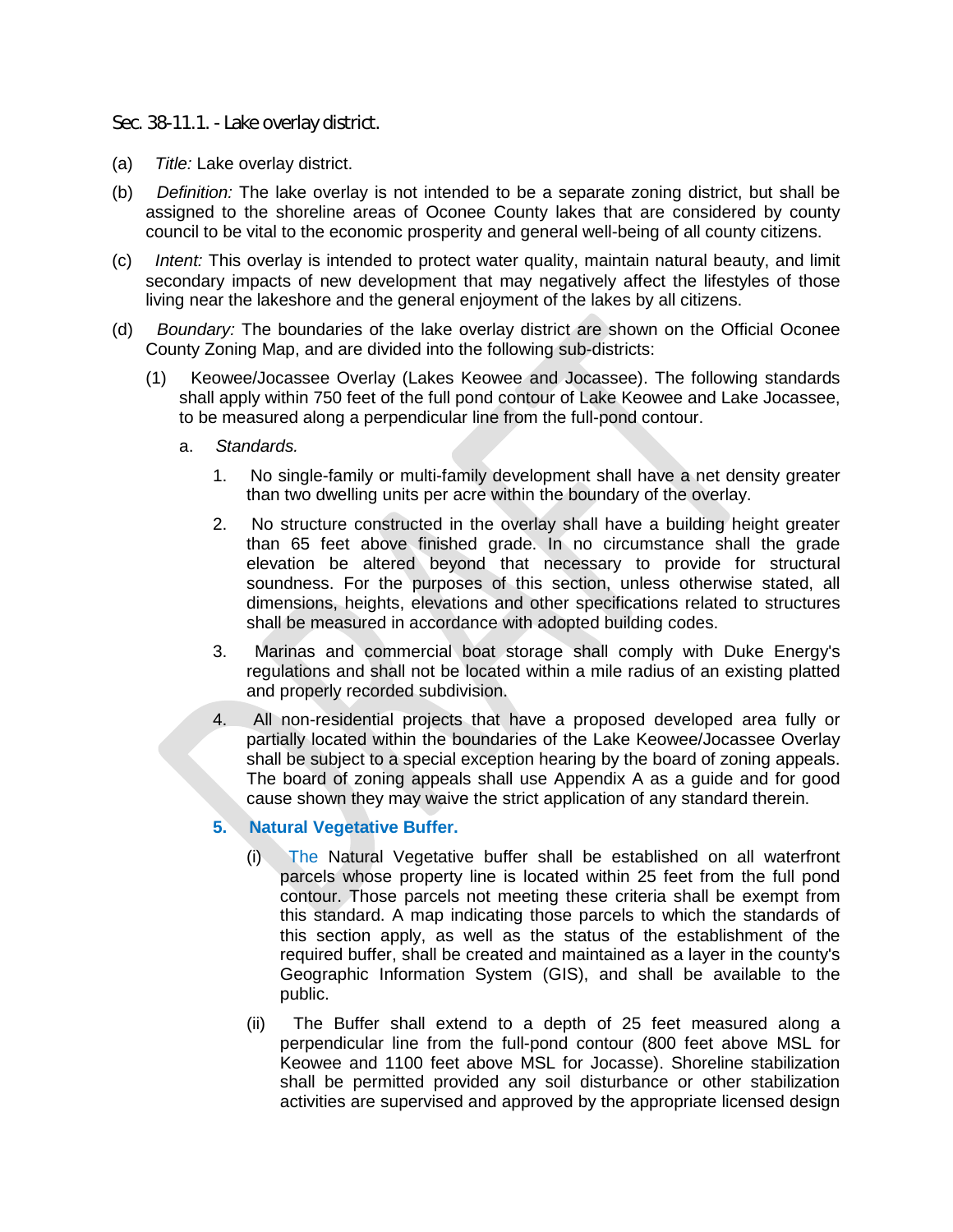professional and submitted to the zoning administrator. Right-of-way maintenance activities by all utilities shall be exempt.

- (iii) Motorized equipment will not be permitted inside the Vegetative Buffer unless required to remove dead or dying trees, as confirmed by a certified arborist, forester or Zoning Administrator, or if required for remediation purposes, as permitted by the Zoning Administrator.
- (iv) All structures and landscaping existing at the time of adoption of this chapter shall be considered as permitted and shall not be considered impediments to the buffer.
- (v) Silt Fences: In order to ensure that the Natural Vegetative Buffer is maintained during the development of property, properly installed and maintained silt fences are required, before a Zoning inspection will take place. The silt fences must begin at or above the Vegetative Buffer line. Wire backed silt fences are highly recommended and J-hooks, hay bales, grass mats and seeding shall be installed, as needed, at least 25 feet from the full pond contour (800 feet above MSL for Keowee and 1100 feet above MSL for Jocasse), separating the Buffer from the developed area, until the completion of construction. The County may mandate additions of any or all of these options at any point during construction.

If the silt fences and other measures, listed above, fail to prevent an accumulation of silt and other debris in the Natural Vegetative Buffer, the County shall require the responsible parties to install additional control measures. These measures shall be installed in a timely manner to prevent any further accumulation.

Silt that has entered the Natural Vegetative Buffer shall be removed if possible and then the area within the Natural Vegetative Buffer shall be stabilized with pine straw, mulch and/or other planted vegetation.

See section "e" for Penalties.

- (vi) View Lanes: View Lane means the portion of a natural buffer utilized and maintained by the property owner to enhance observation and access of the lake and surrounding landscapes. Typically, the vegetation in the view lane is lower in height and/or smaller in diameter than that found in the rest of the buffer. The View Lane may be up to 15% of the Vegetative Buffer either as one contiguous lane or multiple smaller lanes.
- (vii) Allowed Development within the Vegetative Buffer**:** Paths of permeable or impermeable construction are permitted within the Natural Vegetative Buffer provided they are no wider than six (6) feet. Turnarounds are permitted within the 15% View Lane. Any path is considered a part of the allowed 15% View Lane. Patios or decks, without permanent vertical features other than those required for safety or building code standards, are permitted but may not be more than 100 square feet and must be part of a contiguous 15% View Lane. Electrical and Water lines may be installed through the Natural Vegetative Buffer provided they run within the permitted 15% View Lane and meet all applicable building codes.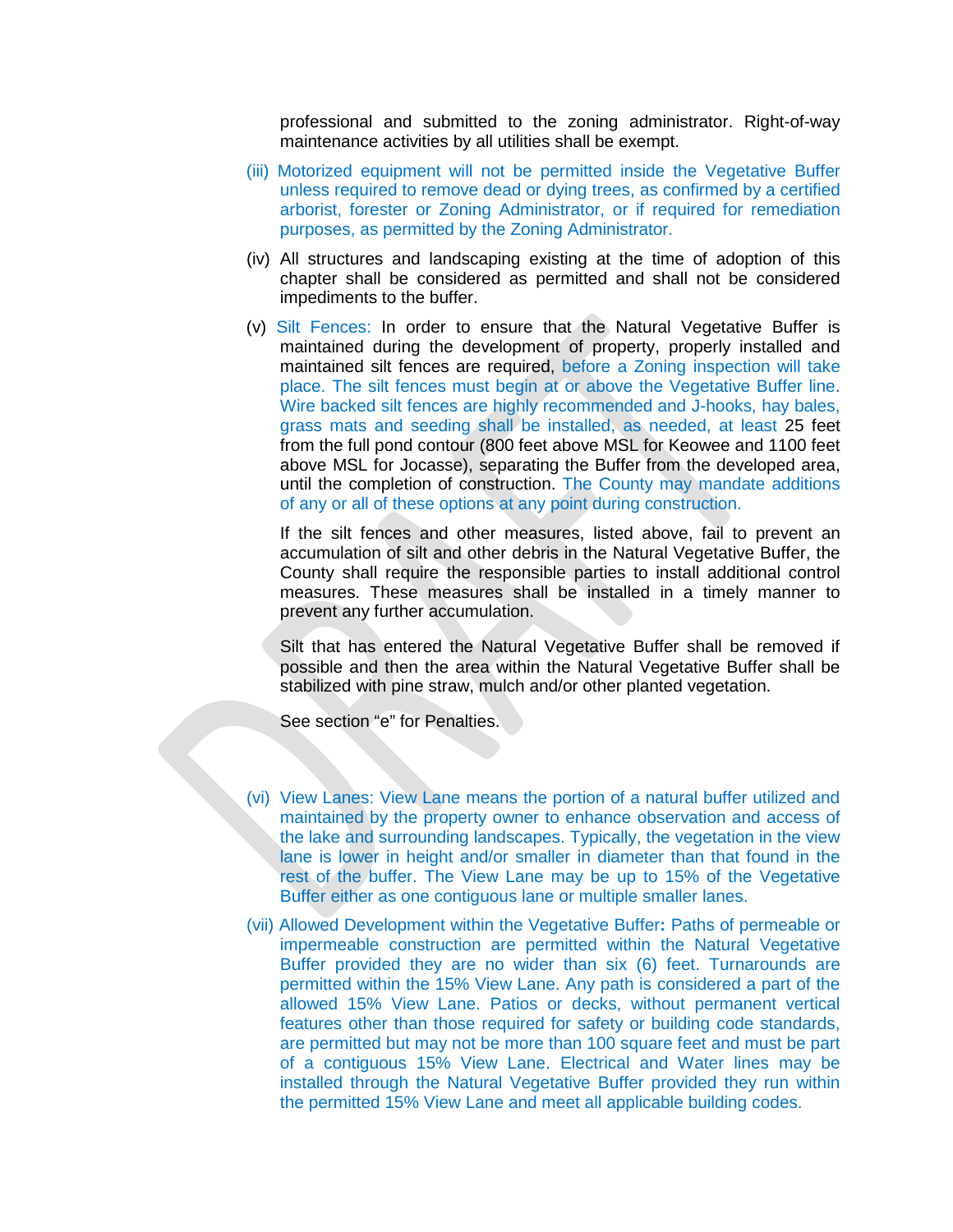- (viii) Vegetation Removal: No trees larger than six-inch caliber at four feet from the ground shall be removed unless certified to be a hazard by a registered forester or arborist. Trees may be limbed up to 50 percent of their height. A removal plan shall be submitted for approval. Invasive species may be removed in such a manner that does minimal damage to surrounding native vegetation. Trees that are clearly dead or dying may be removed with the permission of the Zoning Administrator. Existing vegetation, outside of the allowed 15% View Lane, may be underbrushed. This under-brushing may not utilize herbicides, fertilizers or other chemicals and may not increase run-off throughout the Natural Vegetative Buffer. Vegetation within the allowed 15% View Lane may be maintained to the property owner's standards provided it does not create or contribute to runoff entering the Lake or adjacent properties and the maintenance does not utilize herbicides, fertilizers or other chemicals.
- (ix) Vegetation Mitigation : The following mixture of plants for every 2500 square feet of the Natural Vegetative Buffer shall be required if reestablishing the native vegetation or for mitigation purposes:
	- a. Three large maturing shade trees, equally spaced, four-inch or greater caliper at four feet.
	- b. Three understory trees, equally spaced, two-inch or greater caliper at four feet.
	- c. Six small evergreen trees.
	- d. Twenty shrubs or a diverse mix of native plants and unmanaged (uncut below 12 inches and untreated) native grasses where available and suited to the site.
- (x) No new manicured lawns or other managed grasses shall be established within the buffer area. Additionally, no clear cutting or mowing, cultivation activities, fertilization, use of herbicides, fungicides, or pesticides shall occur within the buffer area.
- (xi) In the event that a property owner is unable to establish the said buffer they may request a variance, to be considered at a hearing before the board of zoning appeals, stating the reasons why a buffer cannot be established. The board of zoning appeals of zoning appeals may, in its sole discretion, grant or not grant such variance, for good cause shown.

#### (e) PENALTIES:

The intent of the Natural Vegetative Buffer is to protect the natural and built environment within and surrounding Lakes Keowee and Jocasse. All parties owning, renting, or inhabiting property or working on property within the Lake Overlay are required to work within the intent and the letter of this and all